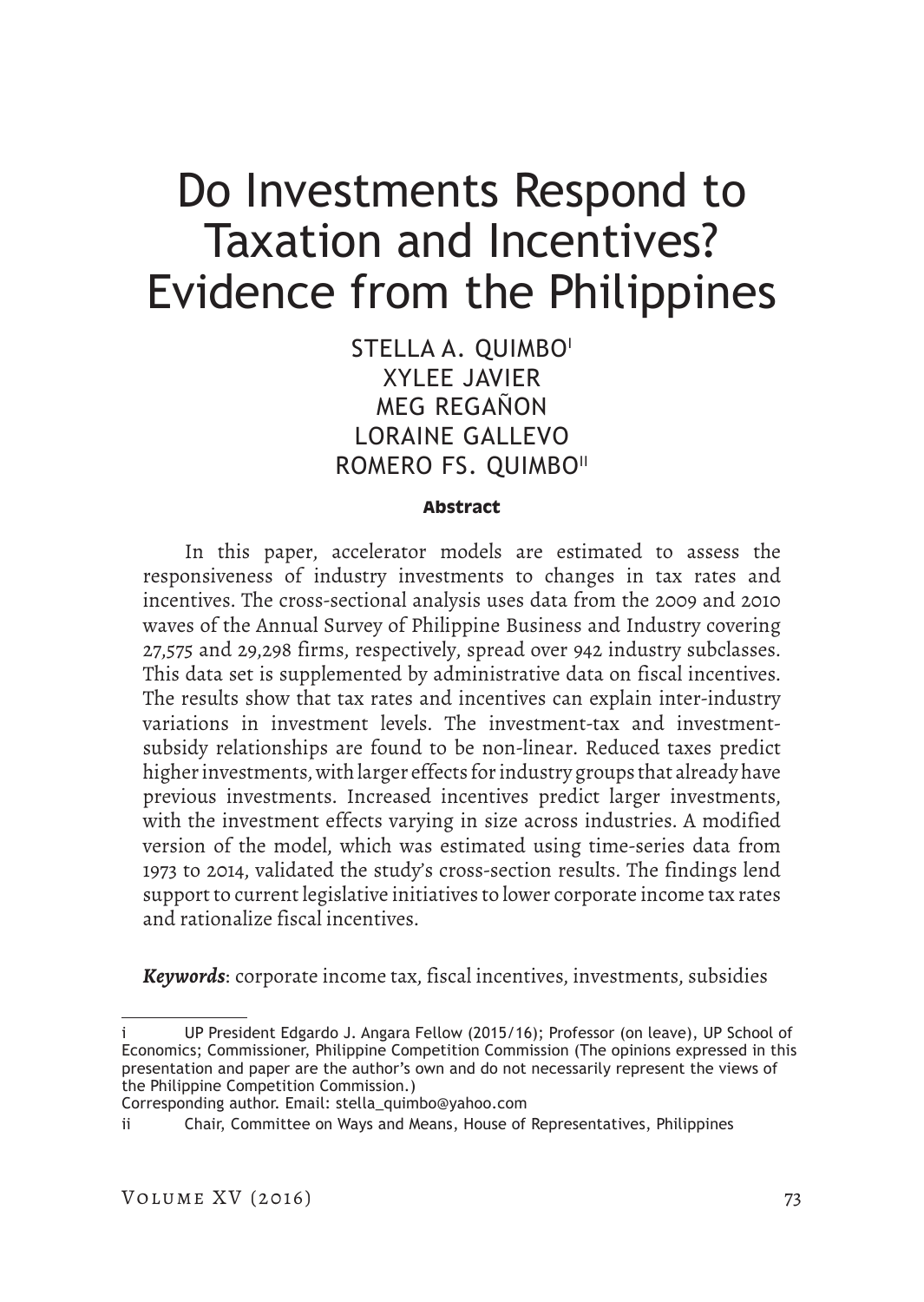Quimbo et al.

### **Introduction**

Capital formation and income growth are tightly linked, with predictions of the Solow model consistently borne out by empirical evidence in various study settings. Robinson has found that during the 1950s and 1960s, capital investment was an important source of growth for less developed countries.<sup>1</sup> Using cross-country data for the period 1960-1985, Mankiw et al. show that physical and human capital accounted for about 80 percent of cross-country income variations.2 For a sample of 95 developing countries between 1970-1990, Khan and Kumar have found that while both public and private investments contribute positively to growth, private investment had a stronger impact.<sup>3</sup> Karras, using averaged annual data from 152 countries, shows that investment rate is significant in positively influencing the growth rate of real gross domestic product per capita.4 Meanwhile, Bond et al., using time series regressions of 94 countries, has found that increased investment-to-GDP ratio predicts higher level and higher growth rates of output per worker.<sup>5</sup>

Yet, many low-income countries continue to face low levels of gross capital formation (GCF). Thus, an important policy question is whether there are obstacles to investments that could be limiting a country's economic growth and development potential. Figure 1 shows that the share of gross capital formation in total gross domestic product (GDP) differs widely between middle- and high-income countries versus low-income countries.



**Figure 1. Gross Capital Formation as percent of GDP, 1960-2014**  Source: Philippine Statistics Authority and World Bank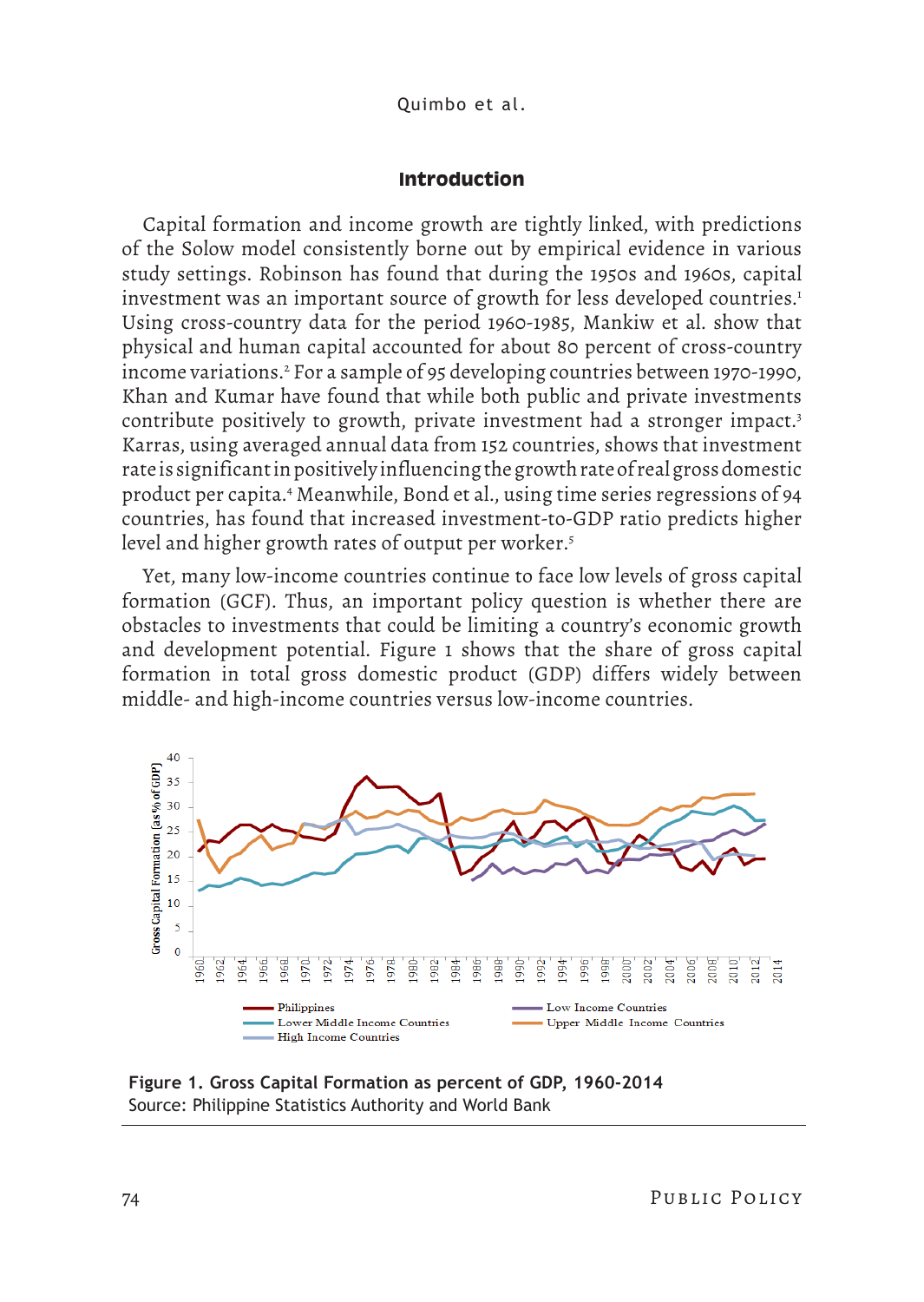The Philippines is arguably an interesting case. By World Bank standards, it is classified as a lower middle-income country. As a group, the GCF of lower middle-income countries is relatively high. It was in the 28-30 percent range over the last five years and highly comparable to upper middle-income countries. The latter have been the best performers in terms of GCF since the 1970s. The Philippines' GCF levels, however, were below even those of lowincome countries, at least in the last decade. Yet, from the 1960s to the early 1980s, GCF levels of the Philippines were among the highest, even higher than those of upper middle- income countries.

Scholars of Philippine economic history have pointed out a number of possible explanations for these recent low levels of GCF. Using data from the 2005 Investment Climate Survey, a joint study by ADB and World Bank found that small and medium enterprises have limited access to credit, or no access at all to overdraft or credit line facilities.<sup>6</sup> A 2007 study by ADB has also stated that "low levels of investment in and the poor conditions of infrastructures in the Philippines have increased the cost of doing business in the country and had a significant adverse effect on the competitiveness and attractiveness of the Philippines as an investment destination."7 The study further recognized the following factors that may affect the "appropriability" of returns to investments in the Philippines: periodic macroeconomic instabilities, poor governance, high tax rates, inefficiencies and lack of transparency in the tax administration, cumbersome business procedure, and overregulation.

Recent surveys on the cost of doing business also suggest that tax policies could explain low GCF levels. According to the Global Competitiveness Report 2015-2016, taxes—particularly complex tax regulations and high tax rates—are cited by firms as among the top reasons for the high cost of doing business and an important barrier to investments.8 Against the backdrop of the Association of Southeast Asian Nations (ASEAN) Economic Community, a more current policy concern is whether the tax rates faced by Philippine firms reduce competitiveness levels and ultimately reduce the attractiveness of foreign direct investments (FDI). Figure 2 shows that the Philippines has the lowest average net FDI inflows (as a share of GDP) among ASEAN member-countries from 2009 to 2013.

The average corporate income tax rate among ASEAN member countries is 23 percent. Singapore has the lowest tax rate (17 percent of net taxable income), while the Philippines has the highest rate (30 percent). The country with which the Philippines can be most closely compared, Indonesia, imposes a 25 percent corporate income tax rate. Vietnam and Cambodia, whose foreign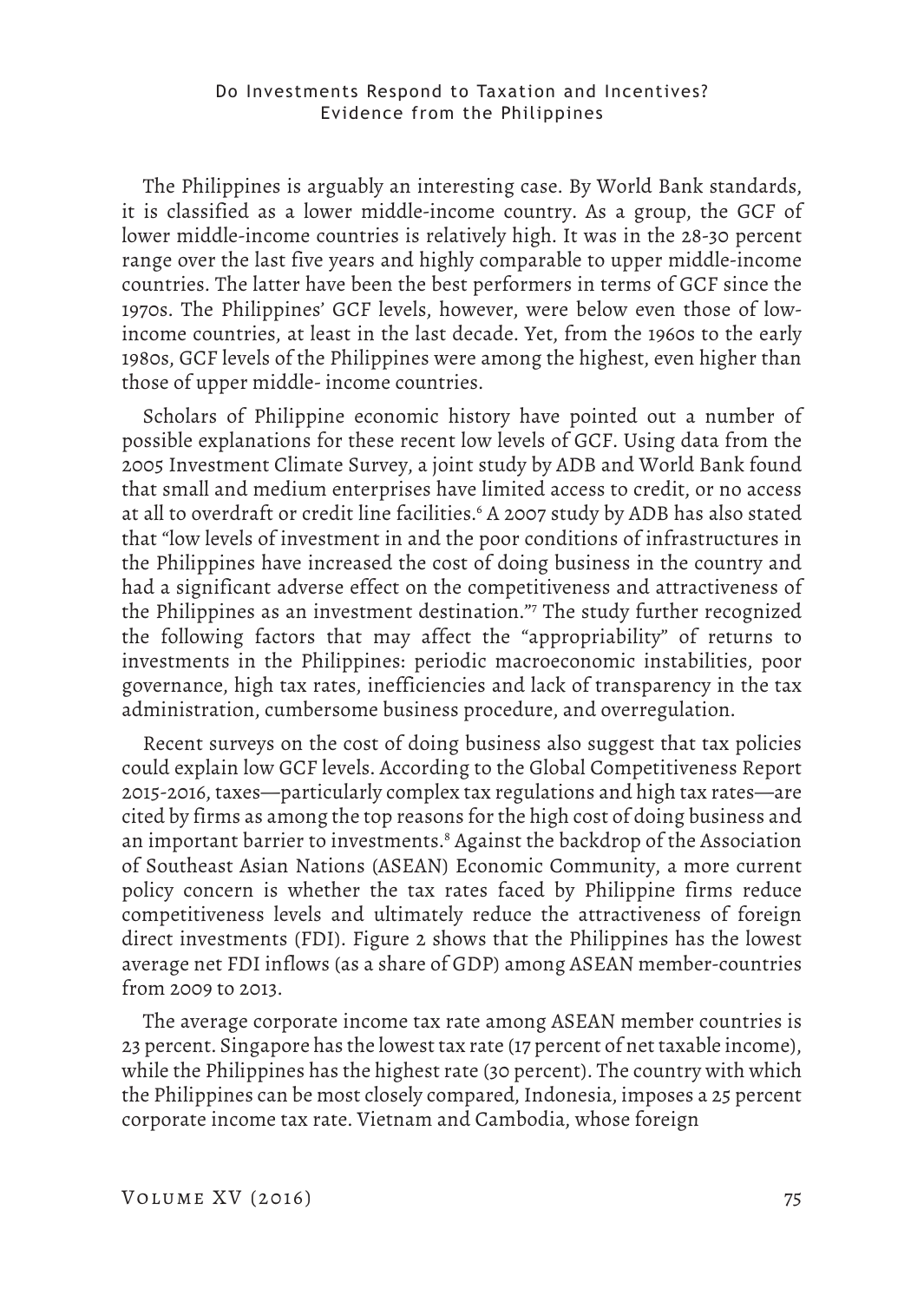

# **Figure 2. Average Net FDI Inflows and Corporate Tax Rates‡ of ASEAN Countries, 2009-2013**

Sources of basic data: ADB Key Indicators for Asia and the Pacific 2015, Philippine laws, and various sources (see references)

direct investment rates are among the highest in the region, have lower rates (22 percent and 20 percent, respectively). Figures 2 and 3 show how, among the Philippines and other ASEAN member-states, corporate income tax rates are inversely related to GCF (p<0.047).

While within the ASEAN region the Philippines imposes the highest corporate income tax rate, it curiously registers one of the lowest tax efforts at only 13.6 percent of GDP in 2014. Figure 4 suggests that the Philippines can potentially lower its tax rate to Cambodia's 20 percent and achieve a similar tax effort. Having the highest corporate income tax rate within the ASEAN region poses a concern due to the adverse impact it has on the locational decisions of firms, particularly footloose industries. Considering the country's low level of infrastructure<sup>,</sup>, providing favorable tax treatments has been the goto tool to attract investments. The 2015 ASEAN integration was an important consideration when Vietnam, Thailand, Indonesia, Brunei Darussalam, and

<sup>‡</sup> ASEAN countries generally impose corporate income tax rates on a similar tax base except for (1) Singapore, which allows the first SGD152,000 to be tax-exempt, and (2) the Philippines, which applies a different tax treatment on passive income (i.e., 20 percent tax on interest, royalties, and dividends). The effective corporate tax rates presented above were calculated for firms with an average net taxable income of PhP44.5 million, with 10 percent coming from passive income. The comparison shows that only Singapore and the Philippines have effective corporate taxes lower than their nominal corporate tax rates.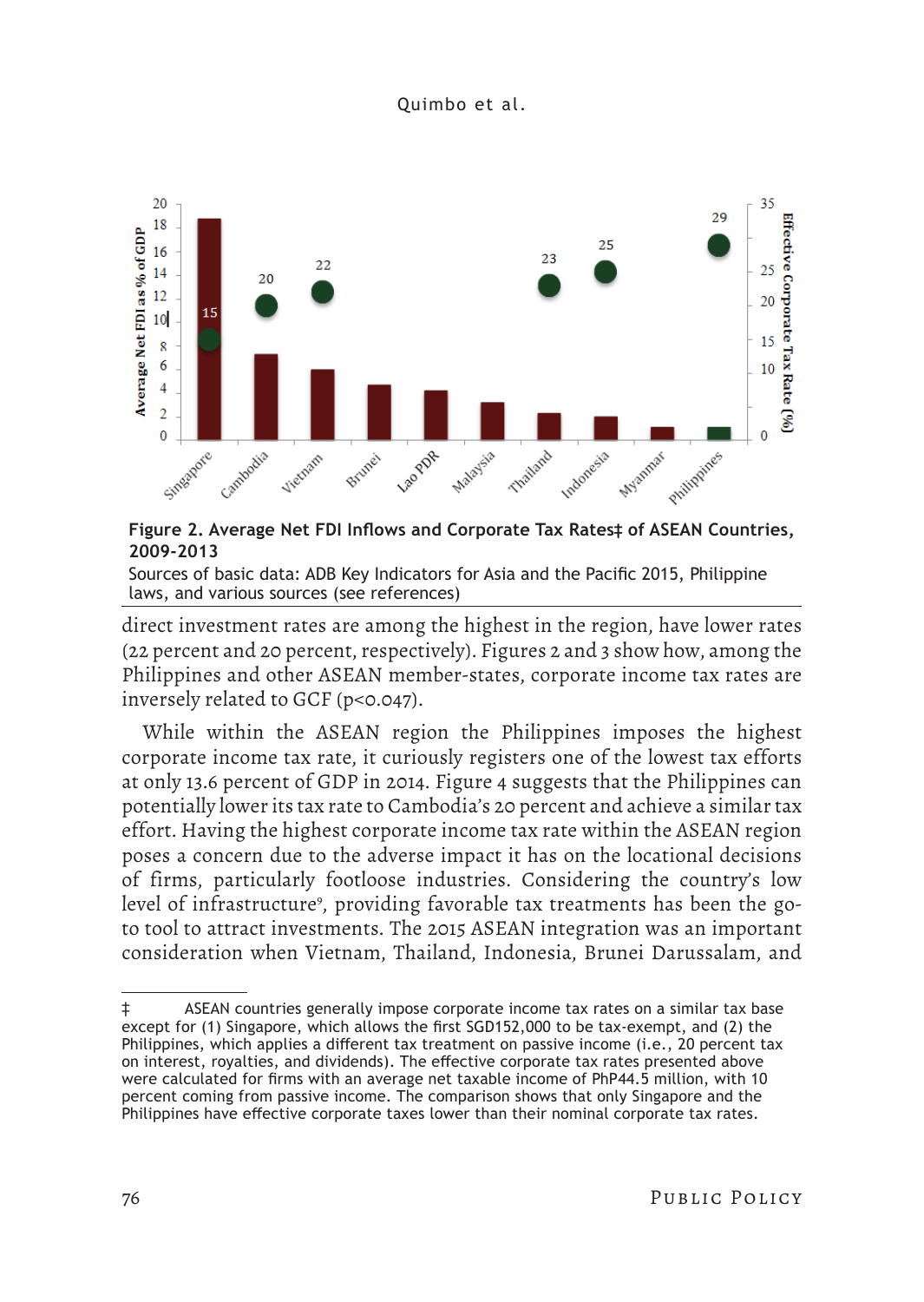



15

20

5

 $\mathbf{0}$ 

**Figure 3. Corporate Tax Rates and Gross Capital Formation: Philippines (1946- 2014), Indonesia (1984-2014), Thailand (1990-2014), and Vietnam (1986-2014)** Legend: Yellow – Philippines; Green – Vietnam; Red – Thailand; Blue – Indonesia Sources: Philippine Statistics Authority, World Bank, Philippine laws, and various sources (see references)

25

30

35

40

45



**Figure 4. Tax Effort vs Corporate Tax Rates, ASEAN**

*Notes:* Tax effort data for Vietnam includes local government taxes. Tax effort data for Singapore was for 2013.

Sources of basic data: ADB Key Indicators for Asia and the Pacific 2015, Philippine laws, and various sources (see references)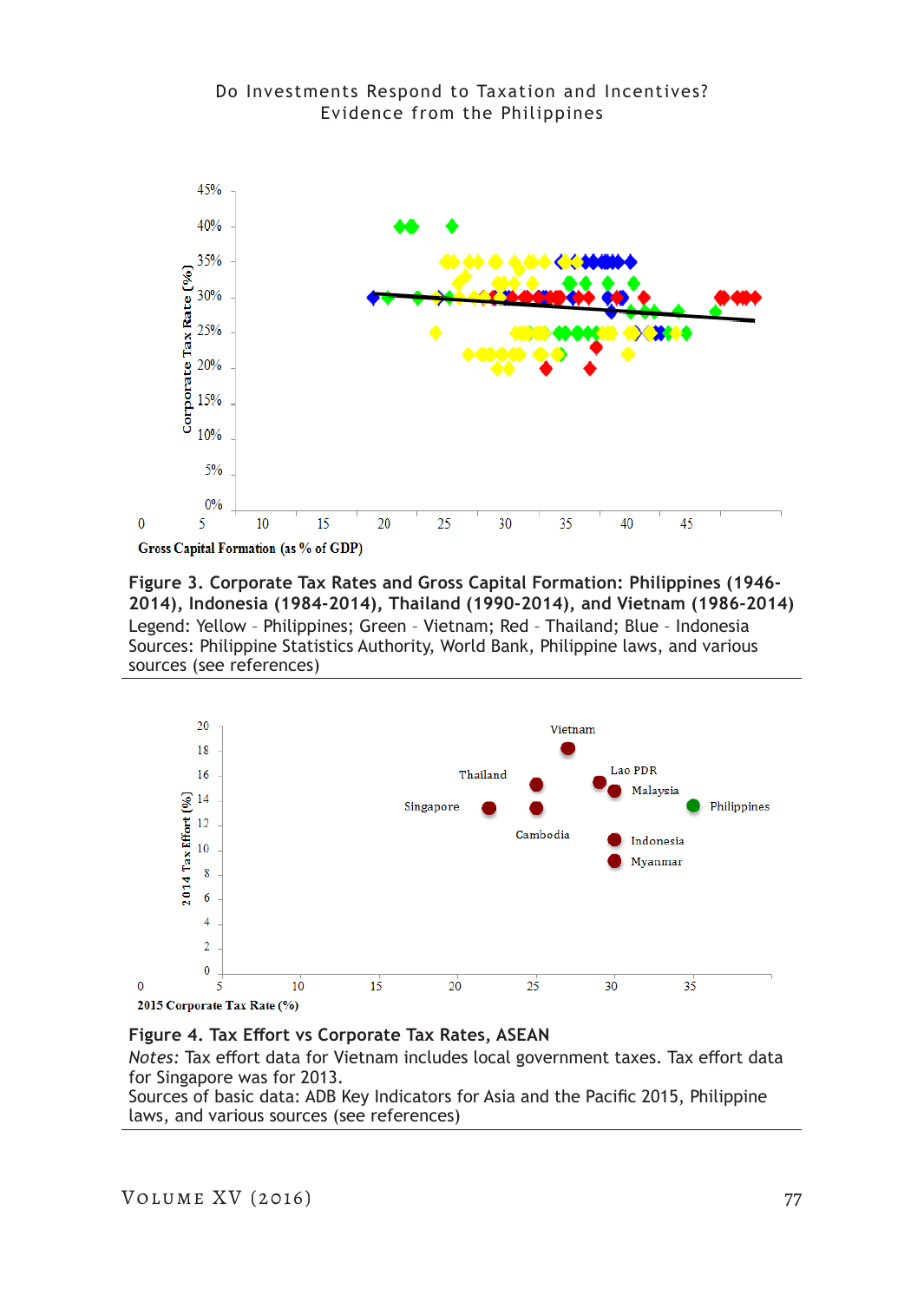Malaysia decided to lower their corporate income tax rates beginning in 2010. Thailand undertook the most drastic cut, from 30 percent in 2011 to 23 percent in 2013.

This paper seeks to determine whether tax rates faced by firms can explain low levels of capital formation. Accelerator models of investments using data are estimated from two waves of a nationwide survey of firms to examine the relationship between potential tax payments faced by firms and their investments in new tangible assets, and other measures of firm investment, particularly new entrants in industries and research and development expenditures. Variations in tax payments are exploited across industry subclasses and are empirically tested for whether these can explain variations in investments aggregated at the industry subclass level.

# **Corporation Taxation in the Philippines**

Philippine firms are subject to national and local taxes; some enjoy benefits in the form of fiscal incentives. National taxes are imposed and collected by the Bureau of Internal Revenue (BIR) and the Bureau of Customs (BOC). The current governing tax laws are Republic Act (RA) No. 8424, or the "Tax Reform Act of 1997," and all its amendments (e.g., RA 9337, RA 9504) along with the implementing rules and regulations issued by the BIR.

# **National Taxes**

National taxes in the Philippines include:

1. Corporate Income Tax

Corporate income tax (CIT) is 30 percent of net taxable income, defined as revenues minus total expenses, or net income. A minimum corporate income tax (MCIT) rate is imposed on firms with zero or negative taxable income, which is computed as 2 percent of annual gross income. The firm is subject to pay either the MCIT or the CIT, whichever is higher.<sup>i</sup> Corporate income taxes are collected in advance through the creditable/expanded withholding tax, which is equal or at least approximate to the CIT due from the recipient of the income and creditable against the income tax due from the corporation.

MCIT is imposed on the fourth taxable year of business operations. Any excess of the MCIT over the regular CIT (RCIT) shall be carried forward and credited against the RCIT for the 3 immediately succeeding taxable years. The MCIT is the mechanism that allows government to collect tax revenues in advance.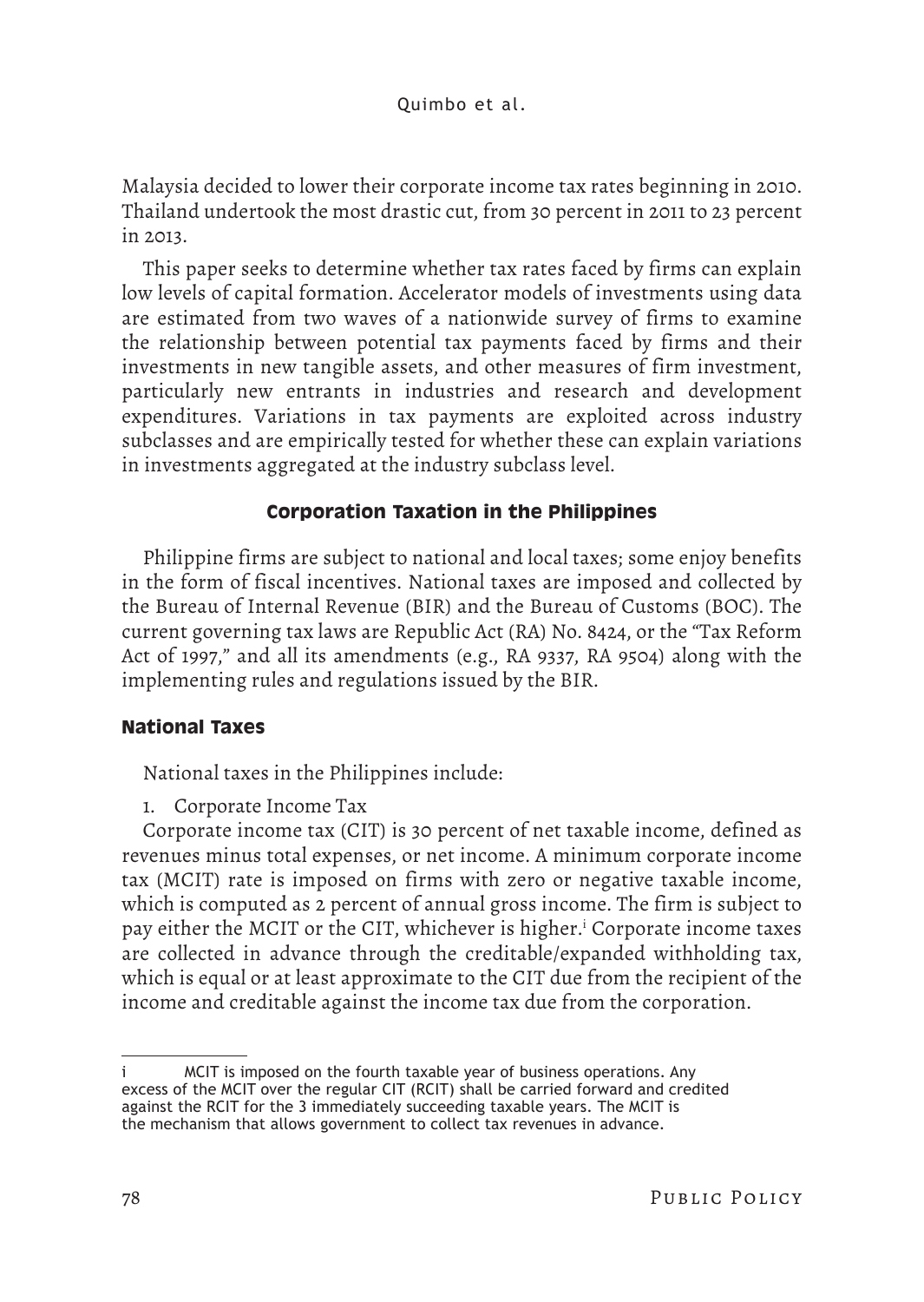Some industries are exempted from paying the CIT. In general, CIT exemptions can either protect or promote certain sectors. The Tax Code (RA 8424), for example, exempts labor, agricultural, or horticultural organizations and non- stock, non-profit mutual savings banks.<sup>ii</sup> CIT exemption is also offered to promote industries included in the Investment Priority Plan (IPP) of the Philippines. In recent years (2014-2016), the IPP included preferred activities in the four broad sectors of manufacturing, agribusiness and fishery, services, and infrastructure and logistics, and in four specific activities which include energy, housing, hospitals, and public-private partnership projects.

2. Final Tax

Final taxes refer to the full and final payment of income taxes on selected types of income, such as interest income, dividends, rents, royalties, premiums, annuities, emoluments, and capital gains. Final taxes are withheld at source and are not creditable against the income tax due of the payee.

The final tax rates differ depending on type of income. Dividends received from domestic corporations are tax-exempt. Interest income from any peso bank deposit, and yield or any other monetary benefit from deposit substitutes and from trust funds and similar arrangements, are levied a 20 percent tax.

Meanwhile, interest income received from a depository bank under the Foreign Currency Denominated system is taxed at 7.5 percent. Passive income sources such as premiums, annuities, and emoluments are subject to a 20 percent tax.

A capital gains tax (CGT) of 6 percent is a final tax imposed on capital gains presumed to have been realized from the sale, exchange, or other disposition of real property located in the Philippines and classified as capital assets. A 5 percent CGT is also imposed on the net capital gains from the sale of shares of stock in a domestic corporation not traded in the stock exchange. For those sales of shares of stock through the exchange, the applicable CGT rate is one half of one percent of the selling price.

Other CIT exempt sectors are: beneficiary associations operating for the benefit of the members, such as fraternal organizations; cemeteries that are company-owned and operated exclusively for the benefit of its members; non-stock corporations organized and operated exclusively for religious, charitable, scientific, athletic, or cultural purpose, or for the rehabilitation of veterans; business leagues, chambers of commerce, or boards of trade not organized for profit; civic leagues or organizations operated exclusively for the promotion of social welfare; non-stock, non-profit educational institutions; government educational institutions; organizations of local character with income from the fees of members for the sole purpose of meeting expenses; and farmers, fruit growers, or similar associations organized for marketing the products of their members.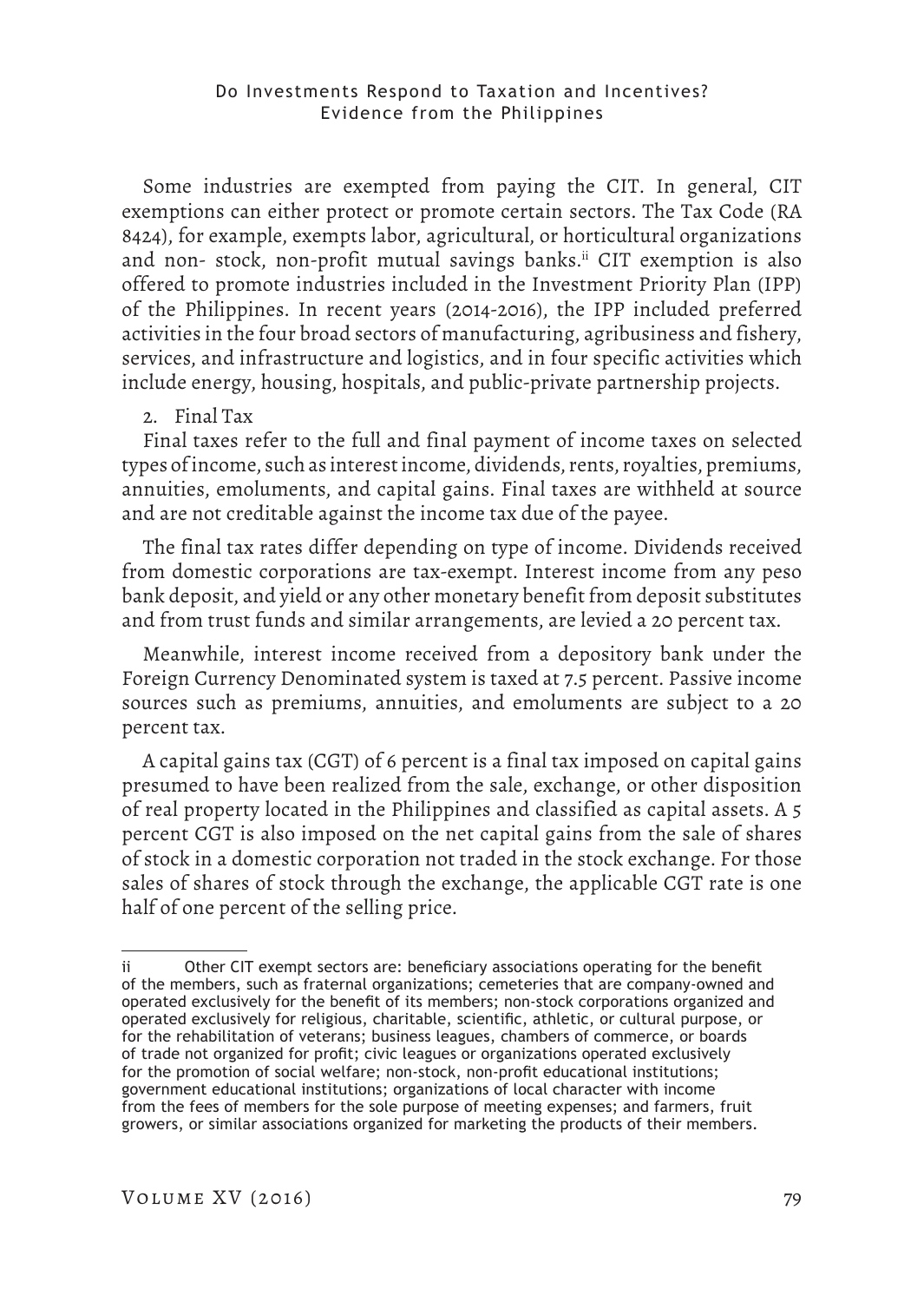3. Value-Added Tax

Value-added tax (VAT) is a consumption tax imposed on any sale, barter, exchange, lease of goods or properties, rendering of services, and importation of goods done in the course of trade or business. It is an indirect tax, which may be shifted or passed on to the buyer, transferee, or lessee of goods, properties, or services. A corporation is subject to a 12 percent VAT if its gross sales or receipts exceed PhP1,919,500. Entities with gross sales less than PhP1,919,500 are subject to a 3 percent tax.

A zero-rated VAT (0 percent) is imposed on export sales, foreign currency denominated sales, and sales to persons or entities whose exemptions are defined under special laws or international agreements. Input taxes attributed to zero-rated sales are creditable against output VAT.

Certain transactions are considered as VAT-exempt sales, such as the sale of agricultural or marine products in their original state; the sale or importation of fertilizers, seeds, seedlings and fingerlings; educational services rendered by private educational institutions; sales by agricultural cooperatives; sales, importation, printing, and publication of books and any newspaper, magazine, review, or bulletin that appears at regular intervals; services subject to percentage tax; services of banks; services rendered by regional or area headquarters established in the Philippines by multinational corporations that act as supervisory, communications, and coordinating centers for their affiliates; transactions that are exempt under international agreements to which the Philippines is a signatory, or under special laws; transport of passengers by international carriers; and other sales and services enumerated under the Tax Code. Input taxes attributed to exempt sales are not creditable against output VAT.

4. Excise Taxes

Excise taxes are imposed on the production, sale, or consumption of tobacco, alcohol, petroleum products, mineral products, and motor vehicles that are manufactured or produced in the Philippines for domestic sale or consumption or for any other disposition. Types of excise taxes include: (i) specific tax, and (ii) ad valorem tax. Specific tax is based on weight or volume capacity or any other physical unit of measurement. Ad valorem is based on the selling price or other specified value of the goods or articles.

# 5. Customs Duties

Customs duties are levied on goods imported to the Philippines. The applicable duty rate or the most-favored nation (MFN) rate depends on the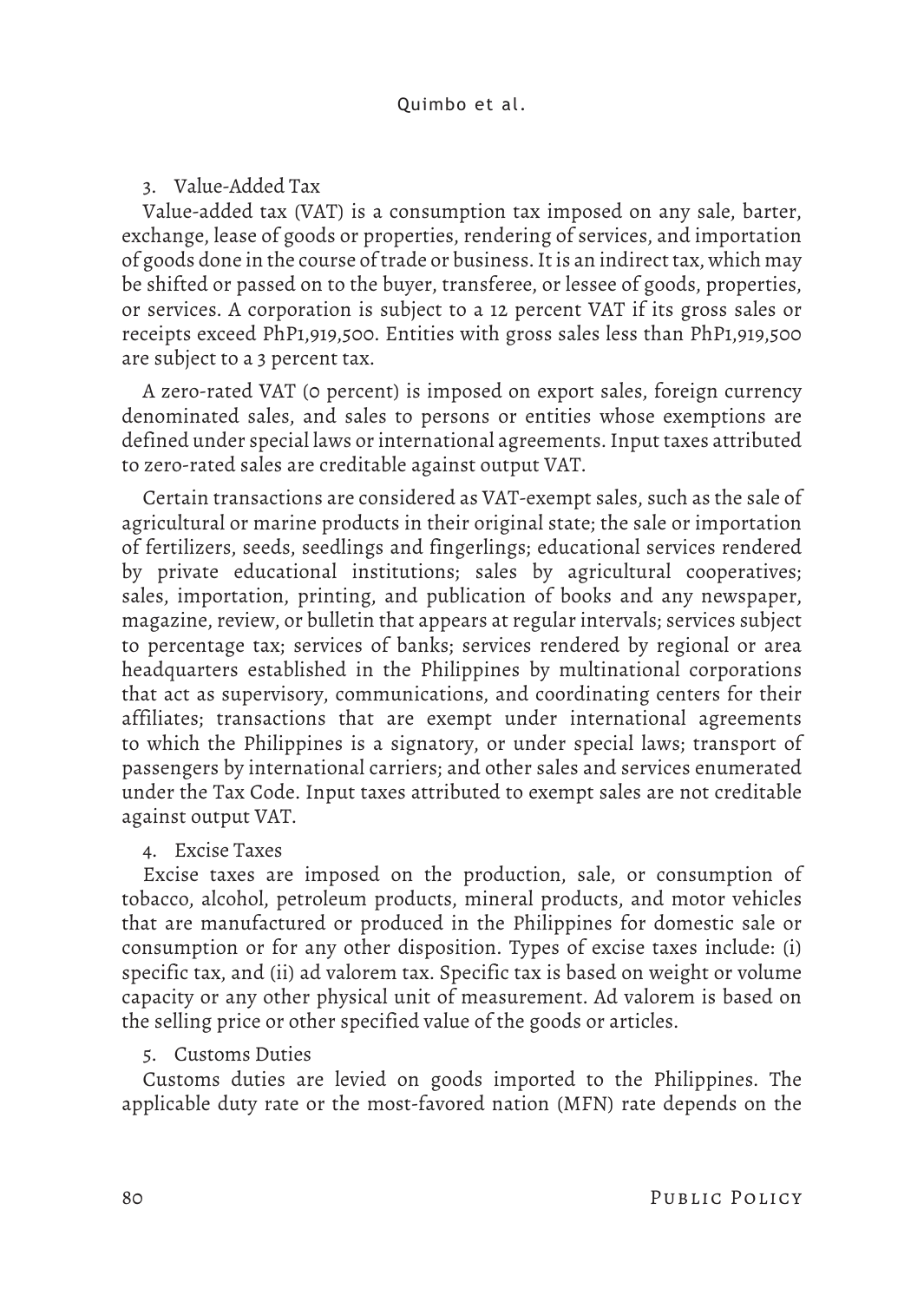appropriate classification of the goods under the Tariff and Customs Code of the Philippines, and generally ranges from 0 to 30 percent. Preferential rates under the Common Effective Preferential Tariff of the ASEAN Free Trade Agreement are generally lower than MFN rates.

# 6. Other National Taxes

Other taxes include: fringe benefits tax (FBT), documentary stamps tax, and percentage tax.

Fringe benefits granted to supervisory and managerial employees are subject to a 32 percent tax on the gross value of the fringe benefit.<sup>iii</sup> The documentary stamp tax (DST) is a transaction tax on selected transactions involving documents, such as loan agreements; lease agreements; original issues of shares of stocks, bonds, mortgage, insurance policies and papers; sales and transfers of the obligation, right, or property. The DST rates range from 0.15 to 12.5 percent depending on the document issued. A percentage tax is imposed on corporations not subjected to VAT. The rates imposed are based on gross receipts, and differ per industry.

Table 1 shows total collections by the BIR from firms for the period 2009 to 2014. CIT is the largest source of internal revenue taxes with a share of 34 to 37 percent in total collections. Personal income taxes account for 18 to 21 percent of total internal revenue collections.

Philippine firms are also subject to local taxes. The current governing law for local taxes is RA 7160, or the Local Government Code of 1991. The Local Government Code of 1991 intends to provide autonomy to local governments through decentralization.

Local government units impose local business taxes that are generally based on the gross sales or gross receipts of the prior year. This is usually collected when the firm renews its business permit at the start of the year. The local business tax rate varies depending on the rate imposed by the local government on the business, but generally does not exceed 3 percent.

In addition, a real property tax of 1 to 2 percent is imposed on the assessed value of real properties, such as land, building, machinery, and other improvements owned or utilized by a corporation. Transfer taxes are also imposed on the sale, donation, barter, or on any other mode of transfer of real property.

iii The FBT helps restore equity and fairness between the managerial and rank and file employees since some benefits received by managerial employees are non-cash benefits (housing, vehicles, club memberships) and not included in their taxable income.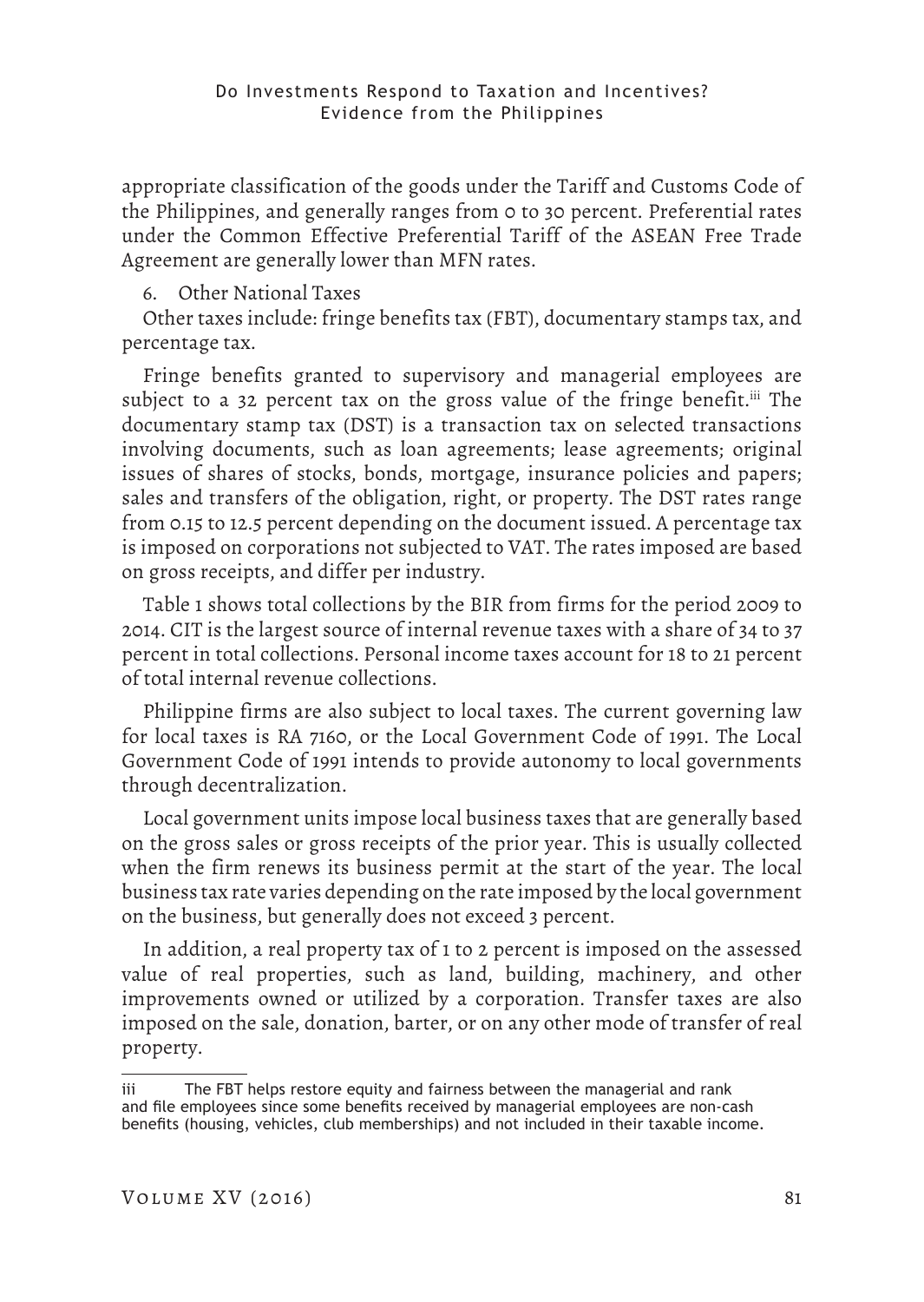### Quimbo et al.

|                                               | 2009    | 2010    | 2011    | 2012      | 2013      | 2014      |
|-----------------------------------------------|---------|---------|---------|-----------|-----------|-----------|
| I. Taxes on                                   | 435,372 | 489,300 | 571,897 | 642,501   | 718,361   | 784,756   |
| Net Income<br>and Profit                      | (58%)   | (59%)   | (62%)   | (61%)     | (59%)     | (59%)     |
| A. Company,                                   | 254,372 | 280,044 | 337,443 | 370,125   | 424,497   | 455,099   |
| corporate,<br>enterprise                      | (34%)   | (34%)   | (37%)   | (35%)     | (35%)     | (34%)     |
| <b>B.</b> Individual                          | 136,692 | 167,110 | 193,525 | 222,724   | 246,580   | 283,589   |
|                                               | (18%)   | (20%)   | (21%)   | (21%)     | (20%)     | (21%)     |
|                                               | 44,308  | 42,145  | 40,930  | 49,652    | 47,284    | 46,069    |
| C. Others                                     | (6%)    | (5%)    | (4%)    | (5%)      | (4%)      | (3%)      |
| II. Excise                                    | 60,548  | 67,203  | 67,993  | 72,346    | 118,856   | 135,315   |
| <b>Taxes</b>                                  | (8%)    | (8%)    | (7%)    | (7%)      | (10%)     | (10%)     |
| III. Value                                    | 168,294 | 173,284 | 183,082 | 229,594   | 250,149   | 278,793   |
| Added                                         | (22%)   | (21%)   | (20%)   | (22%)     | (21%)     | (21%)     |
| IV. Other                                     | 42,838  | 44,510  | 47,012  | 52,571    | 60,807    | 56,489    |
| Percentage<br>Taxes                           | (6%)    | (5%)    | (5%)    | (5%)      | (5%)      | (4%)      |
| V. Other                                      | 43,236  | 48,327  | 54,162  | 60,904    | 68,488    | 79,408    |
| Taxes                                         | (6%)    | (6%)    | (6%)    | (6%)      | (6%)      | (6%)      |
| <b>TOTAL</b>                                  | 750,288 | 822,624 | 924,146 | 1,057,916 | 1,216,661 | 1,334,762 |
| Source: Bureau of Internal Revenue, 2009-2014 |         |         |         |           |           |           |

**Table 1. Internal Revenue Collections (in million pesos), 2009-2014**

Table 2 shows an estimate of taxes collected from firms, whether by the national or local governments. Total tax collections from firms are about 9.5 to 10.4 percent of GDP.<sup>iv</sup> This range is comparable to lower middle-income countries. An IMF study indicates that in 2009, CIT revenues averaged about 2.5 percent for lower middle-income countries.<sup>10</sup>

### Fiscal Incentives

As mentioned above, certain types of firms enjoy subsidies in the form of tax holidays or reduced tax rates. These have been provided specifically to encourage foreign direct investments. There are at least six laws<sup>v</sup> that provide

iv Table 2 shows that 30 to 35 percent of all taxes

paid by firms is in the form of corporate taxes.

v The following laws provide fiscal incentives: The Omnibus Investments Code

of 1987 (EO 226); Bases Conversion and Development Act of 1992 (RA 7227), amended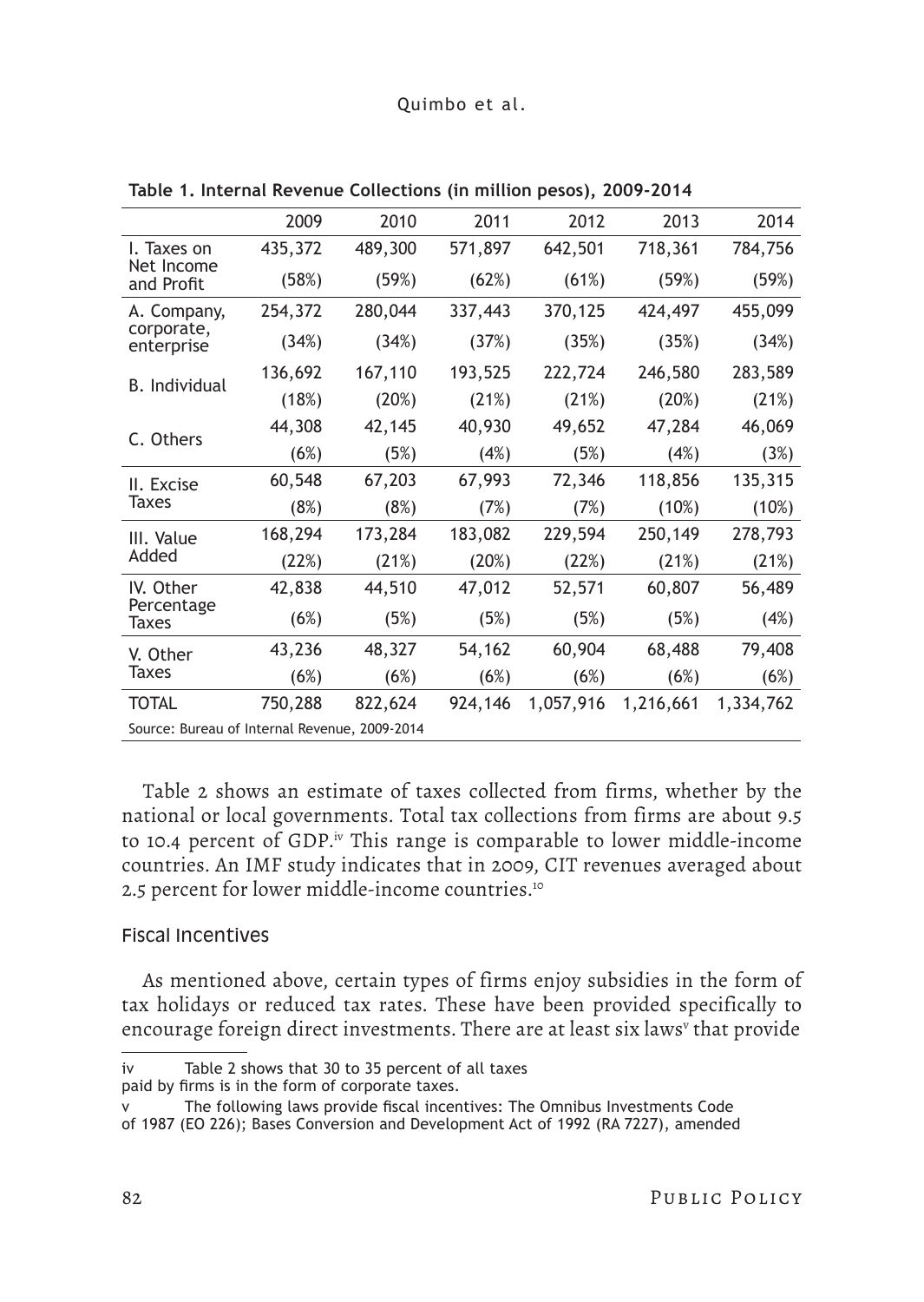| 2009 | 2010 | 2011 | 2012  | 2013  | 2014    |
|------|------|------|-------|-------|---------|
| 254  | 280  | 337  | 370   | 424   | 455     |
| 44   | 42   | 41   | 50    | 47    | 46      |
| 168  | 173  | 183  | 230   | 250   | 279     |
| 61   | 67   | 68   | 72    | 119   | 135     |
| 0.40 | 0.80 | 1.18 | 1.65  | 1.52  | 3.14    |
| 220  | 259  | 265  | 290   | 305   | 369     |
| 32   | 34   | 40   | 49    | 49    | no data |
| 781  | 856  | 936  | 1,062 | 1,197 | 1,288   |
| 9.7% | 9.5% | 9.6% | 10.1% | 10.4% | 10.2%   |
|      |      |      |       |       |         |

### **Table 2. Estimated Tax Collections from Firms (in billion pesos), 2009-2014**

*Sources*: Philippine Statistics Authority, Bureau of Internal Revenue, Mines and Geosciences Bureau, and Bureau of Local Government Finance, 2009-2014.

*A* Based on BIR collection from bank deposits and tax on government securities. This is possibly overstated because reported data are inclusive of bank deposits of non-corporate accounts.

*B* Collected by the Mines and Geosciences Bureau of the Department of Environment and Natural Resources

*C* Data from Department of Finance, DOF Statistical Bulletin

*D* "Tax on Business" in the LGU's Statement of Receipts and Expenditures. Real property taxes are excluded here.

income tax holidays for four to six years for selected industries, 5 percent preferential gross income tax rate, and tax and duty exemption on imported capital equipment. As a result of these fiscal incentives, economic zones have sprouted in various parts of the Philippines seeking tax havens for businesses. For instance, PEZA economic zone entities alone have grown from 211 in 2010 to 326 as of May 2015, with information technology (IT) parks and centers driving the increase.<sup>11</sup> In 2013, the total incentives amounted to PhP146.8 billion, which is equivalent to 1.3 percent of GDP.<sup>12</sup>

# Tax Reforms in the Philippines

The question of whether corporate income taxes should be lowered can be assessed in the historical context of reforms in the Philippines, where tax

by RA 9400 in 2006 (including Clark Development Corporation, Poro Point Management Corporation, and Subic Bay Metropolitan Authority); the Special Economic Zone of 1995 (RA 7916), amended by RA 8748 in 1999; the Cagayan Special Economic Zone Act of 1995 (RA 7922); the Freeport Area of Bataan Act of 2009 (RA 9728); and the Regional or Area Headquarters, Regional Operating Headquarters and Regional Warehouses Act (RA 8756).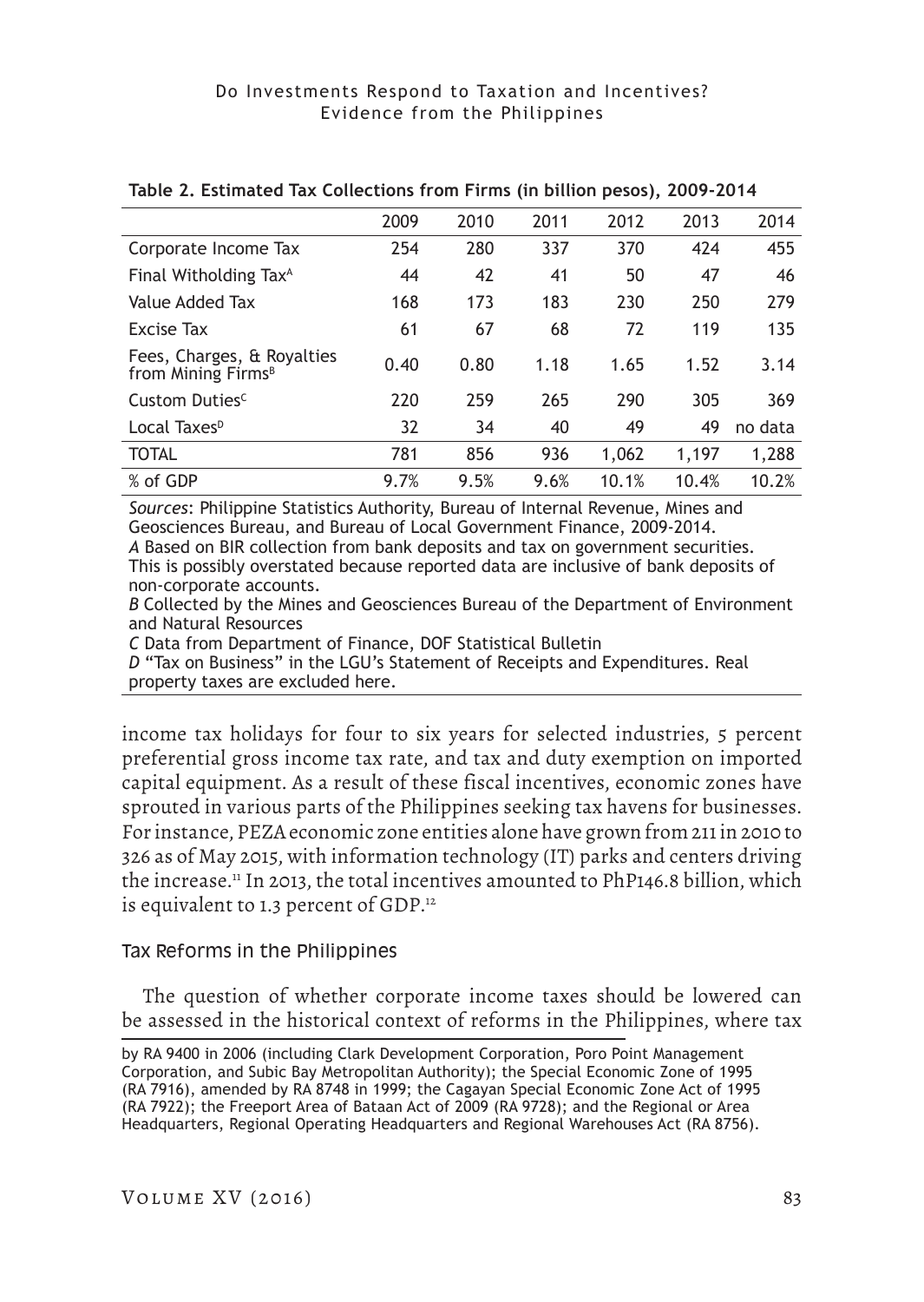reform has been a major policy concern since the 1983-84 economic crisis.<sup>13</sup> Over the past three decades, the Philippines adopted two tax-reform programs and various legislation that reformed tax policies.

1. 1986 Tax Reform Program

With the change in government in 1986, several new tax measures became effective. The unique political situation under the revolutionary government of Corazon Aquino may have contributed to the speed with which new tax measures were implemented. In addition, there was an existing package of tax measures prepared by a group of economics professors from the University of the Philippines.14 The 1986 reform program included the following tax measures:

- The corporate dual rate system of 25 and 35 percent shifted to a single rate of 35 percent.
- The VAT system replaced the previous sales tax system. Under the previous system, goods were levied different rates of sales taxes, and a turnover tax of 1.5 percent of gross selling price was levied on each subsequent sale of the goods. This was replaced by the current VAT system, wherein a uniform tax rate is imposed based on the destination of the goods. The VAT rate imposed then was 10 percent, but allowed for exempt and zero-rated statuses.
- Export taxes were abolished. Previously, the export tax was levied on the gross value of taxable exports ranging from 2 to 20 percent.
- Import taxes were decreased. Prior to 1986, an ad valorem tax of 50 percent and an additional duty of 3 percent were imposed on all imports. The additional duty was phased out by 1986.
- The final tax on inter-corporate dividends and final tax on dividends were removed.

The 1986 tax reform program was successful in simplifying the tax system and raising revenues. Revenue effort increased from 10.9 percent in 1985, and peaked at 17.5 percent in 1997.<sup>15</sup>

2. 1997 Comprehensive Tax Reform Program

From 1992 to 1997 there were only 10 laws that were passed to raise revenues, while 24 laws granted incentives and higher tax exemptions.<sup>16</sup> Compelled by this, another comprehensive tax-reform program (CTRP) was implemented in 1997. At that time, a tax-reform program was required by the International Monetary Fund. The Philippine government had to adopt policy measures to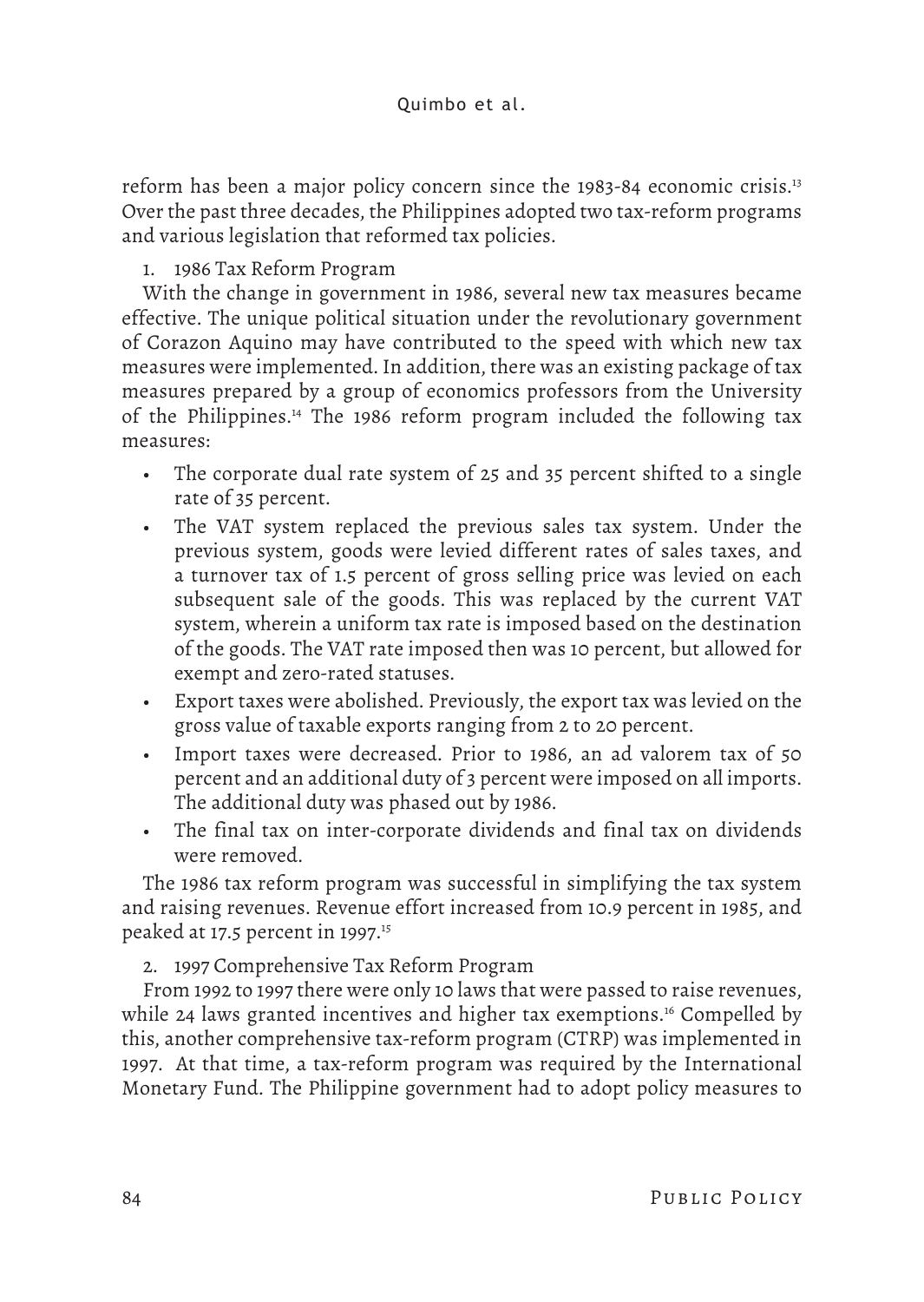strengthen the financial system, which included a comprehensive tax reform program.17

The 1997 reform included the following tax measures:

- The CIT rate was gradually reduced from 35 to 32 percent.
- The rationalization of fiscal incentives, which was the most important aspect of the reform package, was bypassed by legislation.
- The MCIT was imposed on corporations on the fourth year after they commenced their business operations.
- A fringe benefits tax was imposed on benefits granted to supervisory and managerial services.
- A tax on dividends was restored gradually over a period of three years. A final tax was imposed on cash or property dividends actually or constructively received. Intercompany dividends remained exempt.
- The VAT base was amended to expand the coverage of the term "simple processes" by including "broiling" and "roasting." It restored the VAT-exempt status of cooperatives, and added VAT exemptions on importation of meat, sale or importation of coal and natural gas, educational services, sales of house and lot, and printing and publication of books and newspapers.
- Taxes on the downstream oil industry and on sin products (tobacco and alcohol) were changed from ad valorem to specific taxes.
- No taxes were imposed on liquefied petroleum gas.

The approved CTRP did not adopt all the proposed measures. Observers suggested that the timing of the proposed reform was less than ideal. The presidential elections in 1998 seem to have dictated caution in passing unpopular revenue- generating laws. The rationalization of fiscal incentives was a popular call among scholars,<sup>18</sup> but was not approved. The 1997 CRTP resulted in a major decrease in revenue effort: from 17.5 percent in 1997, this dropped to 13.8 percent in 2004.19

After the 1997 tax reform program, the Philippines only had piecemeal tax reforms. In 2005, RA 9337 was passed, resulting in an increase in the VAT rate from 10 to 12 percent, and the CIT rate increased from 32 to 35 percent. Beginning in 2009, the CIT was lowered to 30 percent.

# 3. Recent Tax Reform Measures

More recent tax reform measures include increasing the basic personal exemption for individuals, excluding minimum wage earners from income tax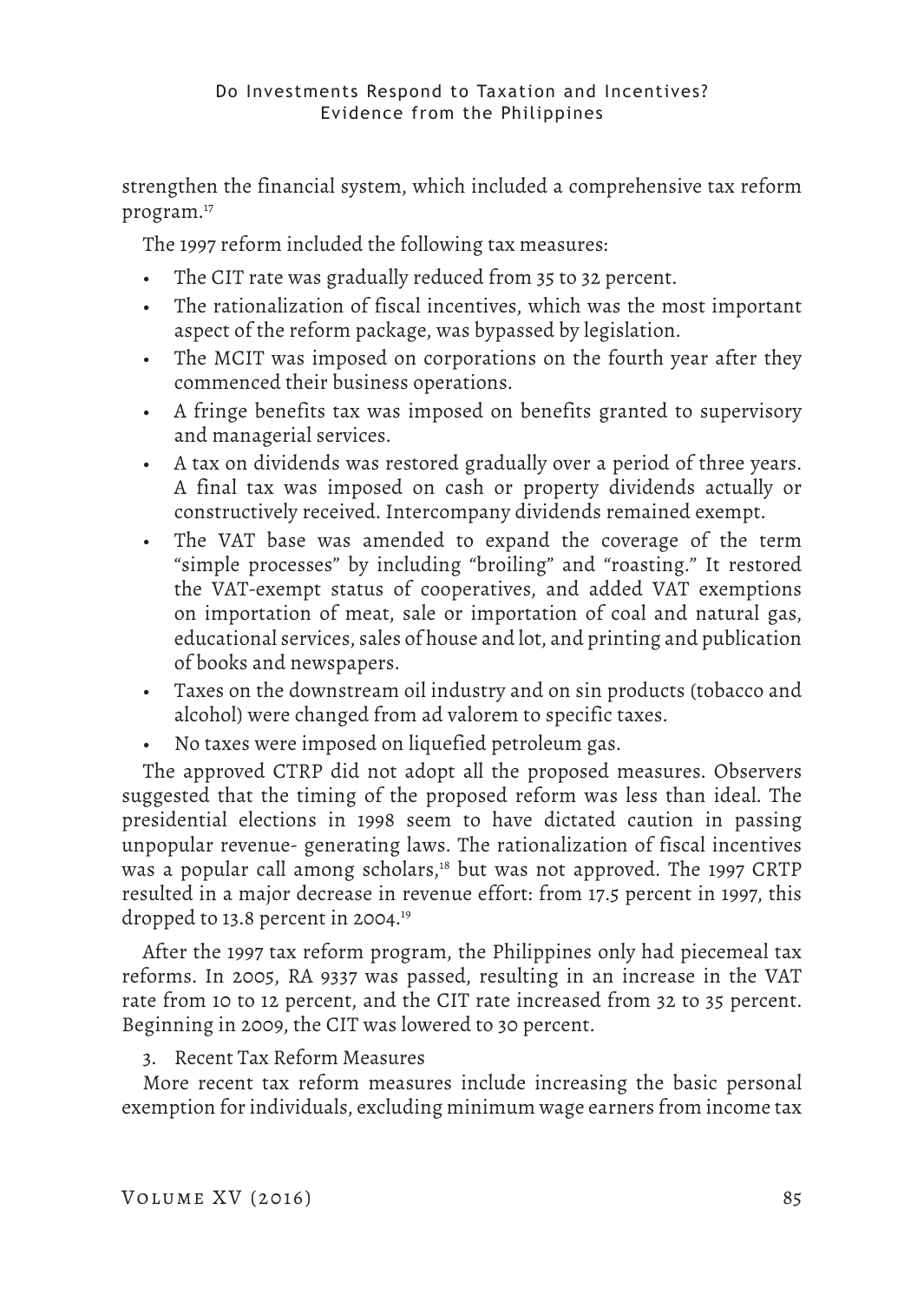(both RA 9504), increasing the cap of the exemption of thirteenth month pay and other benefits from PhP30,000 to PhP82,000 (RA 10653), and increasing excise taxes of alcohol and tobacco products (RA 10351). Yet despite these numerous reform measures, scholars as well as industry observers and practitioners have pointed out deficiencies and irrationalities in the tax system. For example, some have raised the concern that the current package of fiscal incentives is redundant—that is, firms would have invested anyway, even in the absence of fiscal incentives.20 In this sense, some of these fiscal incentives can be considered wasteful. More importantly, as Lim pointed out (and as borne out by Figure 2), despite these generous tax incentives, FDI did not come into the country on as massive a scale as it did into its ASEAN neighbors.21

Recently, the Tax Incentive Management Act (TIMTA), or RA No. 10708, was passed. Under TIMTA, registered business entities must file a complete annual tax incentives report with their investment promotion agencies. The reports will be submitted to the BIR, the BOC, and the Department of Finance (DOF). The DOF is in charge of maintaining a single database of these incentives. It will submit to the Department of Budget and Management (DBM) the actual amount, estimate claims, current year's programmed amount, and the following year's projected amount of tax incentives. While the monitoring will be an additional administrative burden on the part of the firms, this will enable the government to gather information crucial in analyzing the tax reforms necessary for fiscal incentives.

Philippine legislators have sought the restructuring of the corporate tax system. The move is seen to enhance the country's competitiveness, stimulate investments, improve employment, and even encourage the movement of informal businesses into the formal sector. At least seven measures<sup>vi</sup> have been filed at both the Senate and the House of Representatives during the sixteenth Congress to lower the present 30 percent corporate income tax rate to at least 25 percent.

## **Methods**

### **Basic Model**

A flexible accelerator model is employed, which assumes the following: (i) the firm is a profit maximizer, (ii) output is concave in capital stock, and

Senate Bill (SB) 2163 (Angara), SB 2974 (Recto), House Bill (HB) 4099 (Gunigundo), HB 4829 (Quimbo), HB 4925 (Noel), HB 4941 (Yap), and HB 4996 (Aggabao).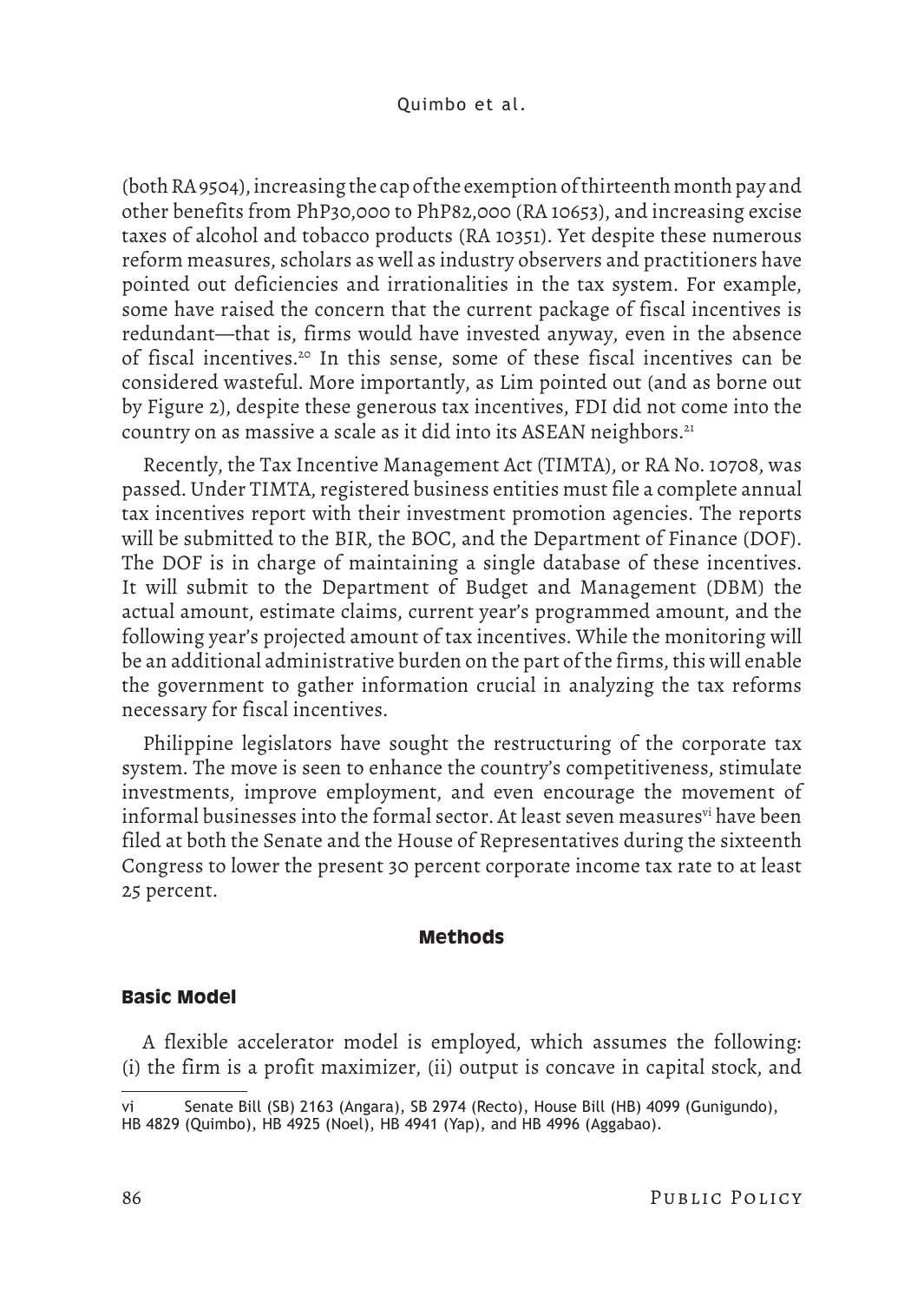(iii) the firm is a price taker. Firms' investments at time t are proportional to desired capital stock, which is a function of expected output levels Q  $_{\rm t}$ . Traditionally, firms are also assumed to expect future output to be a linear function of current output levels.

These assumptions imply the following basic reduced form:

$$
I_{t}^{\vphantom{1}}\!\!\!\!=I\;(\Delta Q_{t}^{\vphantom{1}},\,I_{_{t\text{-}1}}^{\vphantom{1}})
$$

The "flexibility" of this version of the accelerator model allows for effects on investments of profits, uncertainty, and other variables.<sup>22</sup> Profitability ( $\pi$ ) matters for investments, particularly in the presence of credit constraints where firms use current profits to finance spending on capital.<sup>23</sup> The investment climate, which ultimately affects the access price of capital, will also matter.<sup>24</sup> This includes tax policies  $(\pi)$  that determine the amount of resources available for investments.25

Two-year panel data on firms is used to estimate the following model of investment:

$$
I_t = I(\Delta Q_t, I_{t-1}, \pi_t, \tau_t, X_t)
$$

where X refers to other firm characteristics that affect investments.

In order to test the validity of the assumption on expectations of future output, Q  $_{\rm t}$  and Q  $_{\rm t\text{-}1'}$  instead of ∆Q , are used as regressors. It can be shown that if indeed the expected future output is solely based on current output, the difference in the estimated coefficients of  $\mathsf{Q}_{_{\sf t}}$  and  $\mathsf{Q}_{_{\sf t-1}}$  should not be statistically significant. It can be further shown that if, instead, expected output level is a weighted average of current and previous output levels,

$$
Q_t^* = w Q_t + (1-w) Q_{t-1}
$$

where  $o$ <w<1, the coefficients of Qt and Qt-1 need not be identical. $v$ ii

To account for this possibility, the following reduced form is employed:

$$
I_t = I (Q_t, Q_{t-1}, I_{t-1}, \pi_t, \tau_t, X_t)
$$

To validate the results of the cross-section analysis, further multivariate analysis was performed utilizing time series data for the Philippines from 1973 to 2014. A modified version of the model above is estimated to incorporate the presence of lags. Junankar has shown that decision, delivery, and administrative lags are important in explaining changes in investments over time.<sup>26</sup>

vii Proof available upon request.

VOLUME  $XV$  (2016) 87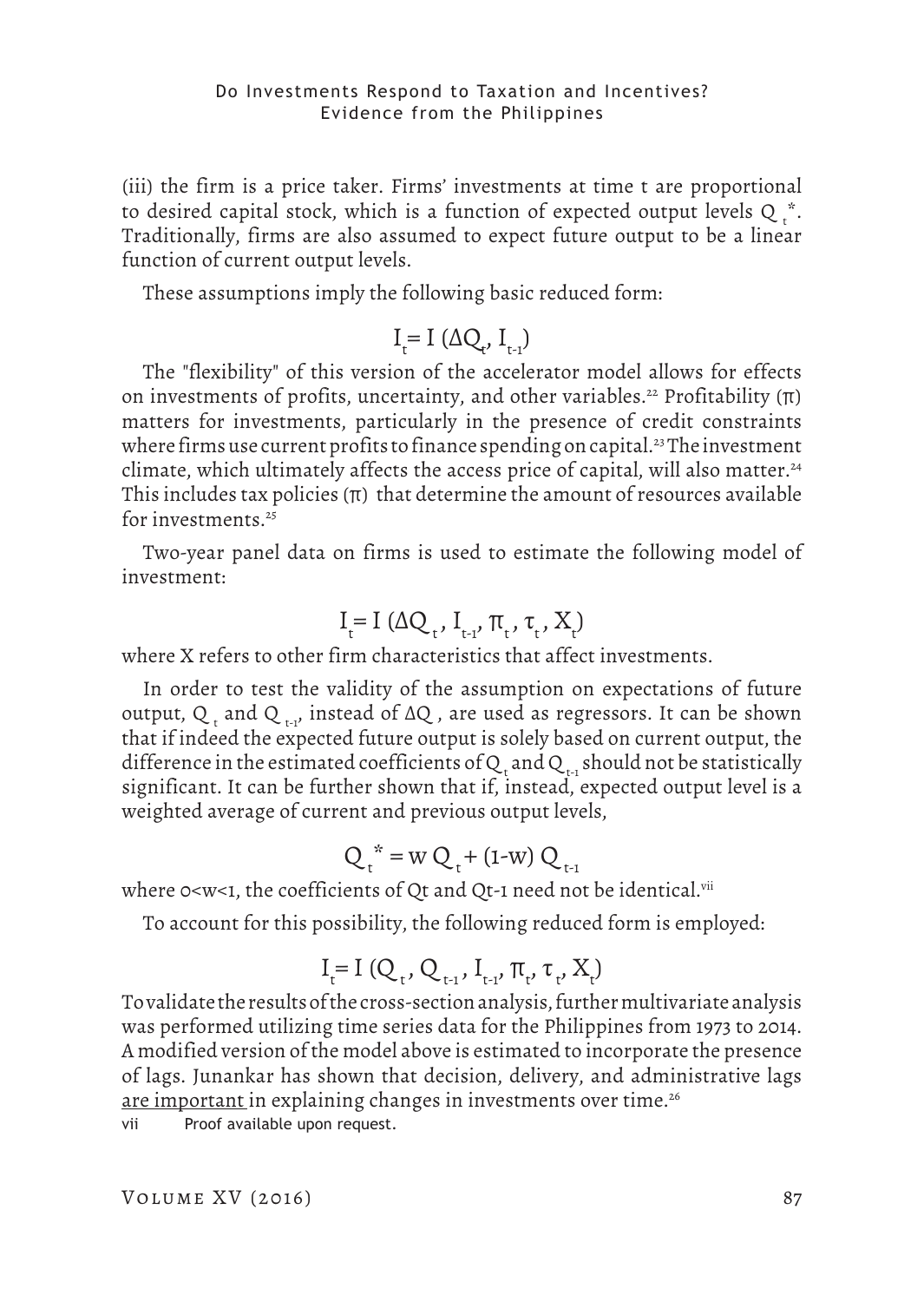### Quimbo et al.

### Cross-section Analysis

The main data source for the analysis is the Annual Survey of Philippine Business and Industry (ASPBI)<sup>viii</sup>, a nationwide survey of formally registered firms in the economy, including corporations and partnerships, cooperatives and foundations, and single proprietorships. The data from ASPBI includes a detailed breakdown of the sources of revenues, types of expenses, Philippine Standard Industrial Classification (PSIC) Code, and the amount of subsidies received by the firms.

The sampling frame of the 2010 ASPBI consists of 150,000 establishments, which is about 89 percent of all firms in the formal sector. The 2010 Census of Establishments showed that there were about 778,000 establishments in operation in the country in 2010, of which 610,000 establishments (78 percent) were classified as "informal" establishments. These were all excluded from the analysis as they are, presumably, not subject to taxation. Thus, the 2010 ASPBI covered only the following economic units: (i) all establishments with total employment of 10 and over, (ii) all establishments with total employment of less than 10, and (iii) all establishments classified as single proprietorship or single establishments regardless of total employment. The same 2010 sampling frame was used for the 2009 round.

The 2010 ASPBI sample consists of 29,298 firms (about 20 percent of the total number of firms in the sampling frame). About 73 percent of the entire sample belongs to the services sector. The distribution by industry is shown in Annex Table 1.

In this paper, the regression analyses presented are those done at the industry subclass level, using five-digit PSIC codes.<sup>ix</sup> Variations in potential tax payments across industry subclasses are thus exploited and examined as

viii An alternative data source is the website of the Securities and Exchange Commission (SEC), from which financial statements of companies can be downloaded. However, this is limited to registered corporations and does not include single proprietorships. Moreover, the information available through the SEC lacks details on subsidies, hours worked in production, and capacity utilization, all of which are needed for the computation of total potential tax burden.

ix Use of the firm-level ASPBI data is tightly regulated given the Commonwealth Act No. 591 provision that "Data furnished the Bureau of Census and Statistics (BCS) by an individual, corporation, partnership, institution or business enterprise shall not be used as evidence in any court or in any public office either as evidence against the individual, corporation, association, partnership, institution or business enterprise from whom such data emanates; nor shall such data or information be divulged to any person except authorized employees of the BCS acting in the performance of their duties; nor shall such data be published except in the form of summaries or statistical tables in which no reference to an individual, corporation, association, partnership, institution or business enterprise shall appear."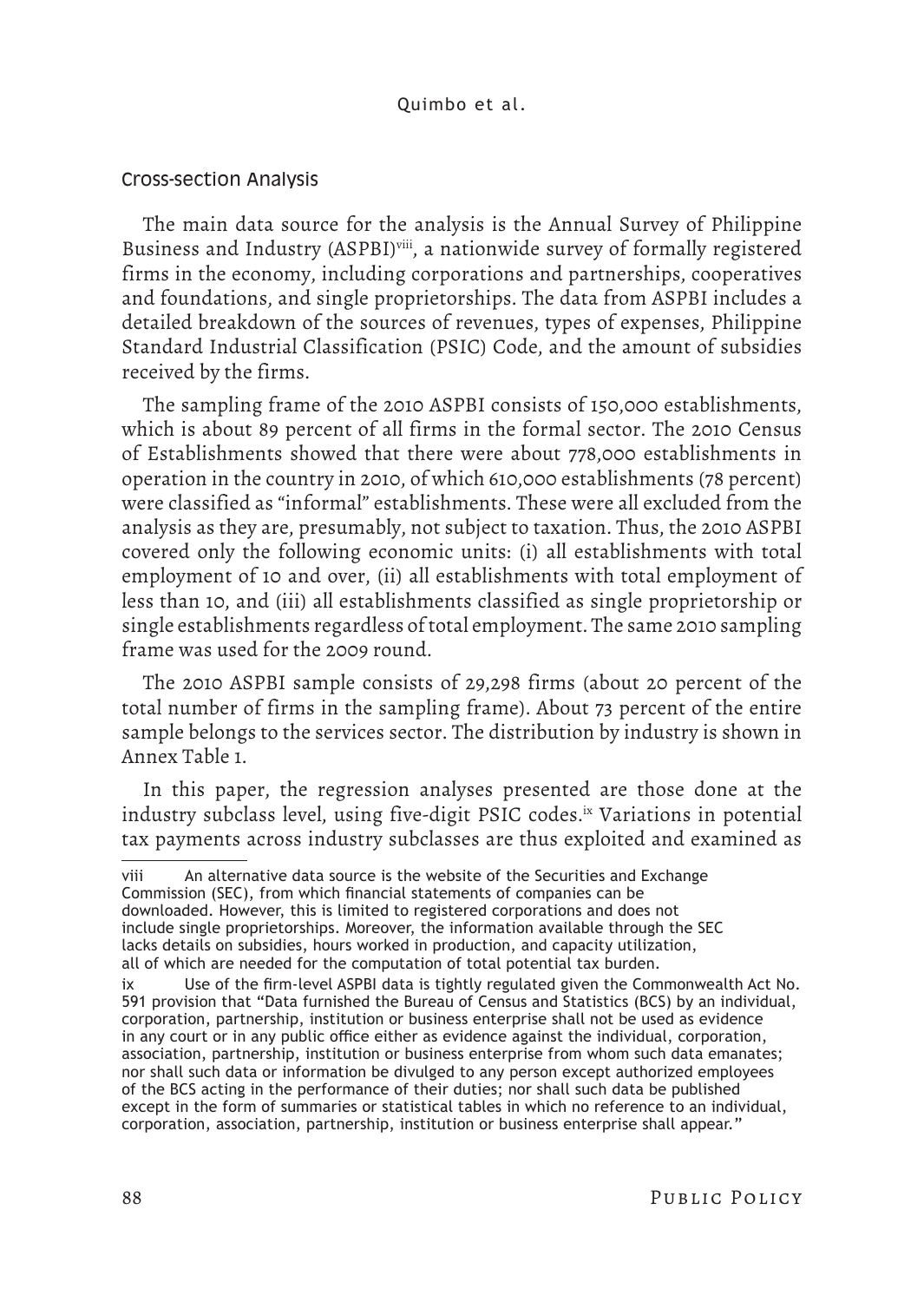to whether these predict changes in investment levels, holding other industry subclass characteristics constant. Consequently, variables utilized in the regression models are industry subclass sums or averages.

# Time Series Analysis

For the supplementary time series analysis, the sources of data are the database of the Philippine Statistics Authority, the World Bank, and the Bangko Sentral ng Pilipinas. The dataset constructed covers the period 1973 to 2014, for which complete data for all the required variables were available.

The dependent variable for the model is a measure of investment: the Philippines' annual gross capital formation (GCF) in constant 2000 prices.

The main independent variable, on the other hand, is the country's historical corporate income tax rates. From 1941 to 1985, the Philippines employed a dual corporate income tax rate system; the lower tax rate is used in the regressions when applicable. Moreover, the tax rates were lagged, since changes in tax rates presumably take time to affect investment decisions.

Other independent variables include the lagged annual gross domestic product in constant 2000 prices, lagged GCF, and lagged bank average lending rates.

Using the Augmented Dickey-Fuller (ADF) test, the variables were found to be non-stationary,<sup>x</sup> or I(1). Hence, there was a need to use the first difference of the variables to mitigate spurious regression results.27

### Estimating Potential Major Tax Payments and Subsidies

The central variable of interest is potential tax payments by businesses. The available data allow the measurement of four major types of taxes: corporate income taxes, value-added taxes, final withholding taxes, and excise taxes. It was noted that these are distinct from actual tax payments, which are the de facto amounts paid to or collected by government.

The information needed to compute potential tax payments were obtained from the ASPBI's Section 12 (Compensation), Section 14 (Total Revenues) and Section 16 (Total Costs Incurred). The revenues that are subject to *corporate income taxation* include: revenues from main activity, real estate sales, insurance premiums, industrial services and non-industrial done for

x A stationary time series is one whose statistical properties such as mean, variance, or autocorrelation structure do not change over time.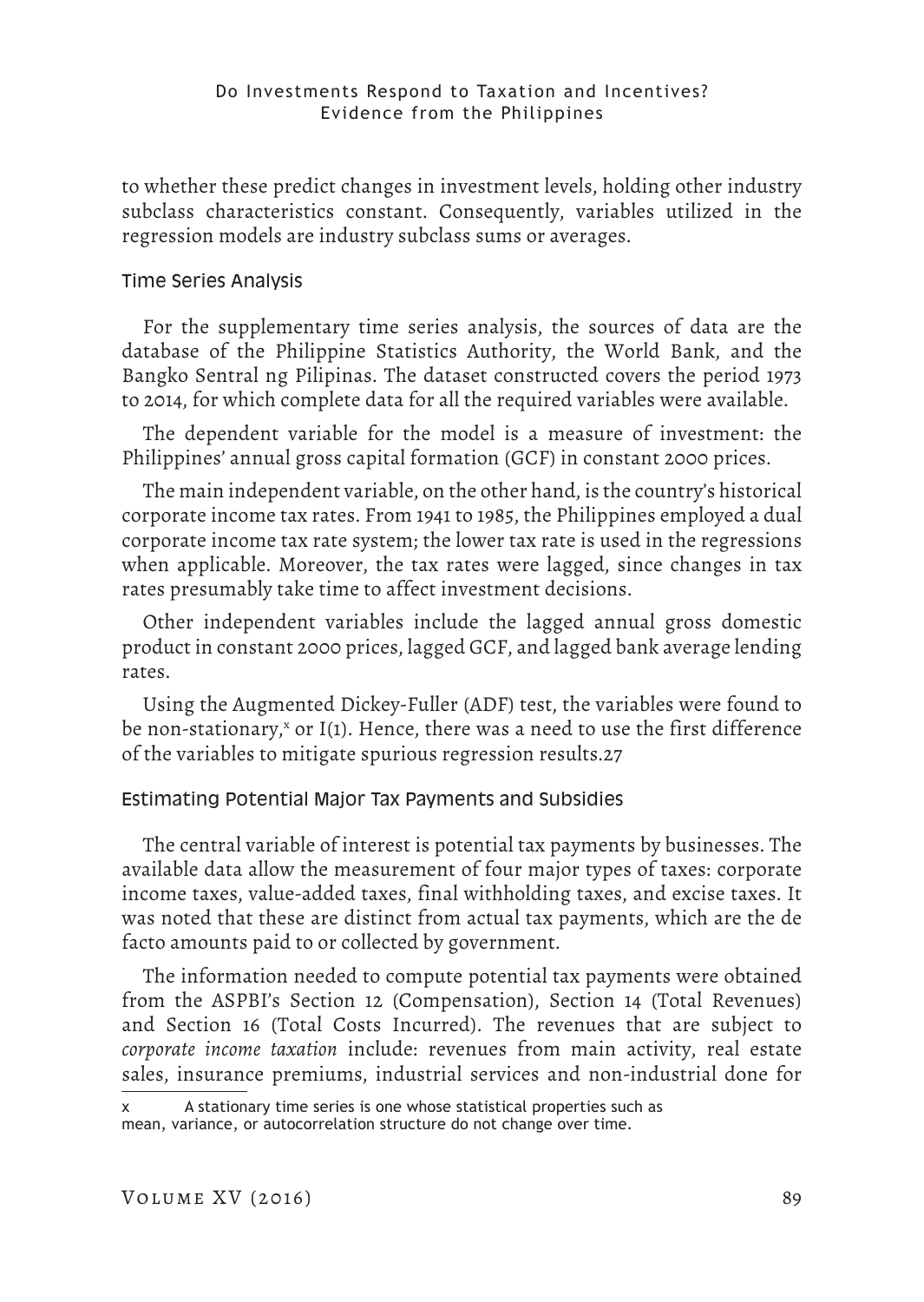others, commissions and fees earned, delivery charges separately invoiced to customers, service charges, franchise income, and other income.

*VAT payable* is computed as the difference between output and input VAT. Sales are subject to 12 percent VAT and costs are subject to 12 percent input VAT. In this study, the computation takes into account sales from exports and applied zero-rated VAT. To identify VAT exempt transactions, the industry code was applied. For PEZA-listed firms, the number of years that these had been PEZA-registered for proper application of zero-rated VAT was taken into account.

*Final withholding tax payable* is computed based on the following declared revenue items: interest income, dividend income, royalty income, and foreign exchange gains. One limitation is that certain revenue items that are subject to final withholding tax are lumped together as "other revenues" in the ASPBI. Hence, the following items could not be included in the computation of taxes: capital gains taxes on the sales of shares, and taxes on passive income such as premiums, emoluments, and annuities. It is also assumed that all interest income is subject to a 20 percent tax rate, in lieu of information on foreign currency denominated accounts (which are subject to a 7.5 percent tax rate).

*Excise taxes* are defined as actual BIR collections from selected industries for which excise taxes apply, i.e., alcohol products, tobacco products, petroleum products, miscellaneous products, and tobacco inspection fees. Excise taxes for mining and mineral products are computed based on the ASPBI data on value of products sold and materials and supplies bought by the firm. Due to data limitations, custom duties are excluded. In estimating potential tax payments, tax exemptions for industrial sectors as provided by Republic Act (RA) 8424 (Tax Reform Act of 1997) Sections 30 (Exemptions from Tax on Corporations) and 109 (Exempt Transactions from the value-added tax) were noted.

A separate variable for subsidies was generated in the form of tax exemptions and income tax holidays due to investment promotion policies. These were also deducted from the estimated potential tax payments. For purposes of accounting for total tax exemptions and holidays, ASPBI data was supplemented with data on fiscal incentives obtained from the Board of Investments (BOI), Philippine Economic Zone Authority (PEZA), Cagayan Economic Zone Authority (CEZA), and Authority of the Freeport Area of Bataan (AFAB). In 2013, these investment promotion agencies (IPAs) accounted for PhP135.7 billion of investment tax expenditures.<sup>xi</sup> For purposes of the regression analyses, however, only PEZA

The tax incentives provided by the following IPAs are not yet included in the analysis: Clark Development Corporation, Poro Point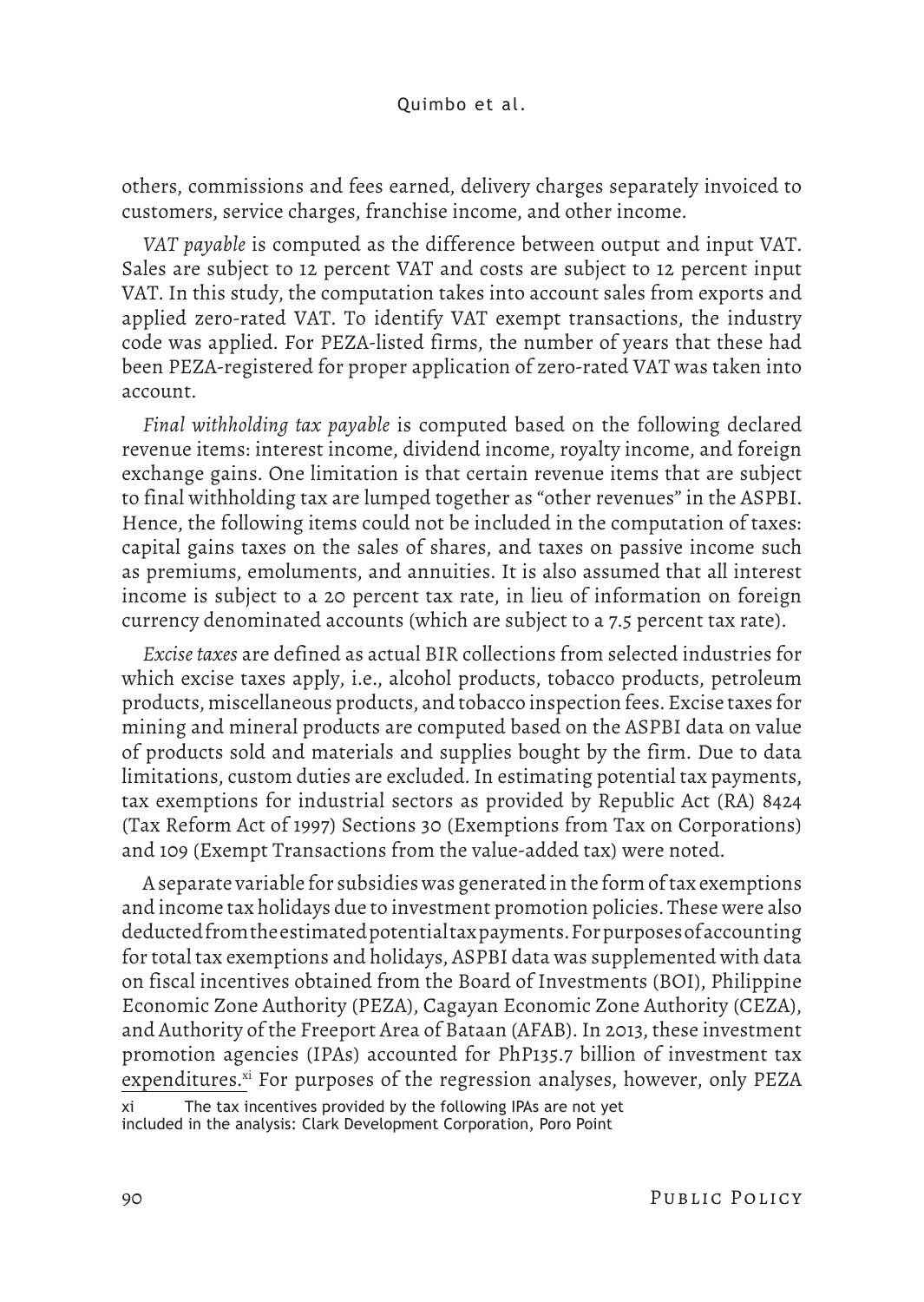incentives were included. The level of detail provided by the PEZA master list allowed merging with the ASPBI data at the subclass level (five-digit PSIC).<sup>xii</sup> It was further noted that PEZA incentives vary over time: In the first five years, firms enjoy a full income tax holiday, but without VAT exemption. Beyond five years, firms are given VAT and FWT exemption, and face a 5 percent tax rate on gross income. For each of the firms registered in the PEZA roster, taxes payable were estimated and the relevant subsidies were applied, depending on the age of the firm.

The tax variable, *tax rate*, is defined as the sum of the major business taxes corporate income tax, VAT, final withholding tax, and excise tax—that are payable or due as a proportion of total revenues. The subsidy variable (PEZA incentives) is expressed in peso amounts.<sup>xiii</sup>

# Measuring capital formation

For the dependent variable, we use four alternative measures of capital formation were used. The first is *capital expenditures*, defined as all tangible fixed assets acquired and for use of the establishment and expected to have a productive life of more than one year, and intangible fixed assets. Tangible fixed assets include: new tangible fixed assets, major alterations and improvements on tangible fixed assets; land and used tangible fixed assets; and tangible fixed assets produced on own account. Intangible assets include: intangible nonproduced assets (e.g., patents, trademarks), computer software and databases, mineral exploration (for mining establishments only), entertainment, literary and artistic originals, and others. This is similar to the OECD definition of gross fixed capital formation, which is classified as the acquisition—less disposals—of tangible and intangible fixed assets, plus major improvements to, and transfer costs on, land and other non-produced assets.<sup>28</sup> The second

Management Corporation, and Subic Bay Metropolitan Authority.

xii The study recognizes that PEZA companies may not be accurately classified according to their appropriate PSIC codes. Consider the scenario that Company 1 has two lines of businesses: Line A and Line B. Line A is subjected to regular CIT (30 percent) while Line B has PEZA incentives. Company A files one tax return for both lines of businesses. Line A figures are under regular corporate tax rate, and Line B figures are under the special rate (0 percent because of PEZA). The company files its tax return under the default PSIC code (Line A), and the code of the Line B business is not reflected in the tax return. For example, the main business is food manufacturing, but the company has a business line that packages the food it processes and has obtained an incentive for that (packaging used to be a prioritized business activity). Some companies, however, use separate small subsidiaries that are different entities to handle their Line B. There is no "approach" or "monitoring entity" that distinguishes this. xiii The detailed estimation methodology is available upon request.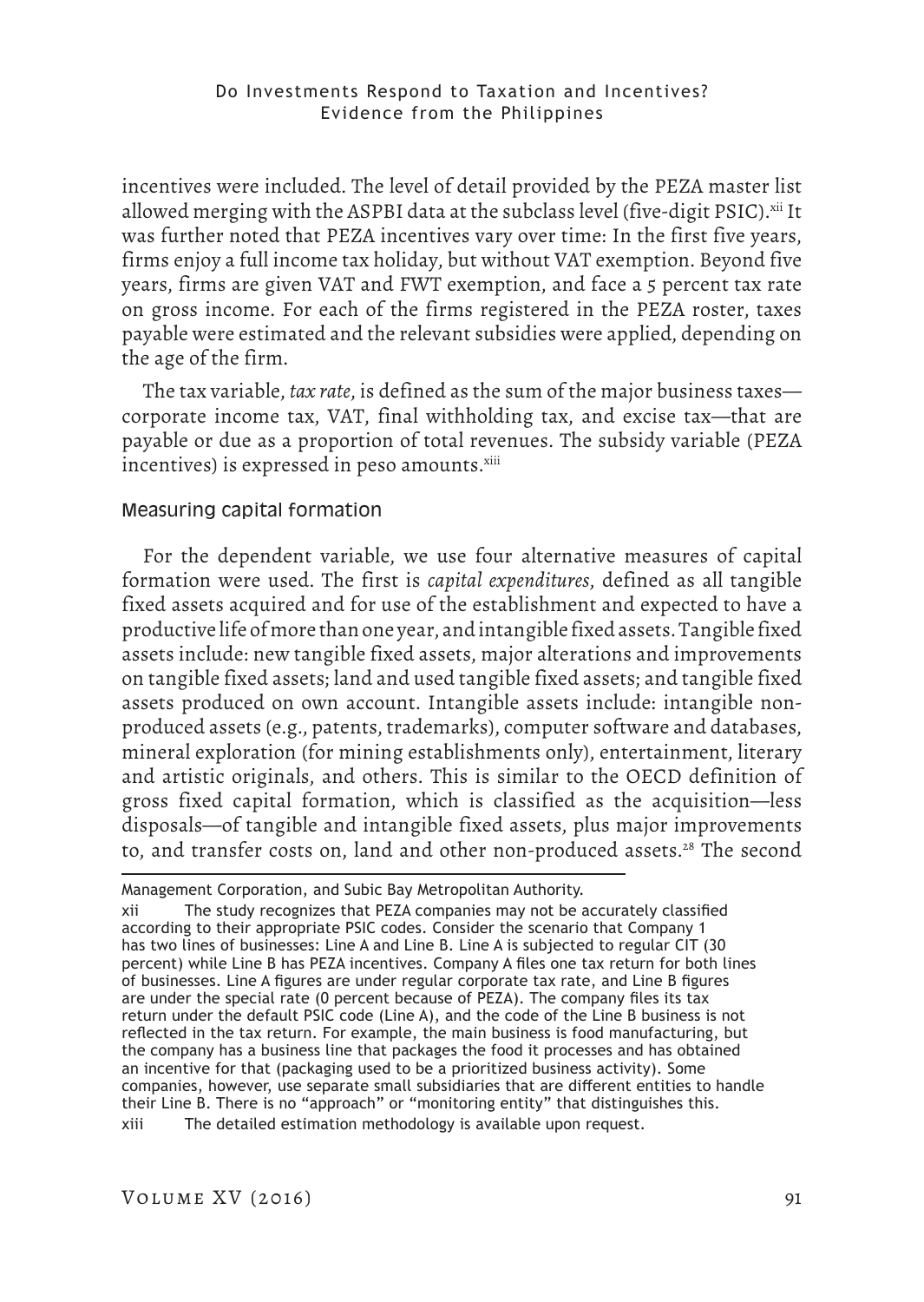measure is value of *new tangible assets*, as defined above. The third measure is *research and development expenditures* as reported by firms. A fourth measure is *number of new firms* within an industry subclass, defined as the additional number of establishments from 2009 to2010.

# Other regressors

To proxy for expected scale of business activity, the change in total revenues defined as cash received by the firms, including receivables, for products sold and for services rendered from 2009 to 2010—was used.

The lagged values of capital formation, as the accelerator model implies, indicates the timing of investments, or whether or not planned capital stocks are achieved within one year.

Profit rate is defined as the difference between total revenues and total expenditures, as a proportion of total revenues.

Complementarities between capital and labor were assumed, and thus total employment (in logarithms)—defined as the number of persons who worked for the establishment—was also include as a regressor. In the 2010 ASPBI sample, the average number of workers in each firm was 101.

Concentration ratios (defined as the market share of the top four firms to the total revenue generated by each subclass) were also included. In his seminal work, Schumpeter argued that monopolies, rather than competitive markets, offer the "stable platform" and incentives in the form of monopoly profits that promote innovation.29 This argument has long been the subject of debate and empirical tests, but still no clear-cut evidence has emerged for or against the Schumpeterian view.30

Average age of the establishment accounts for the investment preferences that change over time.

Dummy variables were also added in the analysis to indicate the industry type of subclass: agriculture, forestry and fishing; mining and quarrying; manufacturing (main); electricity, gas, steam and air conditioning supply; wholesale and retail trade; repair of motor vehicles and motorcycles; information and communication; other manufacturing industries (water supply, sewage, waste management and remediation activities; and construction); and other service industries (transportation and storage; accommodation and food service activities; financial and insurance activities; real estate activities; profession, scientific, and technical activities; administrative and support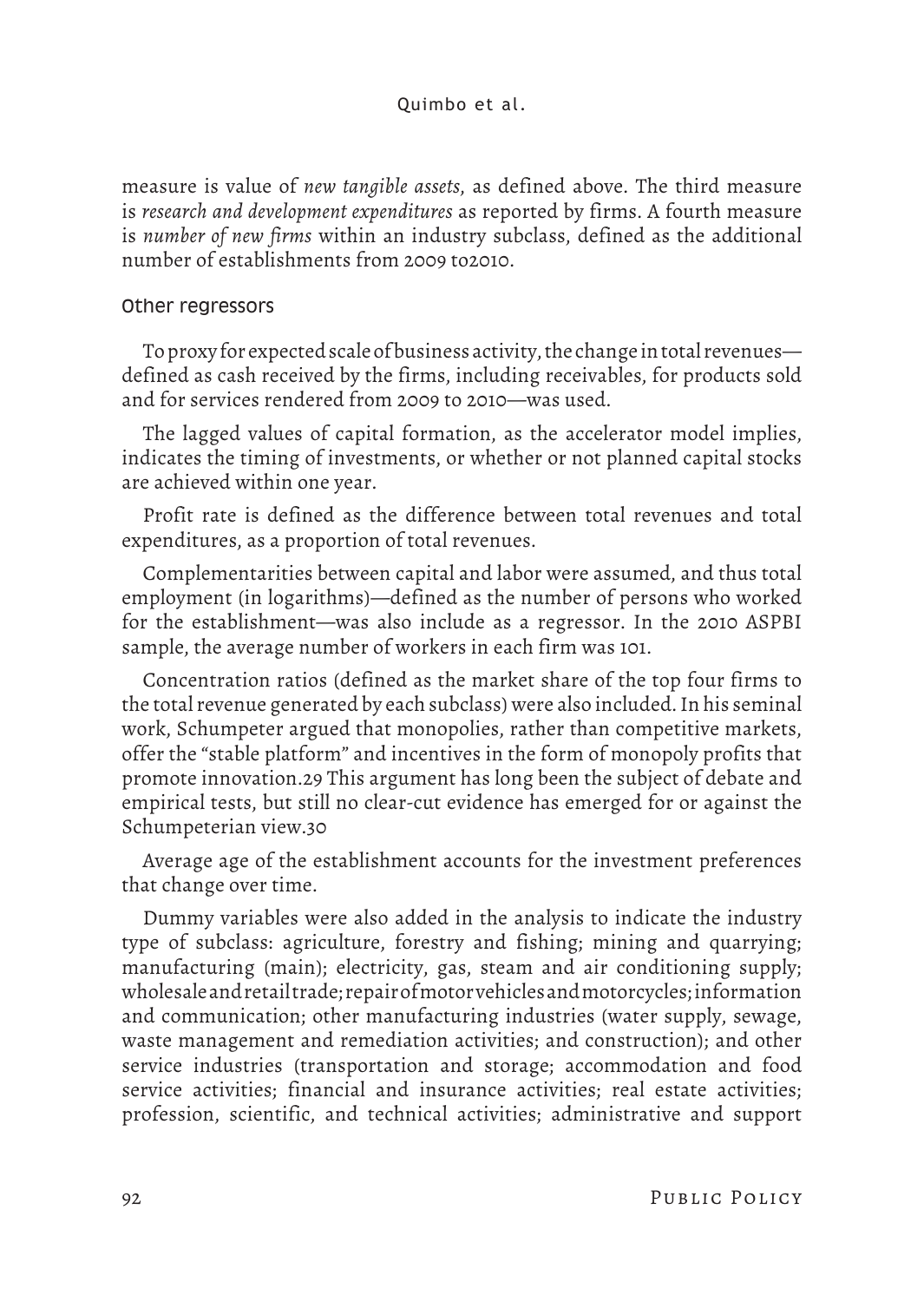services; private education; human health and social work activities; arts, entertainment and recreation; and other service activities). The latter industry type is used as the default industry category.

# Analyzing potential revenue implications

An important consideration in proposing any change in tax rates is the potential effect on total revenue collections by the BIR. A simple exercise was conducted using available data and parameters. It begins by computing the direct negative impact on BIR revenues (i.e., the revenue loss due to a reduction in the corporate income tax rate at the current income levels) was first computed. A possible indirect but positive impact on BIR revenues, which could arise via the investment channel, was further projected. Using the regression coefficients of the tax variable, the increase in investments resulting from a reduction in tax rates was projected.

Assuming a collection efficiency of 67 percent, the increase needed in corporate income per peso investment for the CIT collections to be revenueneutral was computed. By comparing the direct loss with the indirect gain from a reduction in CIT, further insights were gained into whether or not proposed cuts in CIT are judicious.

# **Results**

# Cross-Section Analysis

Table 3 shows a breakdown of the estimate of potential major tax payments of firms in 2010. Total potential major tax payments amounted to PhP856 billion, about 7 percent of total revenues amounted to PhP9.978 trillion,  $\mathrm{xiv}$  or 35 percent of total taxable income.

xiv It was noted, however, that due to missing and suppressed data from the 2010 ASPBI for certain subclasses, the numbers here are possibly underestimated.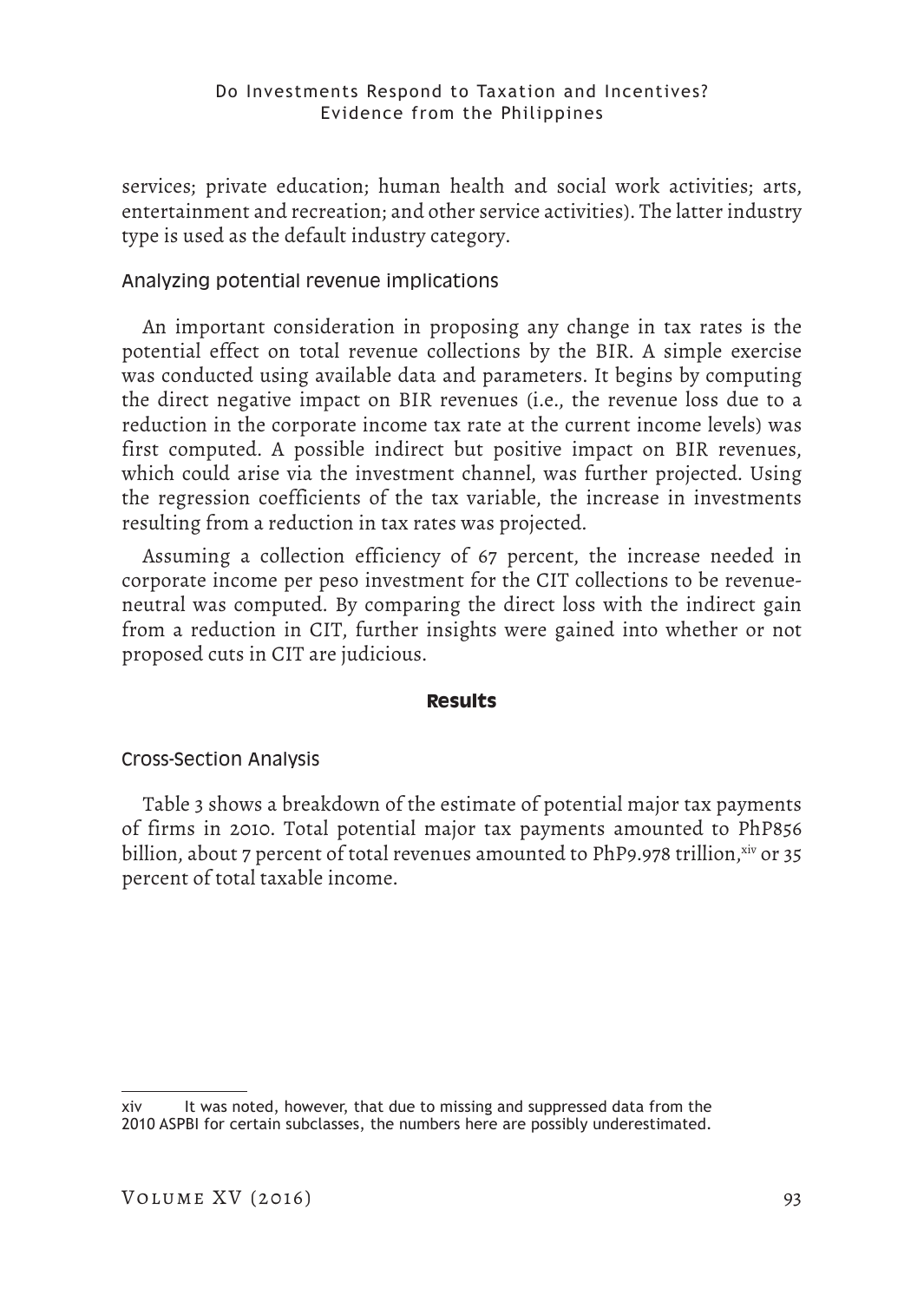|                                                                       | <b>Estimated Potential Tax Payments</b><br>(in billion pesos) |
|-----------------------------------------------------------------------|---------------------------------------------------------------|
| Corporate income tax*                                                 | 469                                                           |
| Final withholding tax*                                                | 145                                                           |
| VAT*                                                                  | 170                                                           |
| Excise tax and royalties**                                            | 72                                                            |
| Total potential tax payments                                          | 856                                                           |
| Estimated total tax exemptions****                                    | 0.17                                                          |
| Estimated total tax incentives*****                                   | 159                                                           |
| Total potential tax payments, net of tax<br>exemptions and incentives | 697                                                           |
| % of total revenues*                                                  | 7.0%                                                          |
| % of taxable income                                                   | 35%                                                           |
| *Author's calculations using raw data from 2010 ASPRI                 |                                                               |

### Table 3. Potential Major Tax Payments of Firms, Exemptions and Incentives, 2010

alculations using raw data from 2010 ASPB \*\*Author's calculations using raw data raw from 2010 ASPBI plus DENR-MGB collections from mining firms and BIR revenues from alcohol products, tobacco products, petroleum products, miscellaneous products, and tobacco inspection fees. \*\*\*Actual values from Department of Finance, DOF Statistical Bulletin \*\*\*\*Author's calculations using raw data from 2010 ASPBI. This is the estimated tax payable of firms that are exempt from paying corporate income taxes. \*\*\*\*\*Actual values were used for BOI-listed firms and AFAB-listed firms (with available data). Author's calculations for firms listed in PEZA, CEZA, and AFAB (for firms without available data on tax incentives).

Comparing the potential amount of corporate income tax payable with the actual collections of corporate income taxes by the BIR gives a rough measure of collection efficiency. Estimates in this study suggest that in 2010, only 67 percent of potential major tax payments were actually collected as corporate taxes. The reasons for this gap range from administrative difficulties in tax collection (including corrupt practices), to outright tax evasion, to tax avoidance. To the extent that some of the corporate tax payables can be avoided through legal means requiring the help of professionals who earn income from this activity, part of the gap in corporate tax payments are collected alternatively as personal income taxes paid by professionals.

Table 4 presents estimates of potential tax payments by major economic sector. Potential tax rates, defined as potential tax payments, as a share of total revenues, range from a low of 2.4 percent for the agriculture, forestry and fishing sector to a high of 7.2 percent for the services sector.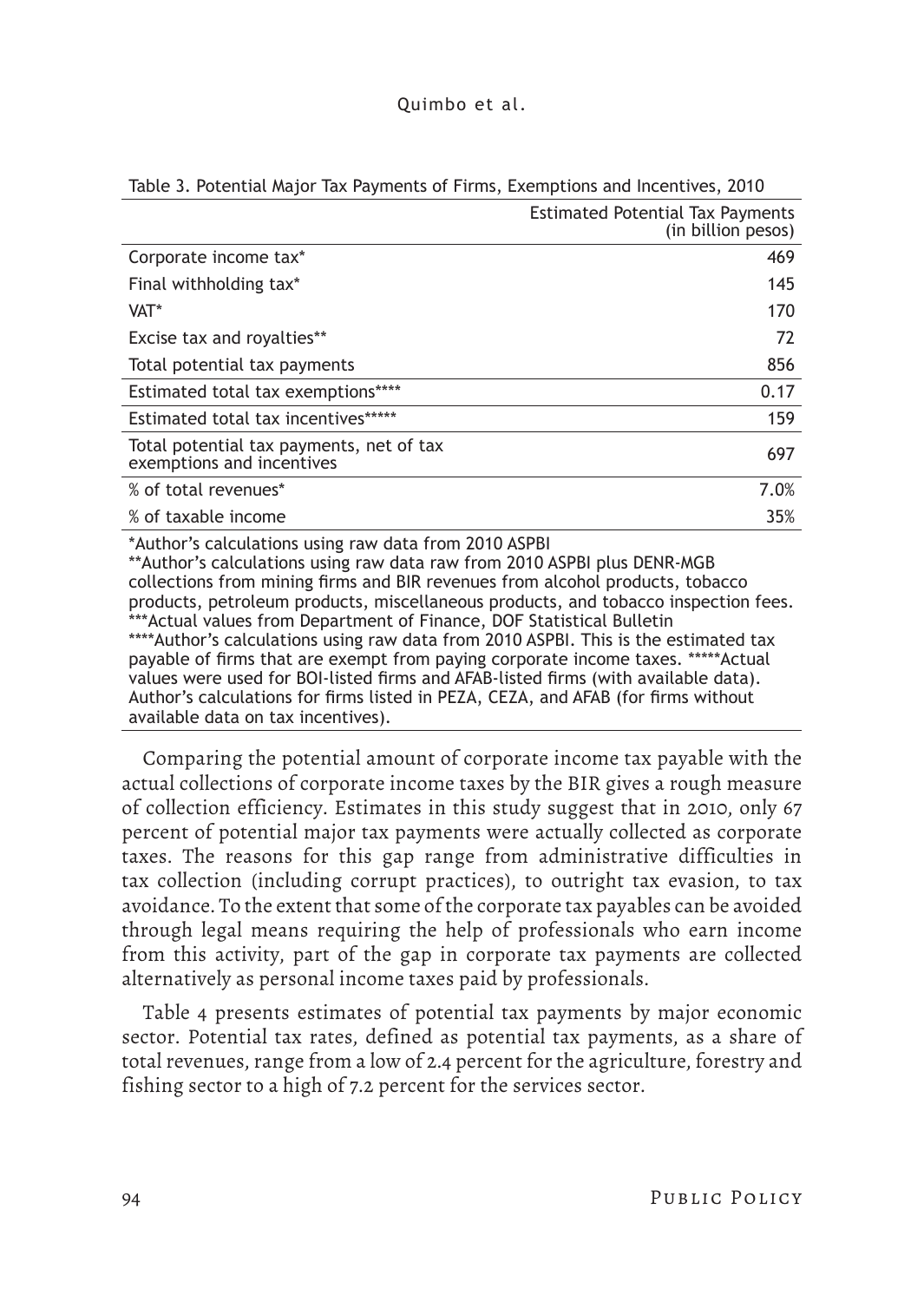Table 5 shows the descriptive statistics for the regression sample. There are about 683 industry subclasses††††† covered in the various analyses. In 2010, total expenditures on capital (all types) and new tangible assets accounted for about 3 and 4 percent of total revenues, respectively. Research and development expenditures accounted for a much smaller share of total revenues (less than 1 percent). From 2009 to 2010, the average number of firms in an industry subclass dropped by about 9.

| Number of<br>Firms | Total<br><b>Revenues</b><br>(A)  | Estimated<br>Tax Burden<br>(B)                   | (B)/(A) |
|--------------------|----------------------------------|--------------------------------------------------|---------|
| 1,516              | 82                               |                                                  | 2.4%    |
| 18,763             | 4,672                            | 256*                                             | 5.5%    |
| 127,835            | 5,224                            | 374                                              | 7.2%    |
|                    |                                  |                                                  |         |
|                    | Source of basic data: 2010 ASPBI | *includes royalties and excise taxes for mining. |         |

| Table 4. Potential Major Tax Payments, by industry, in billion pesos and % of |  |
|-------------------------------------------------------------------------------|--|
| total revenues                                                                |  |

Potential major tax payments were about 6 percent of total revenues. On the average, PEZA incentives per industry subclass amounted to over PhP231 million (about 3.9 percent of total revenues for industry subclasses with at least one PEZA beneficiary). Huge variability was found in industry profitability in 2010 with a range of -146 to 99 percent. About 11 percent of all industry subclasses in the regression sample declared negative profits. The average total employment per industry subclass was about 5,700 workers, while the mean age of firms is 16 years. The average market share of the top four firms per subclass in terms of revenues is around 75 percent, with a standard deviation of 24 percent.

Tables 6 to 9 report the regression results. In general the flexible accelerator specification (Models E and F) has a better fit of the data. All models show that investments are positively correlated with current and previous output levels. That is, industry subclasses with higher current revenues have higher investments in the current year. Similarly, lower revenues in the previous period predict higher investments in the current year. Joint tests of significance on the coefficients of Q  $_{\rm t}$  and Q  $_{\rm t\text{-}1}$  as previously discussed suggest a rejection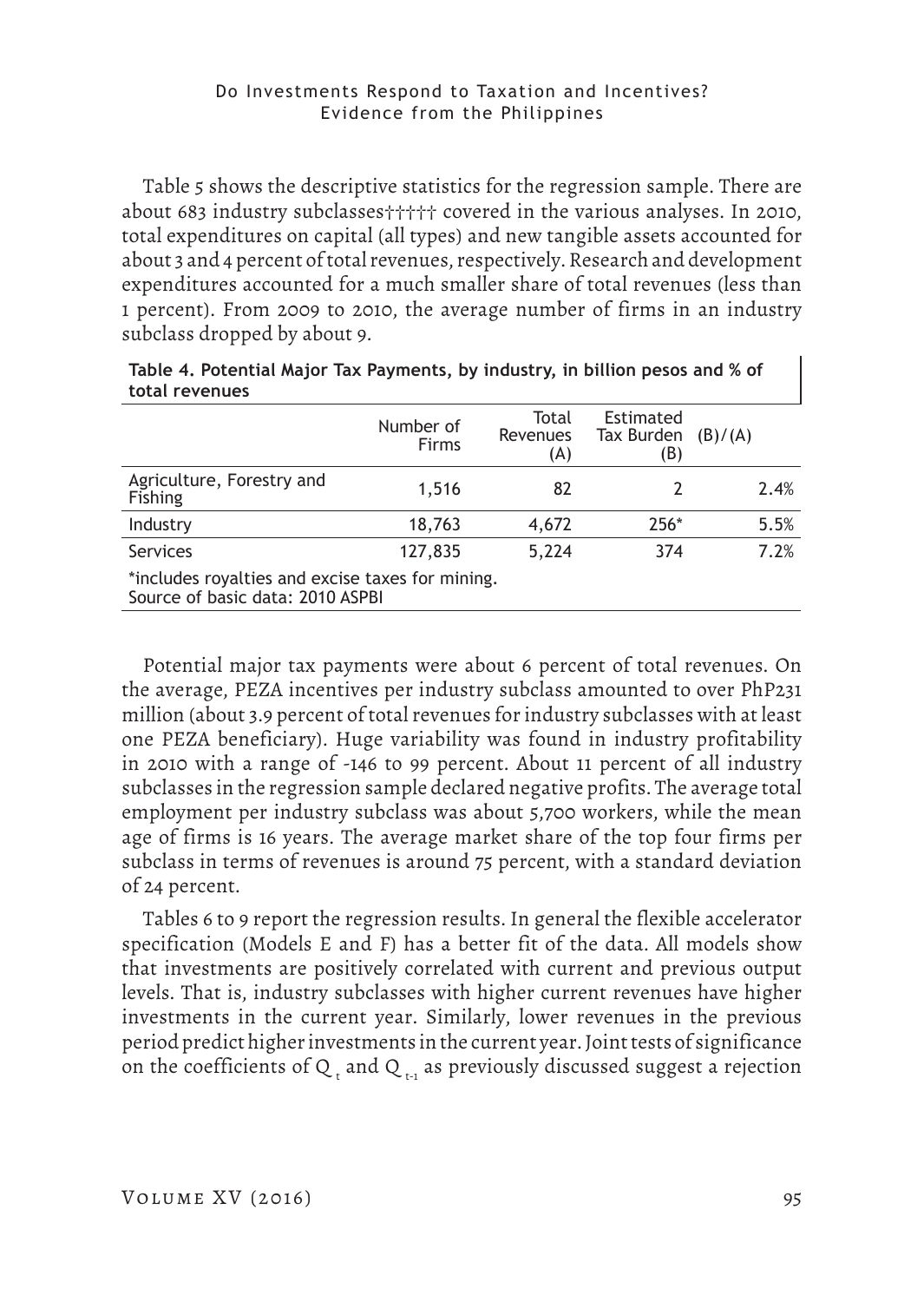| <b>Statistics</b><br>Table 5. Descriptive                                                                                                                                                                                                                                                                                                                                                                                                           |                                           |            |            |                       |                           |            |                           |            |
|-----------------------------------------------------------------------------------------------------------------------------------------------------------------------------------------------------------------------------------------------------------------------------------------------------------------------------------------------------------------------------------------------------------------------------------------------------|-------------------------------------------|------------|------------|-----------------------|---------------------------|------------|---------------------------|------------|
|                                                                                                                                                                                                                                                                                                                                                                                                                                                     | Expenditures)<br>Total Capital<br>Model 1 |            | Model 2    | (New Tangible Assets) | (R&D Expenses)<br>Model 3 |            | (New Entrants)<br>Model 4 |            |
|                                                                                                                                                                                                                                                                                                                                                                                                                                                     | Mean                                      | S.D.       | Mean       | Ġ.                    | Mean                      | Ö.         | Mean                      | S.D.       |
| Investments in 2010, in thousand pesos                                                                                                                                                                                                                                                                                                                                                                                                              | 534,285                                   | 3,010,027  | 386,581    | 2,744,944             | 9,405                     | 53,312     |                           |            |
| Number of new firms                                                                                                                                                                                                                                                                                                                                                                                                                                 |                                           |            |            |                       |                           |            | $\widehat{\mathfrak{G}}$  | 251        |
| Revenues in 2010, in thousand pesos                                                                                                                                                                                                                                                                                                                                                                                                                 | 14,500,000                                | 49,800,000 | 14,500,000 | 49,800,000            | 14,500,000                | 49,800,000 | 14,700,000                | 50,200,000 |
| Revenues in 2009, in thousand pesos                                                                                                                                                                                                                                                                                                                                                                                                                 | 23,300,000                                | 71,500,000 | 23,300,000 | 71,500,000            | 23,300,000                | 71,500,000 | 23,800,000                | 72,200,000 |
| Investments in 2009, in thousand pesos                                                                                                                                                                                                                                                                                                                                                                                                              | 509,056                                   | 2,621,913  | 334,788    | 1,733,407             | 9,575                     | 70,531     | 519,709                   | 2,648,199  |
| Tax Rate                                                                                                                                                                                                                                                                                                                                                                                                                                            | 0.056                                     | 0.059      | 0.056      | 0.059                 | 0.056                     | 0.059      | 0.056                     | 0.059      |
| d pesos<br>PEZA incentives, in thousan                                                                                                                                                                                                                                                                                                                                                                                                              | 231,223                                   | 2,986,060  | 231,223    | 2,986,060             | 231,223                   | 2,986,060  | 236,034                   | 3,017,002  |
| Profit rate                                                                                                                                                                                                                                                                                                                                                                                                                                         | 0.090                                     | 0.726      | 0.090      | 0.726                 | 0.090                     | 0.726      | 0.092                     | 0.732      |
| Total employment                                                                                                                                                                                                                                                                                                                                                                                                                                    | 5,608                                     | 5,924      | 5,608      | 15,924                | 5,608                     | 15,924     | 5,574                     | 15,711     |
| Average age of firm                                                                                                                                                                                                                                                                                                                                                                                                                                 | 16.361                                    | 8.770      | 16.361     | 8.770                 | 16.361                    | 8.770      | 16.403                    | 8.841      |
| Concentration ratio (Top 4)                                                                                                                                                                                                                                                                                                                                                                                                                         | 0.747                                     | 0.242      | 0.747      | 0.242                 | 0.747                     | 0.242      | 0.744                     | 0.241      |
| ishing<br>Agriculture, Forestry and Fi                                                                                                                                                                                                                                                                                                                                                                                                              | 0.048                                     | 0.215      | 0.048      | 0.215                 | 0.048                     | 0.215      | 0.045                     | 0.207      |
| Mining and Quarrying                                                                                                                                                                                                                                                                                                                                                                                                                                | 0.009                                     | 0.093      | 0.009      | 0.093                 | 0.009                     | 0.093      | 0.007                     | 0.086      |
| Manufacturing                                                                                                                                                                                                                                                                                                                                                                                                                                       | 0.420                                     | 0.494      | 0.420      | 0.494                 | 0.420                     | 0.494      | 0.422                     | 0.494      |
| Air<br>Electricity, Gas, Steam and<br>Conditioning Supply                                                                                                                                                                                                                                                                                                                                                                                           | 0.003                                     | 0.054      | 0.003      | 0.054                 | 0.003                     | 0.054      | 0.003                     | 0.055      |
| Wholesale and Retail Trade; Repair of<br>Motor Vehicles and Motorcycles                                                                                                                                                                                                                                                                                                                                                                             | 0.217                                     | 0.412      | 0.217      | 0.412                 | 0.217                     | 0.412      | 0.221                     | 0.415      |
| Information and Communication                                                                                                                                                                                                                                                                                                                                                                                                                       | 0.031                                     | 0.173      | 0.031      | 0.173                 | 0.031                     | 0.173      | 0.030                     | 0.170      |
| Other manufacturing industries                                                                                                                                                                                                                                                                                                                                                                                                                      | 0.020                                     | 0.142      | 0.020      | 0.142                 | 0.020                     | 0.142      | 0.021                     | 0.143      |
| Number of observations                                                                                                                                                                                                                                                                                                                                                                                                                              | 683                                       |            | 683        |                       | 683                       |            | 669                       |            |
| **Potential tax payments include corporate income tax, final withholding tax, VAT, excise taxes (for mining industry only), and royalties (for mining<br>* The reduction in the number of observations from 942 to 669-683 in the regression sample is due primarily to the merging of PSIC codes for 2009<br>and 2010 and missing or suppressed values in the published ASPBI reports.<br>industry only), net of exemptions due to statutory laws. |                                           |            |            |                       |                           |            |                           |            |

# 96 Public Policy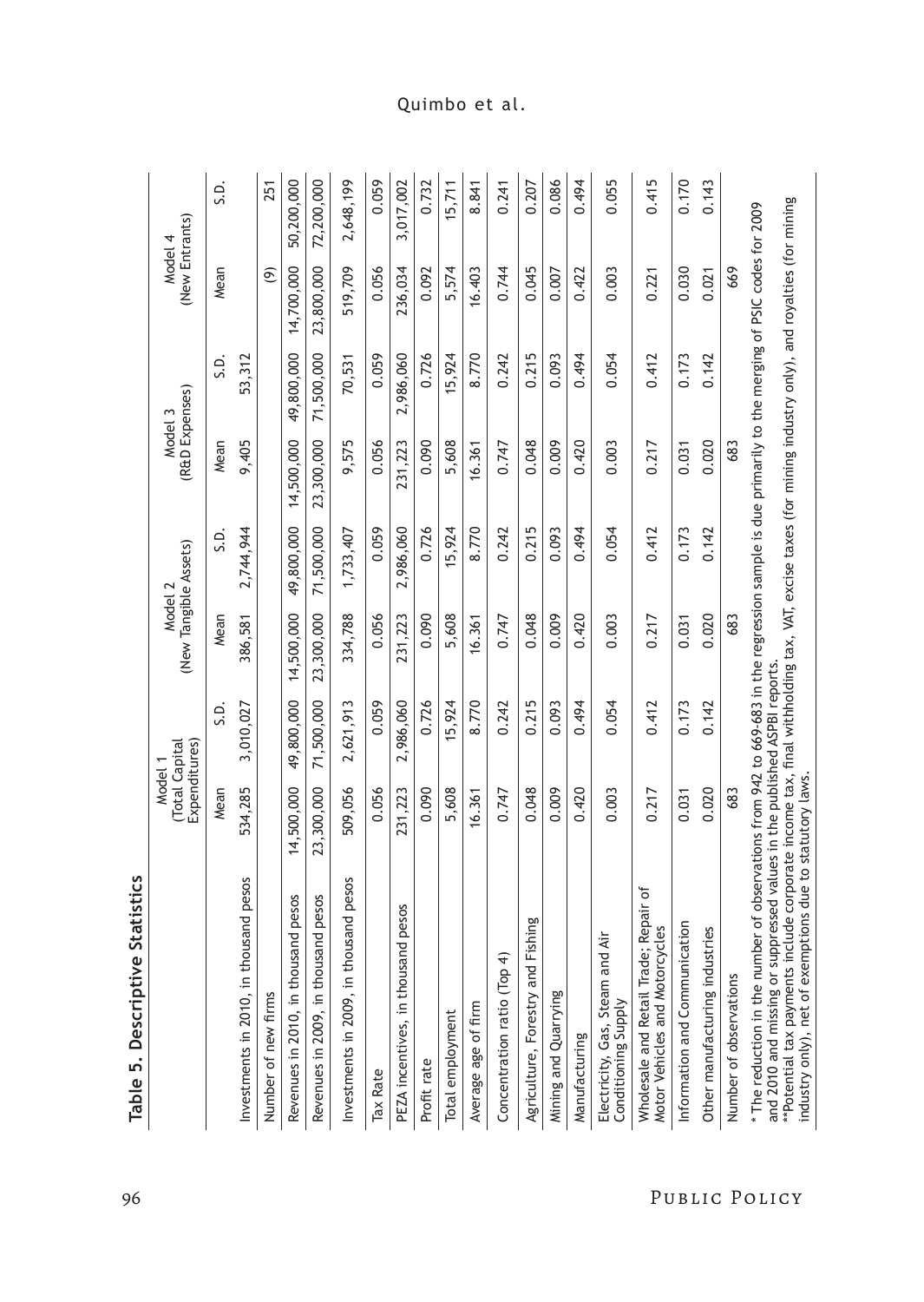of the assumption that expectations on future output levels are based solely on current output.xv

Moreover, lagged investments are significant determinants of current investments. The positive coefficients indicate that industry groups with larger investments in the previous year also have larger investments in the current year. This seems to suggest a kind of persistence in investment behavior.

Tax rates and PEZA incentives appear to influence investments in a nonlinear way (refer to Models E and F).  $^{xvi}$  Increases in tax rates (subsidies) predict lower (higher) investments. The magnitude of the effect depends on having previous (presumably ongoing) investments. This pattern was found to be true for all investment measures, with the exception of new entrants. The effect of tax rates could be substantial, at least for total capital expenditures or new tangible assets. For every percentage point increase in tax rates, the reduction in the capital expenditures and value of new tangible assets in industries is estimated at 6.1 and 7.09 percent, respectively. Smaller tax effects are found on research and development expenditures (Model E, 1.9 percent). On the other hand, from the model of new entrants, tax rates do not appear to impact on the decision to start a business (thereby increasing the number of firms in an industry).

From Model E, industry groups with larger PEZA incentives, on the average, have larger investment expenditures. A PhP1,000 increase in PEZA incentives is associated with a PhP434 to PhP865 increase in investments. Model F, however, seems to suggest that there is scope for rationalizing incentives or choosing to grant incentives to the sectors that are putting these resources in productive use. Significant and positive coefficients of the PEZA variable interacted with industry dummy variable, for example, provide empirical basis for supporting the manufacturing, and information and communication sectors by way of fiscal incentives. Further research can be conducted to validate these findings, possibly with new data made available through TIMTA.

Increased fiscal incentives were also found to predict a rise in the number of firms in the following industry subclasses: (i) wholesale and retail trade; (ii) information and communication; and (iii) water supply, sewage, waste management, and construction. This is noteworthy considering that on average there was a decline in the number of firms from 2009 to 2010 across all industries.

xv Details available upon request.

xvi Regressions using an alternative definition of tax rates (net of VAT) yielded similar results. Details available upon request.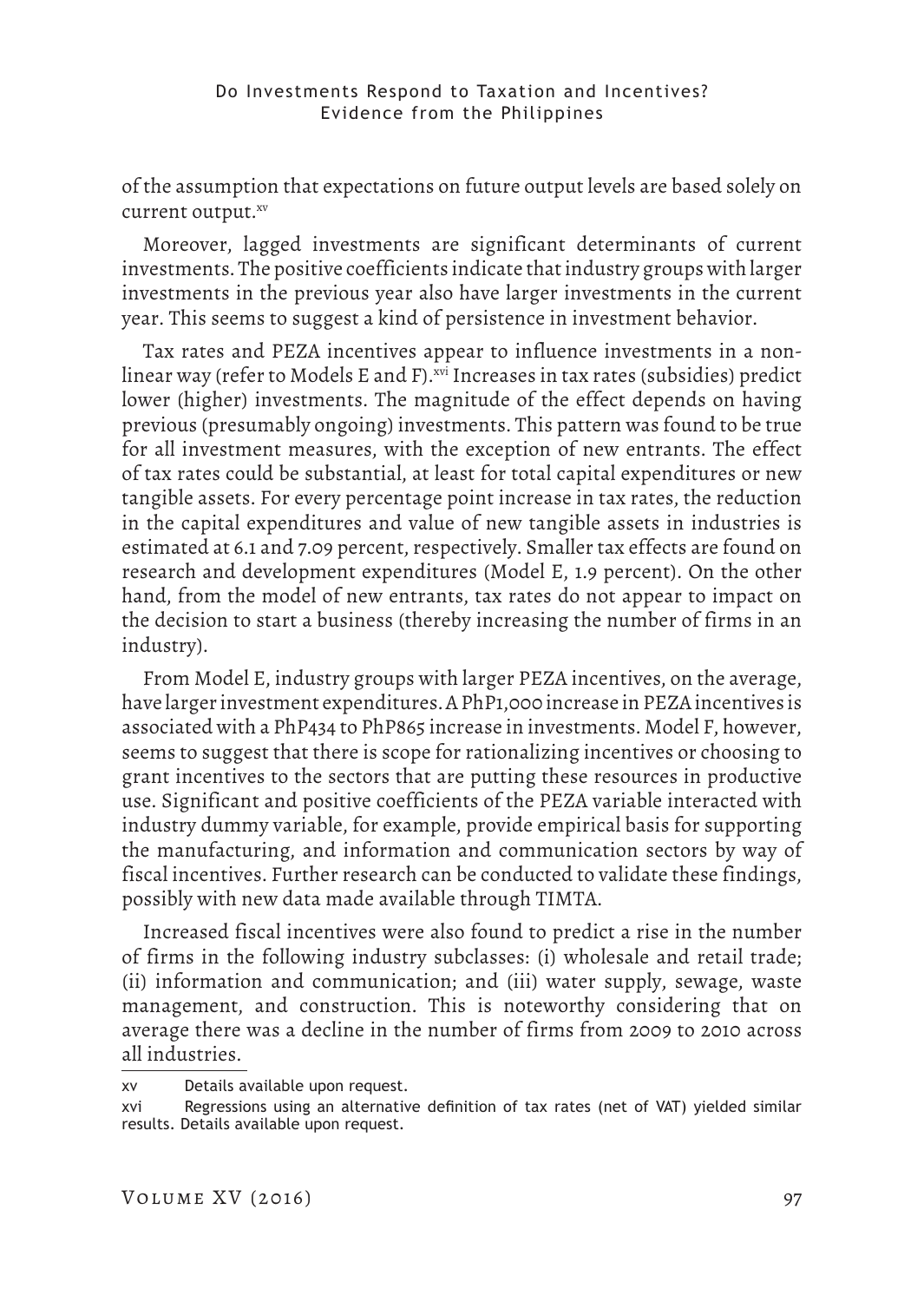Age, meanwhile, is positively correlated with the level of R&D expenditures of firms. While some studies present contrasting evidence<sup>31</sup>, the positive influence of age is consistent with the liability of newness concept.<sup>32</sup> Rafiq, Salim, and Smyth conclude that newer or younger firms have yet to have the experience and the time to build ties with creditors, customers, as well as research institutions to further facilitate R&D spending.33 Kane, Ubilava, and Xu provide evidence that older firms do spend more on R&D than younger firms<sup>34</sup>

Total employment (in logarithms) and profit rates are not significant determinants of investments in all models. Using Model D for new tangible assets, it was found that increased market concentration predicts larger firm investments. This is in line with the predictions of Schumpeter. Adding industry dummy variables, however, seems to dampen this correlation. As suggested earlier, consensus on this link is elusive.<sup>xvii</sup> Further research is needed to robustly identify the competition-innovation nexus, at least in the Philippine context.

# Time Series Analysis

The results of the time series regressions are consistent with the results of the cross-section analysis previously discussed. Higher corporate income tax rates negatively impact on investments at the 5 percent significance level.

In particular, the full model indicates that a one percentage point increase in statutory corporate tax rates from the previous year predicts a PhP22 billion decrease in the country's GCF. This is roughly 0.6 percent of average GDP and 3 percent of average GCF from 1973-2014. To further highlight the significance of the predicted decrease, the average annual rise in GCF is PhP29 billion for the same time period.

Figure 5 shows the model's predicted 2014 GCF if changes were introduced in the corporate tax rate starting in 2013. If the rate remained at 30 percent, the model predicts a PhP1.51 trillion GCF, which is similar to the actual GCF in 2014. Regression tables are presented in Annex 3 and 4.

xvii Cohen's review (2010) of the empirical research points to a positive relationship between market concentration and investments, particularly in the form of R&D, providing confirmation to the predictions of Schumpeter (1942). Some studies show that market concentration predicts reduced investments (Ruiz-Porras and Lopez-Mateo 2010; Aiello and Castiglione 2013). Other empirical studies reveal an inverted U relationship between market concentration and investments. Akdogu and MacKay (2008) attribute this to the strategic role of investments for firms in mid-concentration industries by way of posturing to prevent new entrants, to induce rivals to give up market share, or to cause them to exit the industry.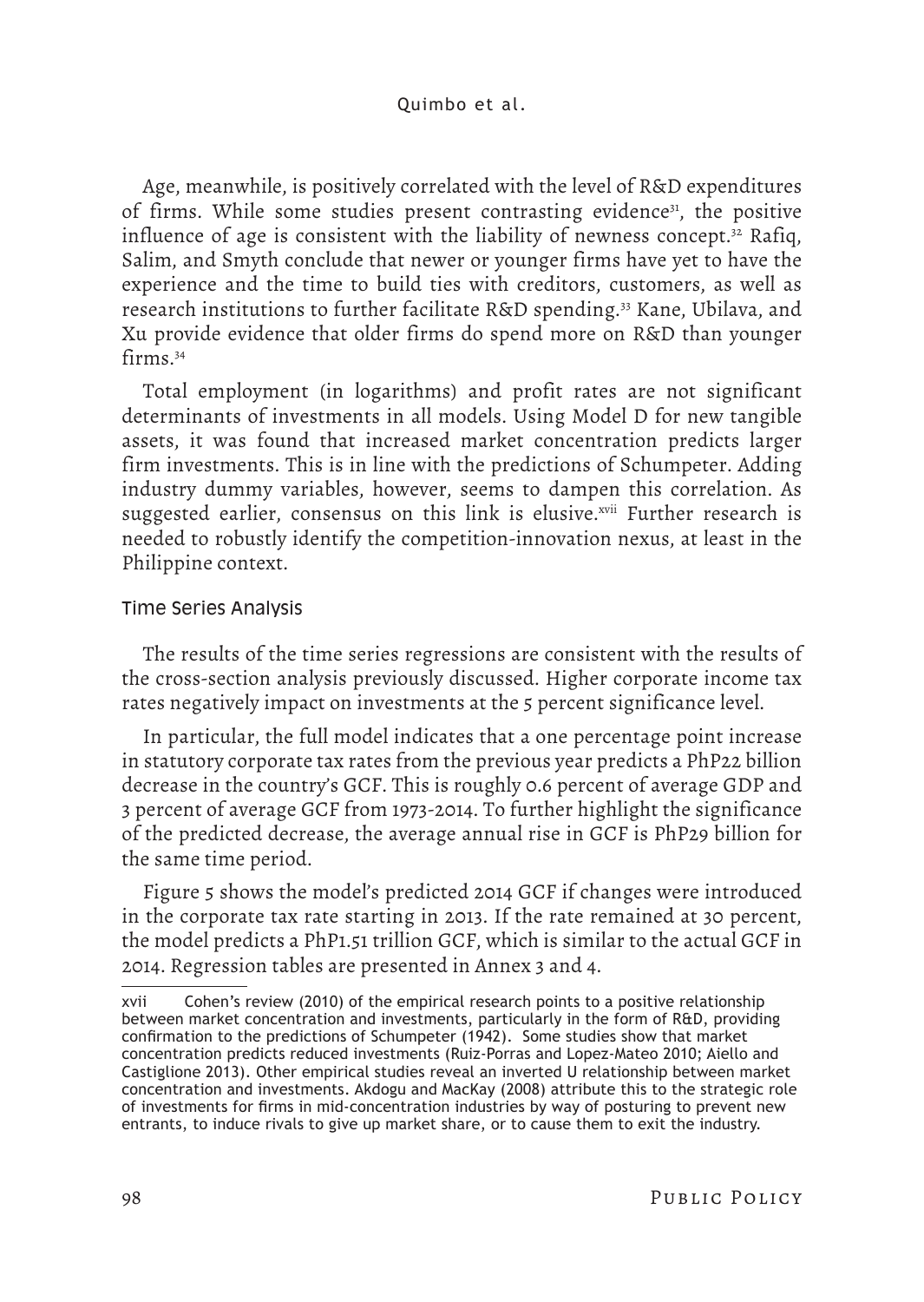| Table 6. OLS Estimat                                                    |          |           | tes of Capital Expenditures |           |            |           |             |           |               |           |             |           |
|-------------------------------------------------------------------------|----------|-----------|-----------------------------|-----------|------------|-----------|-------------|-----------|---------------|-----------|-------------|-----------|
| <b>Total Capital</b>                                                    | Nod      | lel 1A    | Model1B                     |           | Model 1C   |           | Model 1D    |           | Model 1E      |           | Model 1F    |           |
| 2010, in thousand<br>Expenditures in<br>pesos (Y)                       | Coef     | t-stat    | Coef                        | t-stat    | Coef       | t-stat    | Coef        | t-stat    | Coef          | t-stat    | Coef        | t-stat    |
| in thousand pesos<br>Revenues in 2010,                                  | 0.049    | 13.760*   | 0.044                       | 11.380*   | 0.039      | $9.510*$  | 0.035       | 8.650*    | 0.045         | $9.810*$  | 0.057       | $15.620*$ |
| in thousand pesos<br>Revenues in 2009,                                  | $-0.013$ | $-5.270*$ | $-0.012$                    | $-4.720*$ | $-0.011$   | $-4.250*$ | $-0.011$    | $-4.400*$ | $-0.014$      | $-5.130*$ | $-0.015$    | $-8.020*$ |
| Investments in 2009, in thousand<br>pesos                               |          |           |                             |           | 0.388      | 4.500*    | 0.401       | 4.640*    | 0.357         | 4.170*    | 0.332       | 6.080*    |
| Tax Rate                                                                |          |           | (1, 206, 089)               | $-0.780$  | (362, 099) | $-0.230$  | (662, 681)  | $-0.420$  | (2,205,962)   | $-1.290$  | (2,602,555) | $-2.450*$ |
| Tax rate* lagged<br>investments                                         |          |           |                             |           | $-1.849$   | $-3.630*$ | $-1.874$    | $-3.700*$ | $-1.866$      | $-3.740*$ | $-1.337$    | $-4.240*$ |
| PEZA incentives, in<br>thousand pesos                                   |          |           | 0.183                       | 5.370*    | 0.081      | 1.970*    | 0.976       | 5.060*    | 0.886         | 4.670*    | $-0.327$    | $-1.020$  |
| lagged investments<br>PEZA incentives*                                  |          |           |                             |           |            |           | 0.000       | $-4.750*$ | 0.000         | $-4.400*$ | 0.000       | $-2.250*$ |
| Profit rate                                                             |          |           | 1,515                       | 0.100     | 953        | 0.070     | (269)       | $-0.020$  | 414           | 0.030     | 1,464       | 0.170     |
| employment)<br>Log (Total                                               |          |           |                             |           |            |           | 240,409     | 2.750*    | 180,296       | 2.090*    | (44, 312)   | $-0.820$  |
| Average age of firm                                                     |          |           |                             |           |            |           | (7, 636)    | $-0.730$  | (3,464)       | $-0.330$  | (2, 430)    | $-0.380$  |
| Concentration ratio<br>(Top 4)                                          |          |           |                             |           |            |           | 1, 123, 170 | 1.940     | 977,349       | 1.650     | (197, 167)  | $-0.540$  |
| Forestry and Fishing<br>Agriculture,                                    |          |           |                             |           |            |           |             |           | (133,964)     | $-0.290$  | (71, 856)   | $-0.260$  |
| Mining and<br>Quarrying                                                 |          |           |                             |           |            |           |             |           | 2,535,564     | 2.680*    | 2,775,343   | 4.740*    |
| Manufacturing                                                           |          |           |                             |           |            |           |             |           | (342, 298)    | $-1.370$  | (226, 289)  | $-1.460$  |
| Electricity, Gas, Steam and Air<br>Conditioning Supply                  |          |           |                             |           |            |           |             |           | (8, 763, 787) | $-4.550*$ | 931, 123    | 0.670     |
| Wholesale and Retail Trade; Repair<br>of Motor Vehicles and Motorcycles |          |           |                             |           |            |           |             |           | (130, 894)    | $-0.450$  | (242, 486)  | $-1.330$  |
| Information and Communication                                           |          |           |                             |           |            |           |             |           | 2,398,375     | 4.490*    | (129, 301)  | $-0.380$  |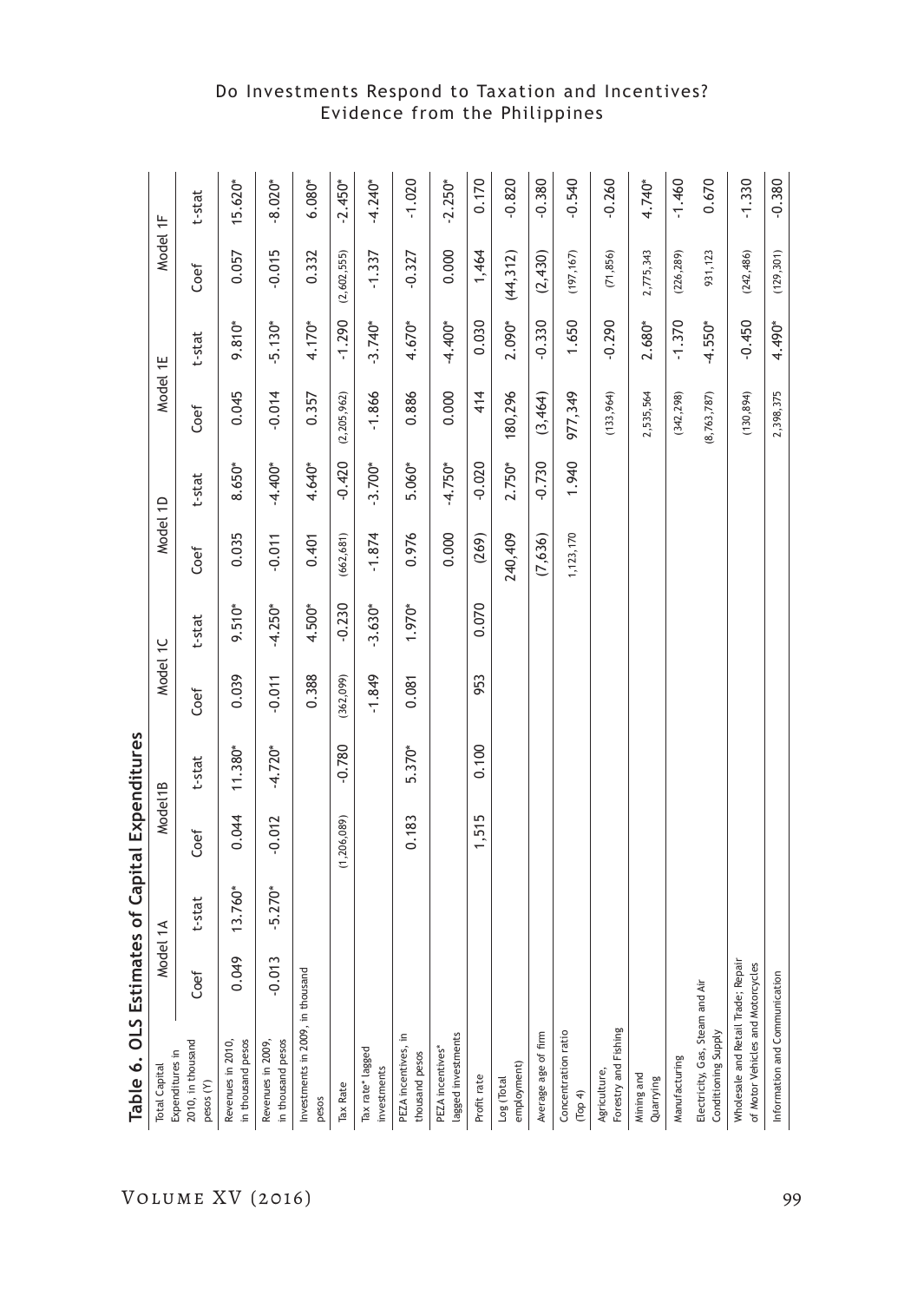| Table 6. OLS Estimat                                                                    |          |                | es of Capital Expenditures  |         |          |           |             |           |             |           |            |           |
|-----------------------------------------------------------------------------------------|----------|----------------|-----------------------------|---------|----------|-----------|-------------|-----------|-------------|-----------|------------|-----------|
| Expenditures in<br><b>Total Capital</b>                                                 | Model 1A |                | Model1B                     |         | Model 1C |           | Model 1D    |           | Model 1E    |           | Model 1F   |           |
| 2010, in thousand<br>pesos (Y)                                                          | Coef     | t-stat         | Coef                        | t-stat  | Coef     | t-stat    | Coef        | t-stat    | Coef        | t-stat    | Coef       | t-stat    |
| Other manufacturing industries                                                          |          |                |                             |         |          |           |             |           | (653, 438)  | $-1.020$  | (340, 733) | $-0.830$  |
| Manufacturing* PEZA incentives                                                          |          |                |                             |         |          |           |             |           |             |           | 0.657      | 1.970*    |
| Electricity, Gas, Steam and Air Conditioning Supply*PEZA<br>incentives                  |          |                |                             |         |          |           |             |           |             |           | $-3.111$   | $-6.490*$ |
| Wholesale and Retail Trade; Repair of Motor Vehicles and Motorcycles*PEZA<br>incentives |          |                |                             |         |          |           |             |           |             |           | 17.687     | 0.320     |
| Information and Communication* PEZA incentives                                          |          |                |                             |         |          |           |             |           |             |           | 22.380     | 28.430*   |
| Other manufacturing industries*PEZA incentives                                          |          |                |                             |         |          |           |             |           |             |           | 0.017      | 0.040     |
| Constant                                                                                | 114,481  | 1.250          | 205,339                     | 1.570   | 106,211  | 0.810     | (2,316,644) | $-2.350$  | (1,685,759) | $-1.690$  | 679,938    | 1.090     |
| R-squared                                                                               |          | 0.326          |                             | 0.351   |          | 0.368     |             | 0.396     |             | 0.439     |            | 0.785     |
|                                                                                         |          |                |                             |         |          |           |             |           |             |           |            |           |
| Total marginal effect of tax rates, in                                                  |          | thousand pesos |                             | 0.000   |          | (9, 412)  |             | (9, 538)  |             | (9, 498)  |            | (32, 833) |
| As % of average (Y)                                                                     |          |                |                             | $\circ$ |          | $(1.8\%)$ |             | $(1.8\%)$ |             | $(1.8\%)$ |            | $(6.1\%)$ |
| Total marginal effect of PEZA incentive, in thousand pesos                              |          |                |                             | 0.183   |          | 0.081     |             | 0.952     |             | 0.865     |            |           |
| Marginal effect of PEZA per                                                             |          |                | industry, in thousand pesos |         |          |           |             |           |             |           |            |           |
| Manufacturing                                                                           |          |                |                             |         | 0.649    |           |             |           |             |           |            |           |
| Electricity, Gas, Steam and Air Conditioning Supply                                     |          |                |                             |         | $-3.119$ |           |             |           |             |           |            |           |
| Wholesale and Retail Trade; Repair of Motor Vehicles and Motorcycles                    |          |                |                             |         | $-0.008$ |           |             |           |             |           |            |           |
| Information and Communication                                                           |          |                |                             |         | 22.373   |           |             |           |             |           |            |           |
| Other manufacturing industries                                                          |          |                |                             |         | $-0.008$ |           |             |           |             |           |            |           |
|                                                                                         |          |                |                             |         |          |           |             |           |             |           |            |           |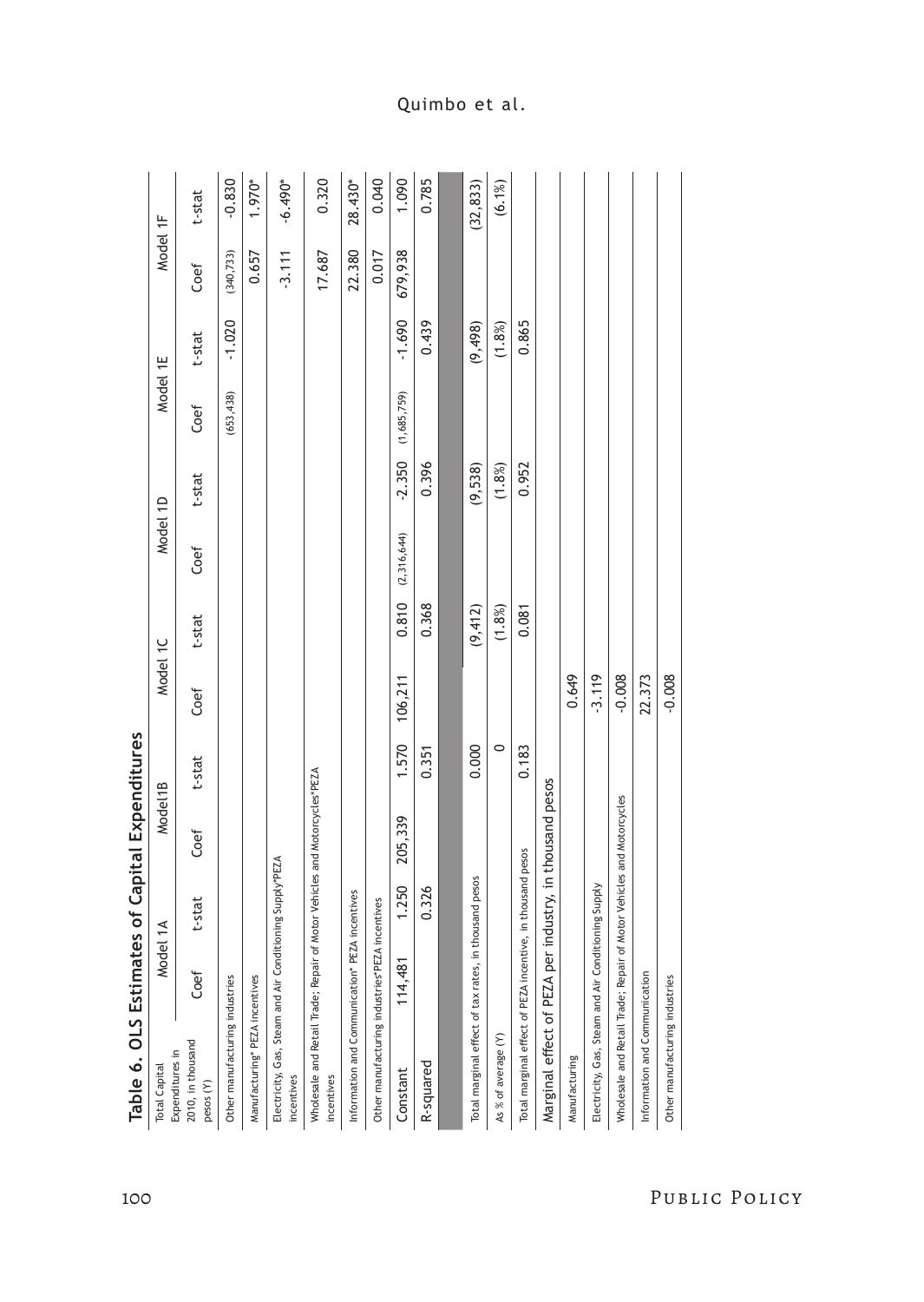| Table 7. OLS Estimat                                                    |          |           | tes of New Tangible Assets |           |                     |           |                     |           |                     |           |                     |           |
|-------------------------------------------------------------------------|----------|-----------|----------------------------|-----------|---------------------|-----------|---------------------|-----------|---------------------|-----------|---------------------|-----------|
| Expenditures in                                                         | Model2A  |           | Model <sub>2B</sub>        |           | Model <sub>2C</sub> |           | Model <sub>2D</sub> |           | Model <sub>2E</sub> |           | Model <sub>2F</sub> |           |
| New Tangible Assets<br>in 2010 in thousand<br>pesos (Y)                 | Coef     | t-stat    | Coef                       | t-stat    | Coef                | t-stat    | Coef                | t-stat    | Coef                | t-stat    | Coef                | t-stat    |
| in thousand pesos<br>Revenues in 2010,                                  | 0.042    | $12.290*$ | 0.037                      | $10.000*$ | 0.035               | 9.070*    | 0.032               | 7.970*    | 0.040               | 8.930*    | 0.047               | 13.900*   |
| in thousand pesos<br>Revenues in 2009,                                  | $-0.013$ | $-5.480*$ | $-0.012$                   | $-4.940*$ | $-0.012$            | $-4.750*$ | $-0.011$            | $-4.570*$ | $-0.014$            | $-5.200*$ | $-0.013$            | $-7.520*$ |
| Investments in 2009, in thousand<br>pesos                               |          |           |                            |           | 0.399               | 4.090*    | 0.406               | 4.090*    | 0.390               | 3.970*    | 0.351               | 5.820*    |
| Tax Rate                                                                |          |           | (1,702,922)                | $-1.150$  | (810, 864)          | $-0.540$  | (772, 529)          | $-0.500$  | (1,955,448)         | $-1.170$  | (2,600,742)         | $-2.560*$ |
| Tax rate* lagged<br>investments                                         |          |           |                            |           | $-2.441$            | $-3.190*$ | $-2.540$            | $-3.320*$ | $-2.701$            | $-3.570*$ | $-1.374$            | $-2.960*$ |
| PEZA incentives, in<br>thousand pesos                                   |          |           | 0.187                      | 5.730*    | 0.077               | 1.830     | 0.457               | 2.390*    | 0.441               | 2.350*    | $-0.782$            | $-2.570*$ |
| lagged investments<br>PEZA incentives*                                  |          |           |                            |           |                     |           | 0.000               | $-2.050*$ | 0.000               | $-2.060*$ | 0.000               | $-0.170$  |
| Profit rate                                                             |          |           | 1,384                      | 0.100     | 902                 | 0.070     | $\bullet$           | 0.000     | 593                 | 0.040     | 1,713               | 0.210     |
| employment)<br>Log (Total                                               |          |           |                            |           |                     |           | 238,375             | 2.820*    | 178,199             | $2.120*$  | (43, 337)           | $-0.840$  |
| Average age of firm                                                     |          |           |                            |           |                     |           | (9, 292)            | $-0.910$  | (5, 728)            | $-0.560$  | (4, 350)            | $-0.700$  |
| Concentration ratio<br>(Top 4)                                          |          |           |                            |           |                     |           | 1,288,824           | 2.290*    | 1,104,777           | 1.910*    | (89, 026)           | $-0.250$  |
| Forestry and Fishing<br>Agriculture,                                    |          |           |                            |           |                     |           |                     |           | (43, 343)           | $-0.100$  | (28, 011)           | $-0.100$  |
| Mining and<br>Quarrying                                                 |          |           |                            |           |                     |           |                     |           | 1,577,713           | 1.700     | 1,813,237           | $3.240*$  |
| Manufacturing                                                           |          |           |                            |           |                     |           |                     |           | (216, 949)          | $-0.890$  | (147, 629)          | $-1.000$  |
| Electricity, Gas, Steam and Air<br>Conditioning Supply                  |          |           |                            |           |                     |           |                     |           | (7, 612, 768)       | $-4.080*$ | 551,832             | 0.410     |
| Wholesale and Retail Trade; Repair<br>of Motor Vehicles and Motorcycles |          |           |                            |           |                     |           |                     |           | (15, 422)           | $-0.050$  | (174, 705)          | $-1.010$  |
| Information and Communication                                           |          |           |                            |           |                     |           |                     |           | 2,567,123           | 4.940*    | (28, 550)           | $-0.090$  |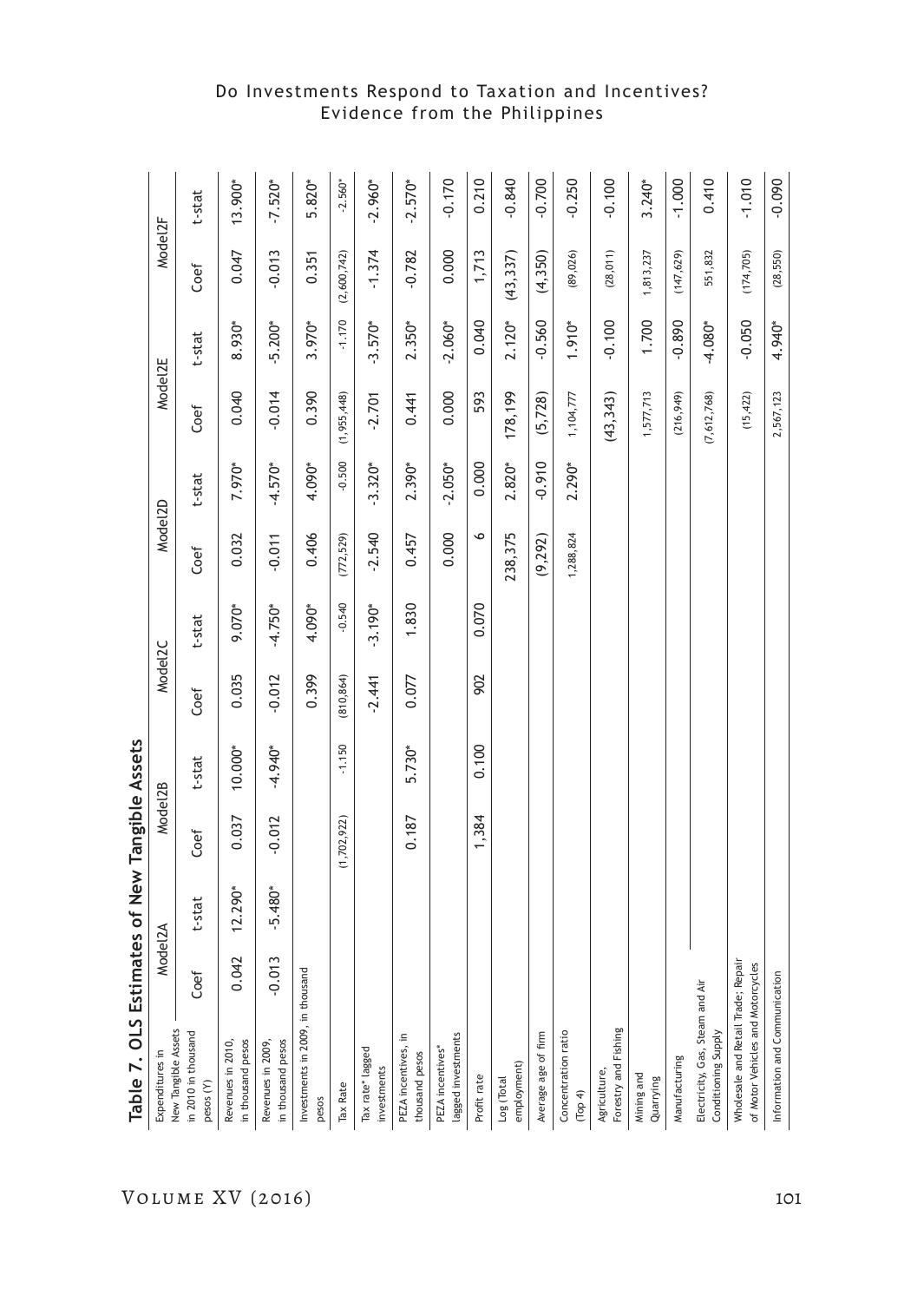| Table 7. OLS Estimates of New Tangible Assets                                           |         |               |                             |        |                     |          |                      |          |               |          |                     |           |
|-----------------------------------------------------------------------------------------|---------|---------------|-----------------------------|--------|---------------------|----------|----------------------|----------|---------------|----------|---------------------|-----------|
| New Tangible Assets<br>Expenditures in                                                  | Model2A |               | Model <sub>2B</sub>         |        | Model <sub>2C</sub> |          | Mode <sub>l</sub> 2D |          | Model2E       |          | Model <sub>2F</sub> |           |
| in 2010 in thousand<br>pesos (Y)                                                        | Coef    | t-stat        | Coef                        | t-stat | Coef                | t-stat   | Coef                 | t-stat   | Coef          | t-stat   | Coef                | t-stat    |
| Other manufacturing industries                                                          |         |               |                             |        |                     |          |                      |          | (604, 255)    | $-0.950$ | (623, 679)          | $-1.570$  |
| Manufacturing* PEZA incentives                                                          |         |               |                             |        |                     |          |                      |          |               |          | 0.848               | $2.630*$  |
| Electricity, Gas, Steam and Air Conditioning Supply*PEZA<br>incentives                  |         |               |                             |        |                     |          |                      |          |               |          | $-2.131$            | $-4.820*$ |
| Wholesale and Retail Trade; Repair of Motor Vehicles and Motorcycles*PEZA<br>incentives |         |               |                             |        |                     |          |                      |          |               |          | 18.081              | 0.350     |
| Information and Communication* PE                                                       |         | ZA incentives |                             |        |                     |          |                      |          |               |          | 22.943              | 30.710*   |
| Other manufacturing industries*PEZA incentives                                          |         |               |                             |        |                     |          |                      |          |               |          | 0.613               | 1.450     |
| Constant                                                                                | 72,325  | 0.820         | 187,463                     | 1.500  | 102,216             | 0.810    | (2,407,625)          | $-2.530$ | (1, 839, 098) | $-1.890$ | 577,934             | 0.970     |
| R-squared                                                                               |         | 0.254         |                             | 0.287  |                     | 0.302    |                      | 0.313    |               | 0.356    |                     | 0.765     |
|                                                                                         |         |               |                             |        |                     |          |                      |          |               |          |                     |           |
| Total marginal effect of tax rates, in thousand pesos                                   |         |               |                             | 0.000  |                     | (8, 172) |                      | (8, 502) |               | (9,042)  |                     | (30, 606) |
| As % of average (Y)                                                                     |         |               |                             | 0.0%   |                     | $-2.1%$  |                      | $-2.2%$  |               | $-2.3%$  |                     | $-7.9%$   |
| Total marginal effect of PEZA incentive, in thousand pesos                              |         |               |                             | 0.187  |                     | 0.000    |                      | 0.450    |               | 0.434    |                     |           |
| Marginal effect of PEZA per                                                             |         |               | industry, in thousand pesos |        |                     |          |                      |          |               |          |                     |           |
| Manufacturing                                                                           |         |               |                             |        | 0.066               |          |                      |          |               |          |                     |           |
| Electricity, Gas, Steam and Air Conditioning Supply                                     |         |               |                             |        | $-2.913$            |          |                      |          |               |          |                     |           |
| Wholesale and Retail Trade; Repair of Motor Vehicles and Motorcycles                    |         |               |                             |        | $-0.782$            |          |                      |          |               |          |                     |           |
| Information and Communication                                                           |         |               |                             |        | 22.161              |          |                      |          |               |          |                     |           |
| Other manufacturing industries                                                          |         |               |                             |        | $-0.782$            |          |                      |          |               |          |                     |           |
|                                                                                         |         |               |                             |        |                     |          |                      |          |               |          |                     |           |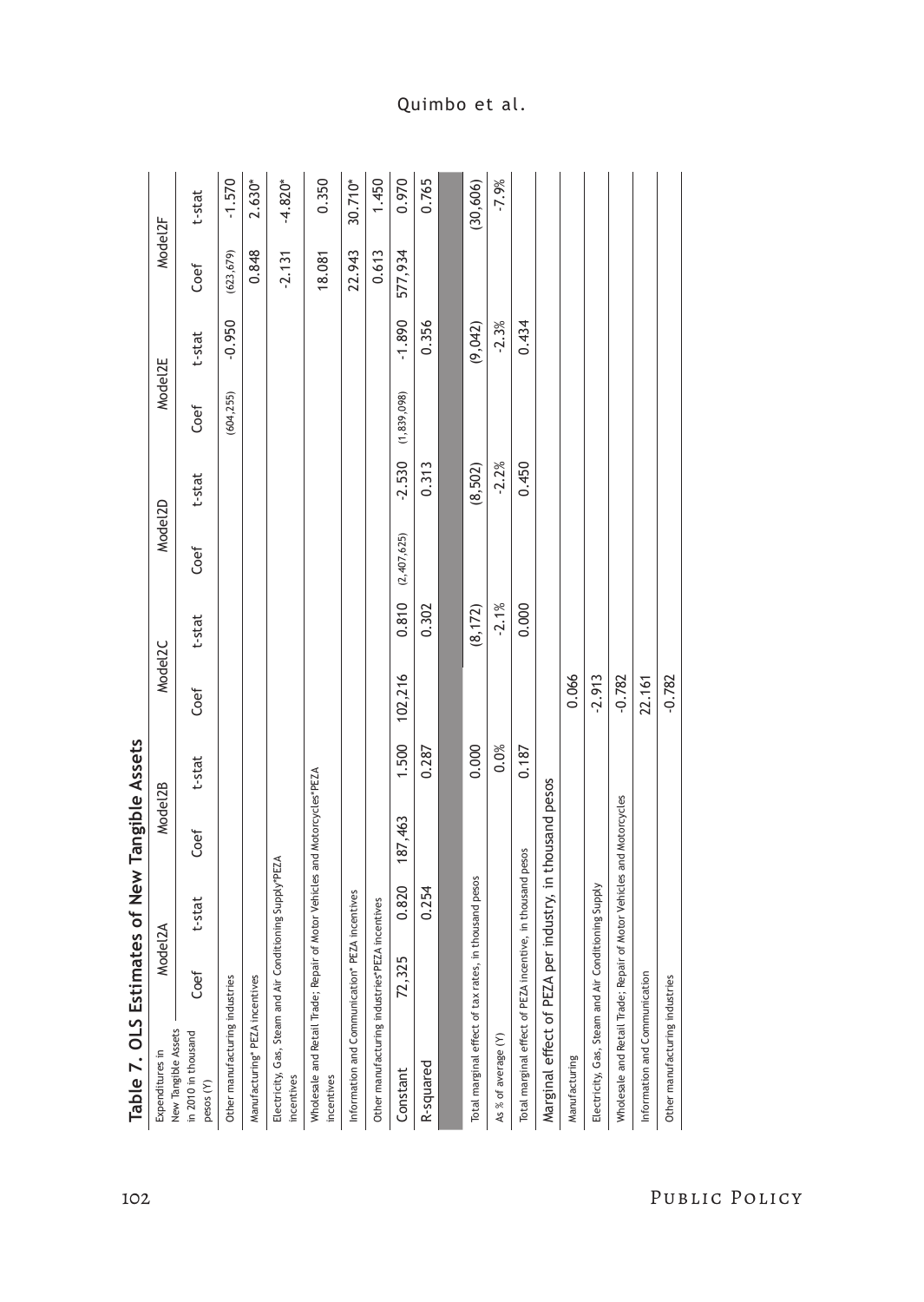| Table 8. OLS Estimates of R&D Expenditures                              |          |          |          |          |               |          |           |          |           |          |          |          |
|-------------------------------------------------------------------------|----------|----------|----------|----------|---------------|----------|-----------|----------|-----------|----------|----------|----------|
| R&D Expenditures                                                        | Model 3A |          | Model 3B |          | Model 3C      |          | Model 3D  |          | Model 3E  |          | Model 3F |          |
| in 2010, in thousand<br>pesos (Y)                                       | Coef     | t-stat   | Coef     | t-stat   | Coef          | t-stat   | Coef      | t-stat   | Coef      | t-stat   | Coef     | t-stat   |
| in thousand pesos<br>Revenues in 2010,                                  | 0.0006   | 7.950    | 0.0005   | 6.350    | 0.00013       | 2.400    | 0.00013   | 2.440    | 0.00002   | 3.200    | 0.00004  | 5.310    |
| in thousand pesos<br>Revenues in 2009,                                  | (0.0001) | $-2.520$ | (0.0001) | $-2.140$ | $-0.00004$    | $-1.020$ | (0.00002) | $-0.620$ | (0.00004) | $-1.150$ | (0.0001) | $-3.070$ |
| Investments in 2009, in thousand<br>pesos                               |          |          |          |          | 0.548         | 23.450   | 0.745     | 17.160   | 0.729     | 16.530   | 0.684    | 15.190   |
| Tax Rate                                                                |          |          | (7,584)  | $-0.240$ | 24,724        | 1.180    | 38,315    | 1.810    | 29,766    | 1.250    | 13,913   | 0.580    |
| Tax rate* lagged<br>investments                                         |          |          |          |          | 1.711         | 2.540    | $-2.237$  | $-2.360$ | $-1.886$  | $-1.960$ | $-0.901$ | $-0.910$ |
| ≘.<br>PEZA incentives,<br>thousand pesos                                |          |          | 0.002    | 3.450    | 0.000         | $-0.790$ | 0.000     | 0.760    | 0.000     | 0.590    | $-0.009$ | $-1.310$ |
| lagged investments<br>PEZA incentives*                                  |          |          |          |          |               |          | 0.000     | $-5.240$ | 0.000     | $-5.150$ | 0.000    | $-5.250$ |
| Profit rate                                                             |          |          | 42       | 0.140    | $\frac{6}{1}$ | 0.100    | (10)      | $-0.050$ | (29)      | $-0.150$ | (18)     | $-0.100$ |
| employment)<br>Log (Total                                               |          |          |          |          |               |          | 2,126     | 1.840    | 1,894     | 1.590    | 972      | 0.800    |
| Average age of firm                                                     |          |          |          |          |               |          | 384       | 2.680    | 390       | 2.650    | 332      | 2.270    |
| Concentration ratio<br>Top 4                                            |          |          |          |          |               |          | 15,508    | 2.030    | 16,263    | 2.000    | 12,183   | 1.490    |
| Forestry and Fishing<br>Agriculture,                                    |          |          |          |          |               |          |           |          | (4,548)   | $-0.720$ | (3, 836) | $-0.610$ |
| Mining and<br>Quarrying                                                 |          |          |          |          |               |          |           |          | (9, 753)  | $-0.740$ | (9, 593) | $-0.730$ |
| Manufacturing                                                           |          |          |          |          |               |          |           |          | (2,695)   | $-0.780$ | (2, 653) | $-0.770$ |
| Electricity, Gas, Steam and Air<br>Conditioning Supply                  |          |          |          |          |               |          |           |          | (68, 330) | $-2.500$ | (7, 892) | $-0.250$ |
| Wholesale and Retail Trade; Repair<br>of Motor Vehicles and Motorcycles |          |          |          |          |               |          |           |          | (1,076)   | $-0.260$ | (709)    | $-0.170$ |
| Information and Communication                                           |          |          |          |          |               |          |           |          | 616       | 0.080    | 1,302    | 0.170    |
| Other manufacturing industries                                          |          |          |          |          |               |          |           |          | 854       | 0.100    | 1,362    | 0.150    |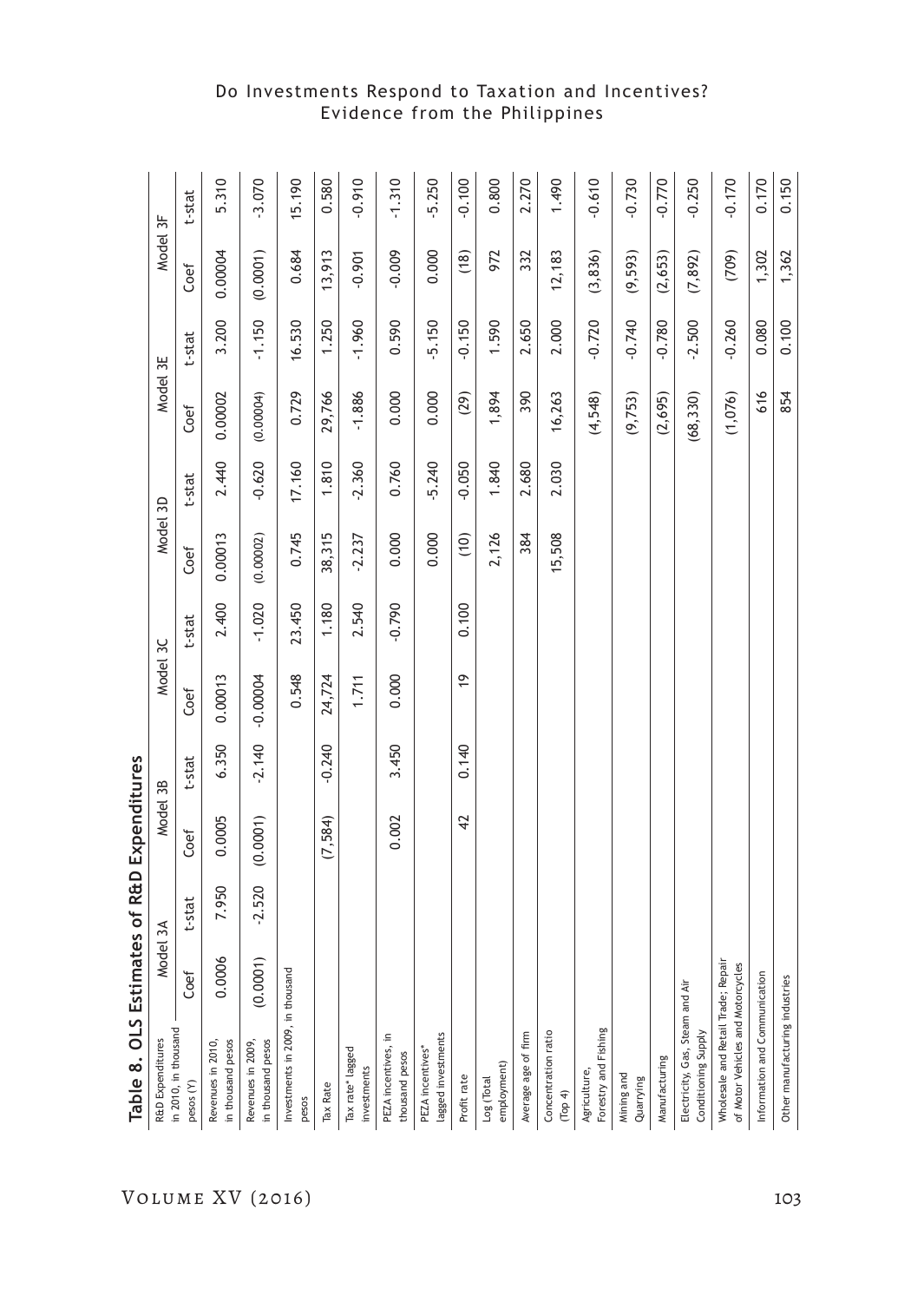| $-0.810$<br>1.310<br>0.440<br>$-1.420$<br>$\circ$<br>$-2.430$<br>0.200<br>ð.<br>0.659<br>t-stat<br>Model 3F<br>0.009<br>$-0.025$<br>$-0.014$<br>0.004<br>0.241<br>(19, 787)<br>Coef<br>$-2.190$<br>$-1.9%$<br>(181)<br>0.652<br>t-stat<br>Model 3E<br>(30, 085)<br>Coef<br>$-2.540$<br>$-2.3%$<br>0.652<br>(214)<br>t-stat<br>Model 3D<br>(32,941)<br>Coef<br>0.650<br>164<br>1.7%<br>0.632<br>t-stat<br>Model 3C<br>1,129<br>$-0.0250$<br>$-0.0001$<br>$-0.0001$<br>$-0.0001$<br>$-0.0001$<br>Coef<br>1.800<br>0.000<br>0.164<br>0.0%<br>t-stat<br>Wholesale and Retail Trade; Repair of Motor Vehicles and Motorcycles*PEZA<br>Model 3B<br>Wholesale and Retail Trade; Repair of Motor Vehicles and Motorcycles<br>4,724<br>Coef<br>Electricity, Gas, Steam and Air Conditioning Supply*PEZA<br>in thousand pesos<br>Electricity, Gas, Steam and Air Conditioning Supply<br>2.080<br>0.154<br>Information and Communication* PEZA incentives<br>Other manufacturing industries*PEZA incentives<br>t-stat<br>Model 3A<br>Total marginal effect of PEZA incentive<br>Marginal effect of PEZA per industry,<br>3,788<br>Total marginal effect of tax rates<br>Coef<br>Information and Communication<br>Manufacturing* PEZA incentives<br>Other manufacturing industries<br>in 2010, in thousand<br>R&D Expenditures<br>Manufacturing<br>incentives<br>incentives<br>R-squared<br>pesos (Y)<br>Constant | Table 8. OLS Estimat |  | es of R&D Expenditures |  |  |  |  |  |
|-------------------------------------------------------------------------------------------------------------------------------------------------------------------------------------------------------------------------------------------------------------------------------------------------------------------------------------------------------------------------------------------------------------------------------------------------------------------------------------------------------------------------------------------------------------------------------------------------------------------------------------------------------------------------------------------------------------------------------------------------------------------------------------------------------------------------------------------------------------------------------------------------------------------------------------------------------------------------------------------------------------------------------------------------------------------------------------------------------------------------------------------------------------------------------------------------------------------------------------------------------------------------------------------------------------------------------------------------------------------------------------------------------|----------------------|--|------------------------|--|--|--|--|--|
|                                                                                                                                                                                                                                                                                                                                                                                                                                                                                                                                                                                                                                                                                                                                                                                                                                                                                                                                                                                                                                                                                                                                                                                                                                                                                                                                                                                                       |                      |  |                        |  |  |  |  |  |
|                                                                                                                                                                                                                                                                                                                                                                                                                                                                                                                                                                                                                                                                                                                                                                                                                                                                                                                                                                                                                                                                                                                                                                                                                                                                                                                                                                                                       |                      |  |                        |  |  |  |  |  |
|                                                                                                                                                                                                                                                                                                                                                                                                                                                                                                                                                                                                                                                                                                                                                                                                                                                                                                                                                                                                                                                                                                                                                                                                                                                                                                                                                                                                       |                      |  |                        |  |  |  |  |  |
|                                                                                                                                                                                                                                                                                                                                                                                                                                                                                                                                                                                                                                                                                                                                                                                                                                                                                                                                                                                                                                                                                                                                                                                                                                                                                                                                                                                                       |                      |  |                        |  |  |  |  |  |
|                                                                                                                                                                                                                                                                                                                                                                                                                                                                                                                                                                                                                                                                                                                                                                                                                                                                                                                                                                                                                                                                                                                                                                                                                                                                                                                                                                                                       |                      |  |                        |  |  |  |  |  |
|                                                                                                                                                                                                                                                                                                                                                                                                                                                                                                                                                                                                                                                                                                                                                                                                                                                                                                                                                                                                                                                                                                                                                                                                                                                                                                                                                                                                       |                      |  |                        |  |  |  |  |  |
|                                                                                                                                                                                                                                                                                                                                                                                                                                                                                                                                                                                                                                                                                                                                                                                                                                                                                                                                                                                                                                                                                                                                                                                                                                                                                                                                                                                                       |                      |  |                        |  |  |  |  |  |
|                                                                                                                                                                                                                                                                                                                                                                                                                                                                                                                                                                                                                                                                                                                                                                                                                                                                                                                                                                                                                                                                                                                                                                                                                                                                                                                                                                                                       |                      |  |                        |  |  |  |  |  |
|                                                                                                                                                                                                                                                                                                                                                                                                                                                                                                                                                                                                                                                                                                                                                                                                                                                                                                                                                                                                                                                                                                                                                                                                                                                                                                                                                                                                       |                      |  |                        |  |  |  |  |  |
|                                                                                                                                                                                                                                                                                                                                                                                                                                                                                                                                                                                                                                                                                                                                                                                                                                                                                                                                                                                                                                                                                                                                                                                                                                                                                                                                                                                                       |                      |  |                        |  |  |  |  |  |
|                                                                                                                                                                                                                                                                                                                                                                                                                                                                                                                                                                                                                                                                                                                                                                                                                                                                                                                                                                                                                                                                                                                                                                                                                                                                                                                                                                                                       |                      |  |                        |  |  |  |  |  |
|                                                                                                                                                                                                                                                                                                                                                                                                                                                                                                                                                                                                                                                                                                                                                                                                                                                                                                                                                                                                                                                                                                                                                                                                                                                                                                                                                                                                       |                      |  |                        |  |  |  |  |  |
|                                                                                                                                                                                                                                                                                                                                                                                                                                                                                                                                                                                                                                                                                                                                                                                                                                                                                                                                                                                                                                                                                                                                                                                                                                                                                                                                                                                                       |                      |  |                        |  |  |  |  |  |
|                                                                                                                                                                                                                                                                                                                                                                                                                                                                                                                                                                                                                                                                                                                                                                                                                                                                                                                                                                                                                                                                                                                                                                                                                                                                                                                                                                                                       |                      |  |                        |  |  |  |  |  |
|                                                                                                                                                                                                                                                                                                                                                                                                                                                                                                                                                                                                                                                                                                                                                                                                                                                                                                                                                                                                                                                                                                                                                                                                                                                                                                                                                                                                       |                      |  |                        |  |  |  |  |  |
|                                                                                                                                                                                                                                                                                                                                                                                                                                                                                                                                                                                                                                                                                                                                                                                                                                                                                                                                                                                                                                                                                                                                                                                                                                                                                                                                                                                                       |                      |  |                        |  |  |  |  |  |
|                                                                                                                                                                                                                                                                                                                                                                                                                                                                                                                                                                                                                                                                                                                                                                                                                                                                                                                                                                                                                                                                                                                                                                                                                                                                                                                                                                                                       |                      |  |                        |  |  |  |  |  |
|                                                                                                                                                                                                                                                                                                                                                                                                                                                                                                                                                                                                                                                                                                                                                                                                                                                                                                                                                                                                                                                                                                                                                                                                                                                                                                                                                                                                       |                      |  |                        |  |  |  |  |  |

| l             |
|---------------|
|               |
|               |
|               |
| ֝֝֝<br>׆      |
|               |
| ı             |
| Č<br>l        |
|               |
| $\frac{1}{2}$ |
|               |
|               |
| ļ             |
|               |
| į             |
| -<br>-<br>-   |
|               |
|               |
|               |
| $\alpha$<br>i |
|               |
|               |
|               |
|               |
|               |

Quimbo et al.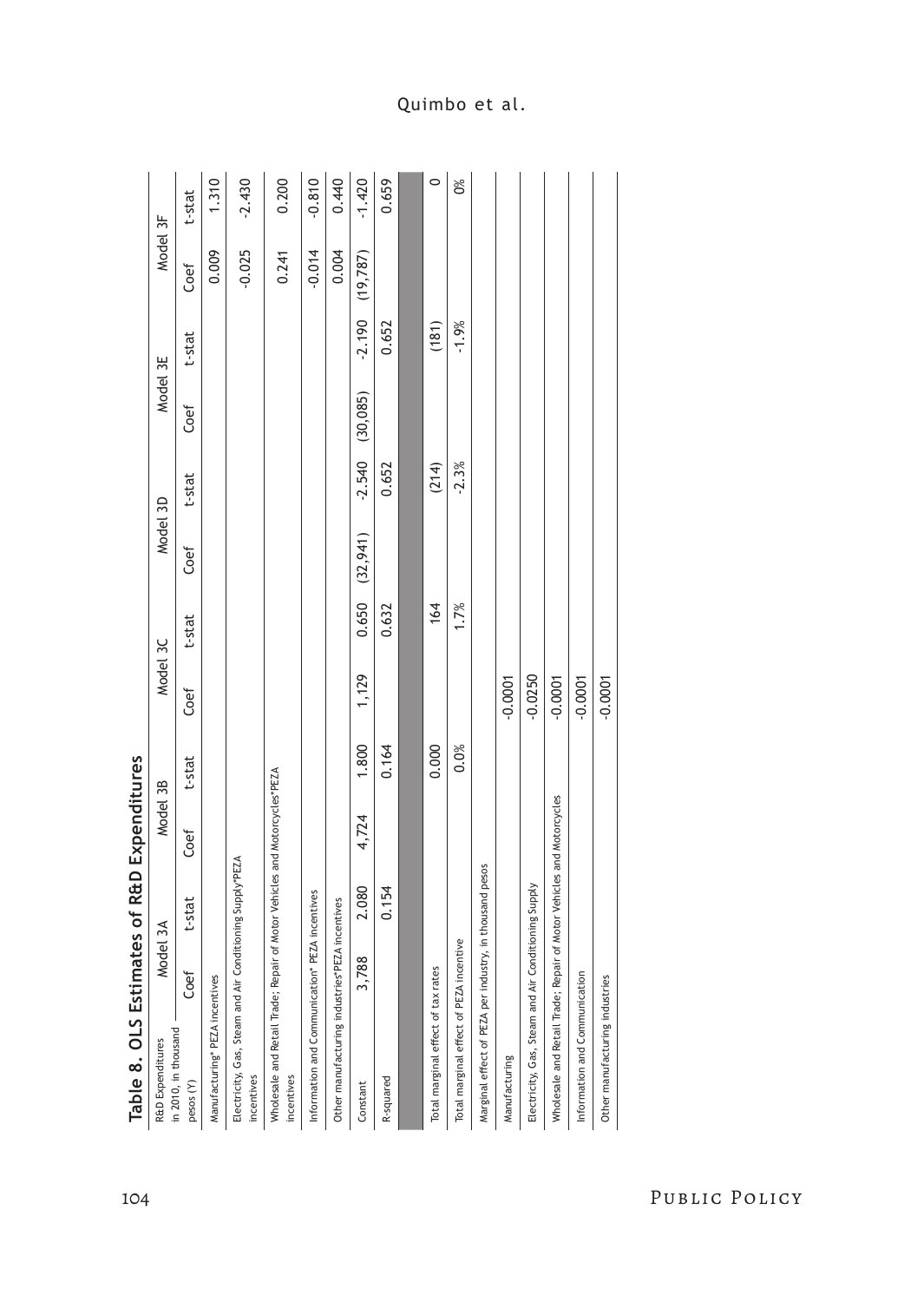| Table 9. OLS Estimat                                                    |              |          | tes of New Industry Entrants |          |              |          |              |          |                          |          |                 |          |
|-------------------------------------------------------------------------|--------------|----------|------------------------------|----------|--------------|----------|--------------|----------|--------------------------|----------|-----------------|----------|
|                                                                         | Š            | del4A    | Model4B                      |          | Model4C      |          | Model4D      |          | Model4E                  |          | Model4F         |          |
| New Industry<br>Entrants (Y)                                            | Coef         | t-stat   | Coef                         | t-stat   | Coef         | t-stat   | Coef         | t-stat   | Coef                     | t-stat   | Coef            | t-stat   |
| in thousand pesos<br>Revenues in 2010,                                  | 0.0000004    | 0.980    | 0.0000004                    | 0.990    | 0.0000007    | 1.710    | 0.0000007    | 1.630    | 0.0000010                | 1.850    | 0.0000015       | 2.180    |
| in thousand pesos<br>Revenues in 2009,                                  | $-0.0000003$ | $-1.020$ | $-0.0000003$                 | $-1.060$ | $-0.0000004$ | $-1.350$ | $-0.0000003$ | $-1.240$ | $-0.0000005$             | $-1.490$ | $-0.0000006$    | $-1.720$ |
| Investments in 2009, in thousand<br>pesos                               |              |          |                              |          | $-0.0000197$ | $-2.170$ | $-0.0000178$ | $-1.900$ | $-0.0000185$             | $-1.920$ | $-0.0000241$    | $-2.420$ |
| Tax Rate                                                                |              |          | (98)                         | $-0.590$ | (129)        | $-0.760$ | (140)        | $-0.820$ | (70)                     | $-0.360$ | (52)            | $-0.270$ |
| Tax rate* lagged<br>investments                                         |              |          |                              |          | 0.0000768    | 1.430    | 0.0000703    | 1.290    | 0.0000725                | 1.290    | 0.0000995       | 1.740    |
| PEZA incentives, in<br>thousand pesos                                   |              |          | 0.0000001                    | 0.040    | 0.0000050    | 1.160    | 0.0000166    | 0.800    | 0.0000129                | 0.610    | 0.0001506       | 2.600    |
| lagged investments<br>PEZA incentives*                                  |              |          |                              |          |              |          |              |          |                          |          |                 |          |
| Profit rate                                                             |              |          | 0.0012243                    | 0.000    | 0.0257540    | 0.020    | 0.0683519    | 0.050    | 0.0714343                | 0.050    | 0.0761888       | 0.050    |
| employment)<br>Log (Total                                               |              |          |                              |          |              |          | $\circledR$  | $-0.830$ | $\widehat{\mathfrak{G}}$ | $-0.920$ | $(11)$          | $-1.090$ |
| Average age of firm                                                     |              |          |                              |          |              |          | 0.2138228    | 0.190    | 0.2489097                | 0.210    | 0.2495710       | 0.210    |
| Concentration ratio<br>(Top 4)                                          |              |          |                              |          |              |          | (33)         | $-0.520$ | (44)                     | $-0.650$ | (48)            | $-0.710$ |
| Forestry and Fishing<br>Agriculture,                                    |              |          |                              |          |              |          |              |          | 23                       | 0.430    | 32              | 0.600    |
| Mining and<br>Quarrying                                                 |              |          |                              |          |              |          |              |          | $\frac{8}{4}$            | 0.410    | 56              | 0.490    |
| Manufacturing                                                           |              |          |                              |          |              |          |              |          | 23                       | 0.810    | 33              | 1.160    |
| Electricity, Gas, Steam and Air<br>Conditioning Supply                  |              |          |                              |          |              |          |              |          | (141)                    | $-0.650$ | 33              | 0.130    |
| Wholesale and Retail Trade; Repair<br>of Motor Vehicles and Motorcycles |              |          |                              |          |              |          |              |          | 25                       | 0.740    | 33              | 0.980    |
| Information and Communication                                           |              |          |                              |          |              |          |              |          | $\tilde{c}$              | 0.210    | $\overline{21}$ | 0.330    |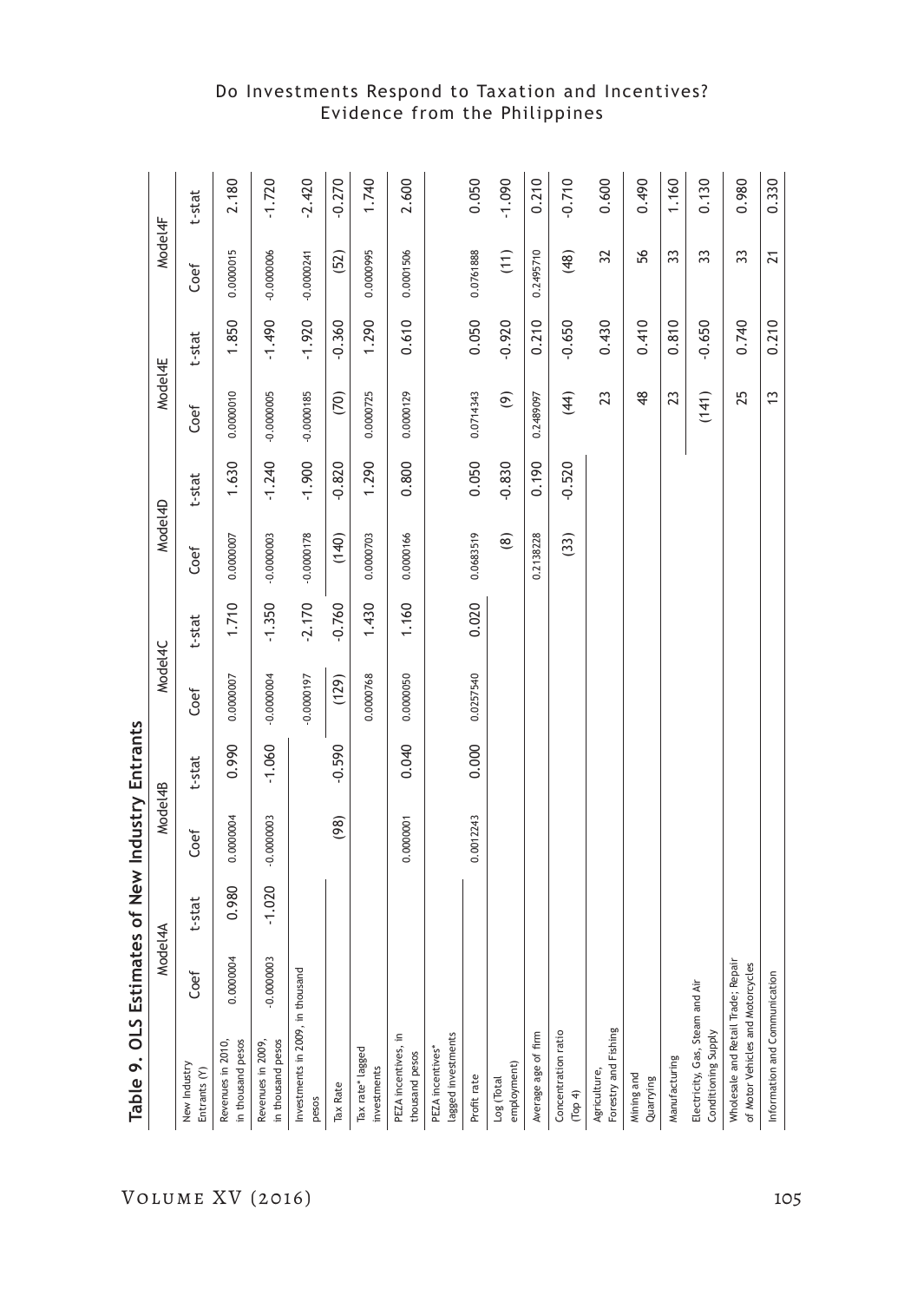| Table 9. OLS Estimates of New Industry Entrants                                         |             |                             |                         |          |            |            |         |        |               |         |              |          |
|-----------------------------------------------------------------------------------------|-------------|-----------------------------|-------------------------|----------|------------|------------|---------|--------|---------------|---------|--------------|----------|
|                                                                                         | Nod         | Jel4A                       | Model4B                 |          | Model4C    |            | Model4D |        | Model4E       |         | Model4F      |          |
| New Industry<br>Entrants (Y)                                                            | Coef        | t-stat                      | Coef                    | t-stat   | Coef       | t-stat     | Coef    | t-stat | Coef          | t-stat  | Coef         | t-stat   |
| Other manufacturing industries                                                          |             |                             |                         |          |            |            |         |        | $\frac{8}{4}$ | 0.660   | 65           | 0.880    |
| Manufacturing* PEZA incentives                                                          |             |                             |                         |          |            |            |         |        |               |         | $-0.0001613$ | $-2.670$ |
| Electricity, Gas, Steam and Air Conditioning Supply*PEZA<br>incentives                  |             |                             |                         |          |            |            |         |        |               |         | $-0.0002423$ | $-2.790$ |
| Wholesale and Retail Trade; Repair of Motor Vehicles and Motorcycles*PEZA<br>incentives |             |                             |                         |          |            |            |         |        |               |         | 0.0005165    | 0.050    |
| Information and Communication* PEZA incentives                                          |             |                             |                         |          |            |            |         |        |               |         | $-0.0001855$ | $-1.300$ |
| Other manufacturing industries*PEZA incentives                                          |             |                             |                         |          |            |            |         |        |               |         | $-0.0001568$ | $-1.950$ |
| Constant                                                                                | $\circledR$ | $-0.800$                    | $\widehat{\mathcal{C}}$ | $-0.190$ | 2          | 0.130      | 79      | 0.740  | 73            | 0.640   | 79           | 0.690    |
| R-squared                                                                               | 0.154       |                             | 0.002                   |          | 0.010      |            | 0.012   |        | 0.014         |         | 0.028        |          |
|                                                                                         |             |                             |                         |          |            |            |         |        |               |         |              |          |
| Total marginal effect of tax rates                                                      |             |                             |                         | $\circ$  |            | $\circ$    |         | 0      |               | $\circ$ |              | $\circ$  |
| Total marginal effect of PEZA incentive                                                 |             |                             |                         |          |            | 0.00000014 |         | 0      |               | $\circ$ |              | $\circ$  |
| Marginal effect of PEZA per                                                             |             | industry, in thousand pesos |                         |          |            |            |         |        |               |         |              |          |
| Manufacturing                                                                           |             |                             |                         |          | $-0.00001$ |            |         |        |               |         |              |          |
| Electricity, Gas, Steam and Air Conditioning Supply                                     |             |                             |                         |          | $-0.00009$ |            |         |        |               |         |              |          |
| Wholesale and Retail Trade; Repair of Motor Vehicles and Motorcycles                    |             |                             |                         |          | 0.00015    |            |         |        |               |         |              |          |
| Information and Communication                                                           |             |                             |                         |          | 0.00015    |            |         |        |               |         |              |          |
| Other manufacturing industries                                                          |             |                             |                         |          | 0.00015    |            |         |        |               |         |              |          |
|                                                                                         |             |                             |                         |          |            |            |         |        |               |         |              |          |

106 Public Policy

Quimbo et al.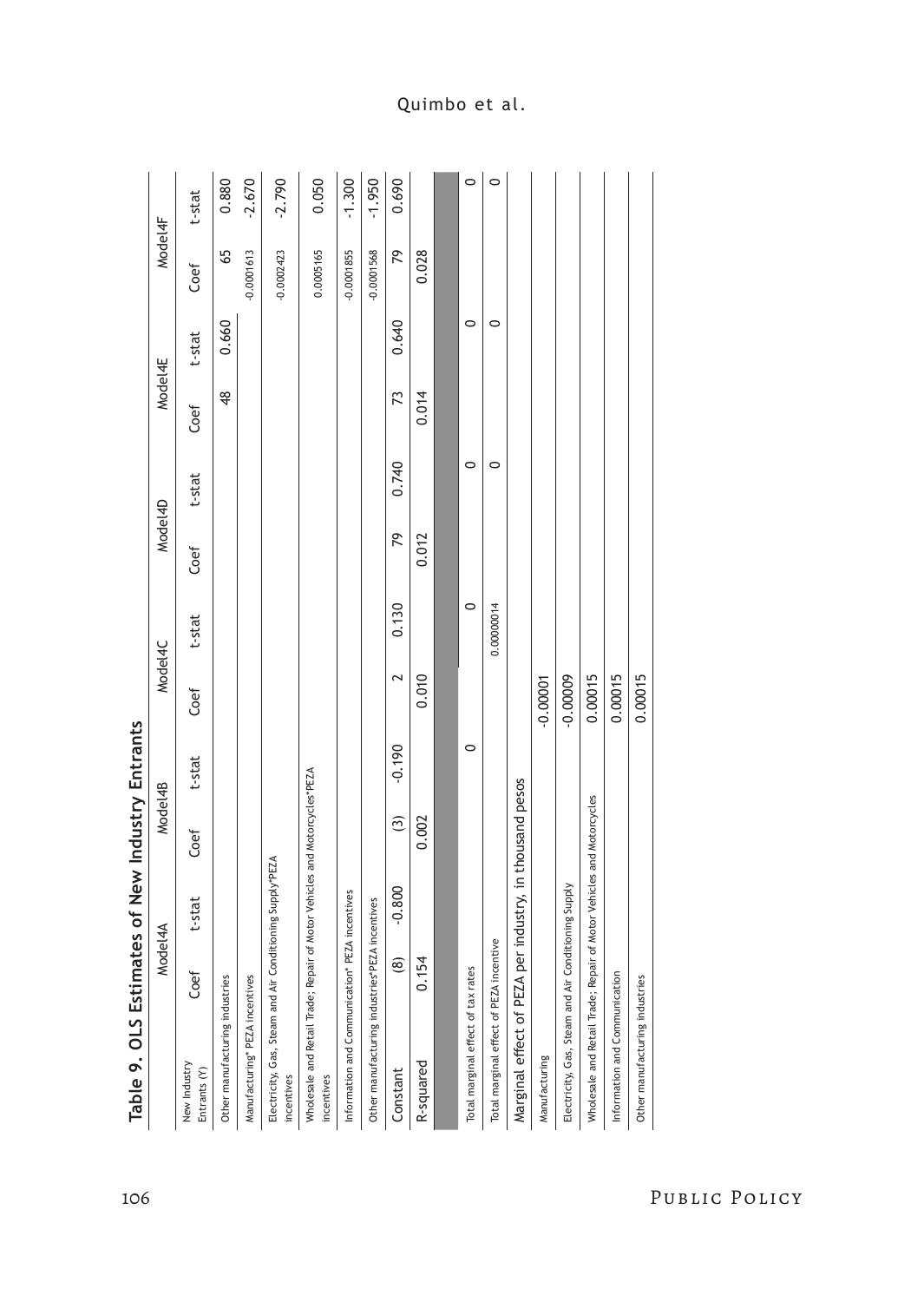



*Source:* Author's calculations *Source of basic data:* Philippine Statistics Authority, Bangko Sentral ng Pilipinas, various sources (see references)

# Possible revenue implications

Table 10 shows an illustrative computation of the revenue effects of the lowering of CIT to 25 percent.

It is estimated that for the proposed 25 percent CIT to be revenue-neutral, the net income of firms must increase by 2.1 pesos for every peso increase in investments.

While there is a direct reduction of revenues resulting from the 5 percentage point reduction in CIT, the predicted increase in CIT payable through the investment pathway is potentially sufficient to outweigh the direct revenue loss.

This study underscores the fact that these estimates are not inclusive of the revenue effects resulting from tax-induced increases in foreign direct investments that may arise, particularly with the ASEAN economic integration.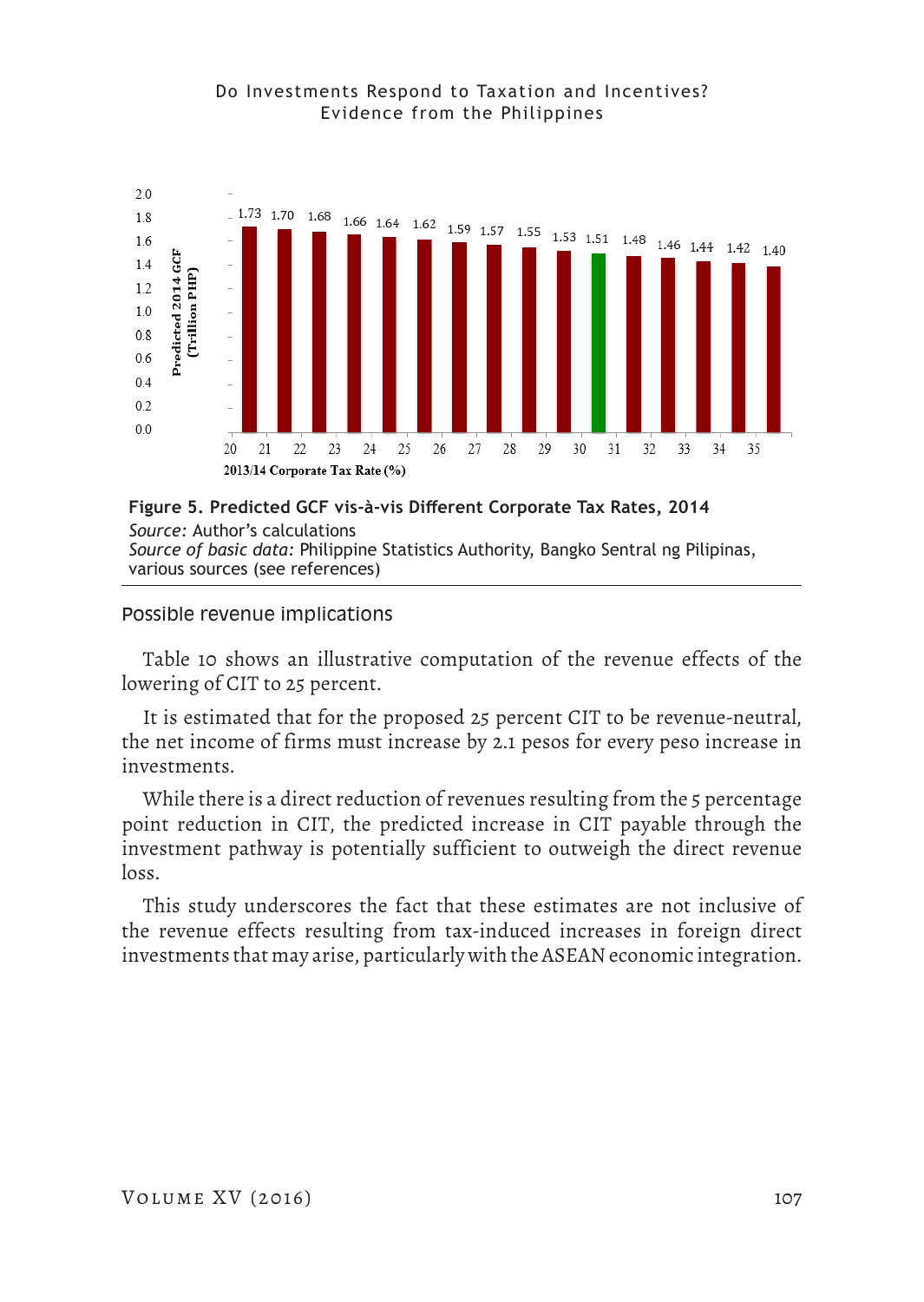| Quimbo et al. |  |  |  |
|---------------|--|--|--|
|               |  |  |  |

| In billion pesos                                                                                                                                                                                                                                                                                                                                                                                                                                             |      |
|--------------------------------------------------------------------------------------------------------------------------------------------------------------------------------------------------------------------------------------------------------------------------------------------------------------------------------------------------------------------------------------------------------------------------------------------------------------|------|
| At current revenues, total tax potential payments<br>of firms*                                                                                                                                                                                                                                                                                                                                                                                               | 631  |
| BIR revenue loss due to CIT reduction to 25<br>percent **                                                                                                                                                                                                                                                                                                                                                                                                    | 54.0 |
| Increased investments of firms due to reduced<br>taxes***                                                                                                                                                                                                                                                                                                                                                                                                    | 153  |
| Increased net income from additional<br>investments****                                                                                                                                                                                                                                                                                                                                                                                                      | 322  |
| BIR revenue from additional net income (at 67%<br>collection efficiency)*****                                                                                                                                                                                                                                                                                                                                                                                | 54.0 |
| Estimated revenue gain                                                                                                                                                                                                                                                                                                                                                                                                                                       | 0    |
| *Author's calculations using reported revenues from 2010 ASPBI<br>**Reducing the CIT rate by 5 percentage points will lower current CIT<br>collections by 16.7 percent (25%/30%)<br>*** Regression results (Model 2F) show that a percentage point reduction in<br>tax rates will lead to PhP30.6 billion increase in investments.<br>*****Applied 25 percent rate on additional net income and assumed 67<br>percent CIT collection efficiency rate by BIR. |      |

### **Table 10. Estimated Revenue Changes with CIT Reduced to 25 Percent**

### **Conclusion**

The results show that, in the Philippines, tax rates and incentives matter in investment decisions. Taxes and incentives can explain inter-industry variations in investment levels. The study concludes that the investmenttax and investment-subsidy relationships are non-linear: increased taxes or reduced incentives predict lower investments only for industry groups that already have previous investments.

Reduced taxes predict higher investments, with larger effects for industry groups that already have previous investments. Increased incentives predict larger investments, with the investment effects varying in size across industries. Incentives, but not taxes, can also explain changes in industry size. Potential investors in particular industries could consider available incentives as crucial in making investment decisions.

Nonetheless, the results suggest that reducing corporate income tax rates to, say, 25 percent—as some stakeholders have suggested—could bring Philippine investment levels closer to ASEAN member nations with high and growing investments, such as Indonesia, Vietnam, and Thailand. Moreover,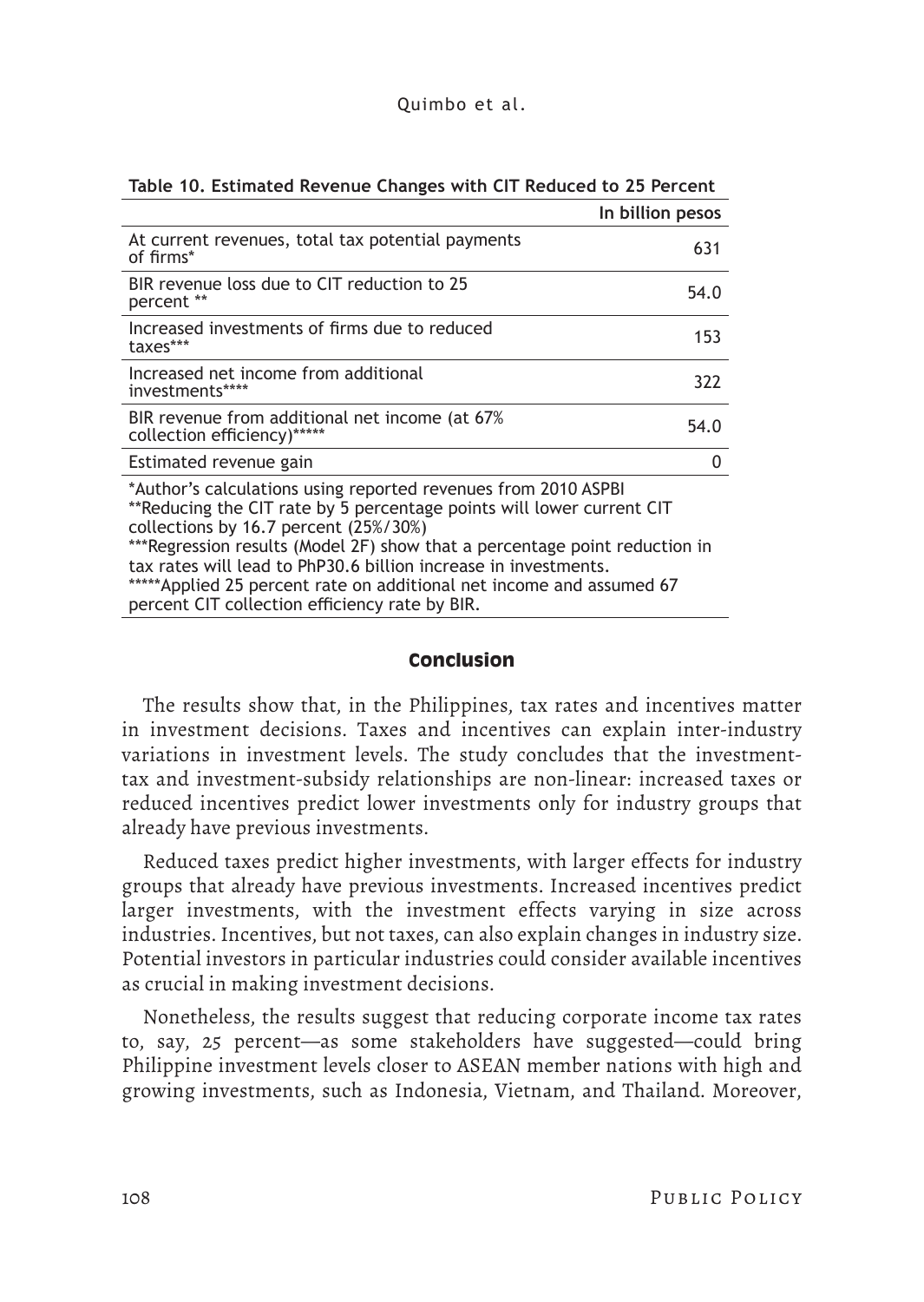the findings support current calls for the rationalization of fiscal incentives or the granting of such to industries or sectors that are able to best utilize them.

While this paper has attempted to contribute to the current debate on tax reforms in the Philippines, it emphasizes that the area of corporate taxation and subsidies is still largely under-researched. One important obstacle is the lack of data or the limited public access of available data. The government should consider intensifying efforts in collecting and analyzing firm and industry level data so that debates on taxation can be evidence-based.

### **Notes**

- 1. Sherman Robinson, "Sources of Growth in Less Developed Countries: A Cross-Section Study," *The Quarterly Journal of Economics* 85, no. 3 (1971):408.
- 2. N. Gregory Mankiw, David Romer, and David N. Weil, "A Contribution to the Empirics of Economic Growth," *The Quarterly Journal of Economics* 107, no. 2 (1992):408.
- 3. Mohsin S. Khan and Manmohan S. Kumar, "Public and Private Investment and the Growth Process in Developing Countries," *Oxford Bulletin of Economics and Statistics* 59, no. 1 (1997):84.
- 4. Georgios Karras, "Land and Population Growth in the Solow Growth Model: Some Empirical Evidence," *Economics Letters* 109 (2010):67.
- 5. Steve Bond, Asli Leblebicioglu, and Fabio Schiantarelli, "Capital Accumulation and Growth: A New Look at the Empirical Evidence," *Journal of Applied Econometrics* 25, no. 7 (2010):1073.
- 6. Asian Development Bank and World Bank, *Improving the Investment Climate in the Philippines* (Manila: Asian Development Bank and World Bank, 2005),46
- 7. Asian Development Bank, Philippines: *Critical Development Constraints* (Manila: Asian Development Bank Country Diagnostic Studies, 2007), 25.
- 8. World Economic Forum, *The Global Competitiveness Report* 2015-2016 (Geneva: World Economic Forum, 2015), 296.
- 9. Ibid.
- 10. International Monetary Fund, "Revenue Mobilization in Developing Countries" (Policy paper, International Monetary Fund, 2011), 34.
- 11. 1. "Operating Economic Zones," Philippine Economic Zone Authority, last modified May 31, 2015, http://www.peza.gov.ph/index.php/economic- zones/ list-of-economic-zones/operating-economic-zones.
- 12. Department of Budget and Management, *Budget of Expenditures and Sources of Financing 2016 - Table K.1 Investment Tax Expenditures by Investment Promotion Agency 2013-2016*, http://www.dbm.gov.ph/wp- content/uploads/BESF/BESF2016/ K1.pdf.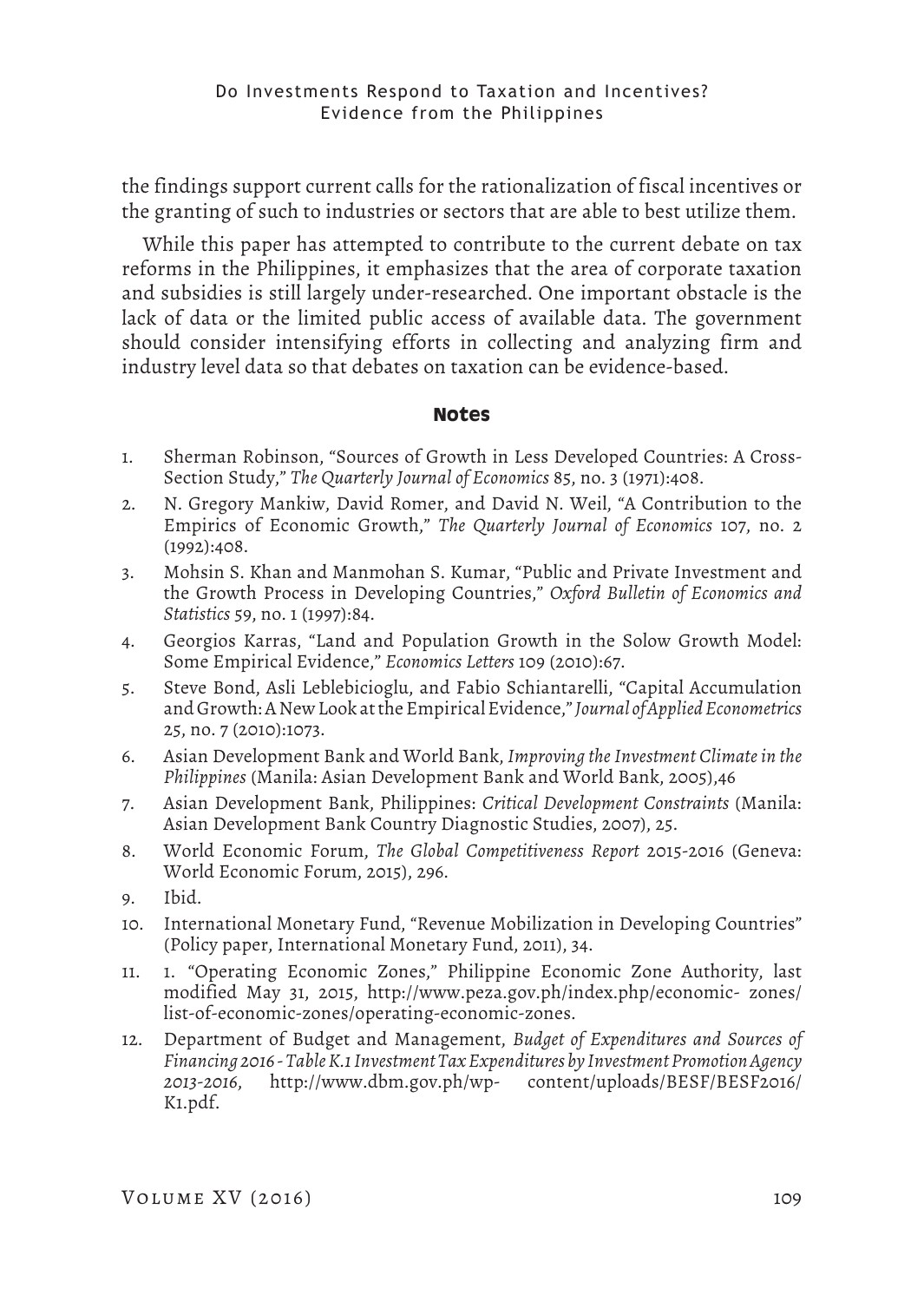# Quimbo et al.

- 13. Vito Tanzi and Parthasarathi Shome, "Taxation and Development in East Asian Countries," in *The Political Economy of Tax Reform, ed. Takatoshi Ito and Anne O. Krueger* (Chicago and London: The University of Chicago Press, 1992), 31-65.
- 14. Florian Alburo et al., *Economic Recovery and Long-Run Growth: Agenda for Reforms* (Manila: Philippine Institute for Development Studies, 1986), 71-82.
- 15. Department of Budget and Management, *Fiscal Statistics Handbook 1984-1993 Table I.B.2* National Government Revenue Collections as a Percentage of GDP,
- 16. Benjamin E. Diokno, "Reforming the Philippine Tax System: Lessons from Two Tax Reform Programs" (Discussion paper, University of the Philippines School of Economics, 2005), 15.
- 17. International Monetary Fund, "IMF Approves Extension and Augmentation of EFF for the Philippines," *Press Releases*, July 18, 1997, http://www.imf.org/ external/np/sec/pr/1997/pr9733.htm.
- 18. Diokno, "Philippine Tax System,"19.
- 19. Department of Budget and Management, *Fiscal Statistics Handbook 2004-2013 Table I.B.2 National Government Revenue Collections as a Percentage of GDP.*
- 20. Renato Reside, "Towards Rational Fiscal Incentives (Good Investments or Wasted Gifts?)" (Discussion paper, University of the Philippines School of Economics, 2006), Executive Summary.
- 21. Joseph Y. Lim, "Comment on Tanzi and Shome 1992 Paper," in *The Political Economy of Tax Reform,* ed. Takatoshi Ito and Anne O. Krueger (Chicago and London: The University of Chicago Press, 1992),63.
- 22. Edgar E. Twine, Barnabas Kiiza, and Bernard Bashaasha, "The Flexible Accelerator Model of Investment: An Application to Ugandan Tea Processing Firms," *African Journal of Agricultural and Resource Economics* 10, no. 1 (2015):2.
- 23. Steven M. Fazzari, R. Glenn Hubbard, and Bruce C. Petersen, "Financing Constraints and Corporate Investment," *Brookings Paper on Economics Activity* 1 (1988):163-165.
- 24. Asian Development Bank, *Philippines: Critical Development Constraints*,2.
- 25. Fazzari, Hubbard, and Petersen, "Financing Constraints," 148.
- 26. Pramod N. Junankar, *Investment: Theories and Evidence* (London: Macmillan, 1972), 32-33.
- 27. Jeffrey M. Wooldridge, *Introductory Econometrics: A Modern Approach* 2nd edition (Australia: Thomson/South-Western, 2003), 363.
- 28. "Glossary of Statistical Terms Gross Fixed Capital Formation," Organisation for Economic Cooperation and Development, last modified November 2, 2001, https://stats.oecd.org/glossary/detail.asp?ID=1171.
- 29. Joseph A. Schumpeter, *Capitalism, Socialism and Democracy* (New York: Harper and Brothers Publishers, 1942).
- 30. Richard Gilbert, "Looking for Mr. Schumpeter: Where are We in the Competition-Innovation Debate?," in *Innovation Policy and the Economy*, ed. Adam B. Jaffe, Josh Lerner, and Scott Stern (Massachusetts, MIT Press, 2006), 204-206.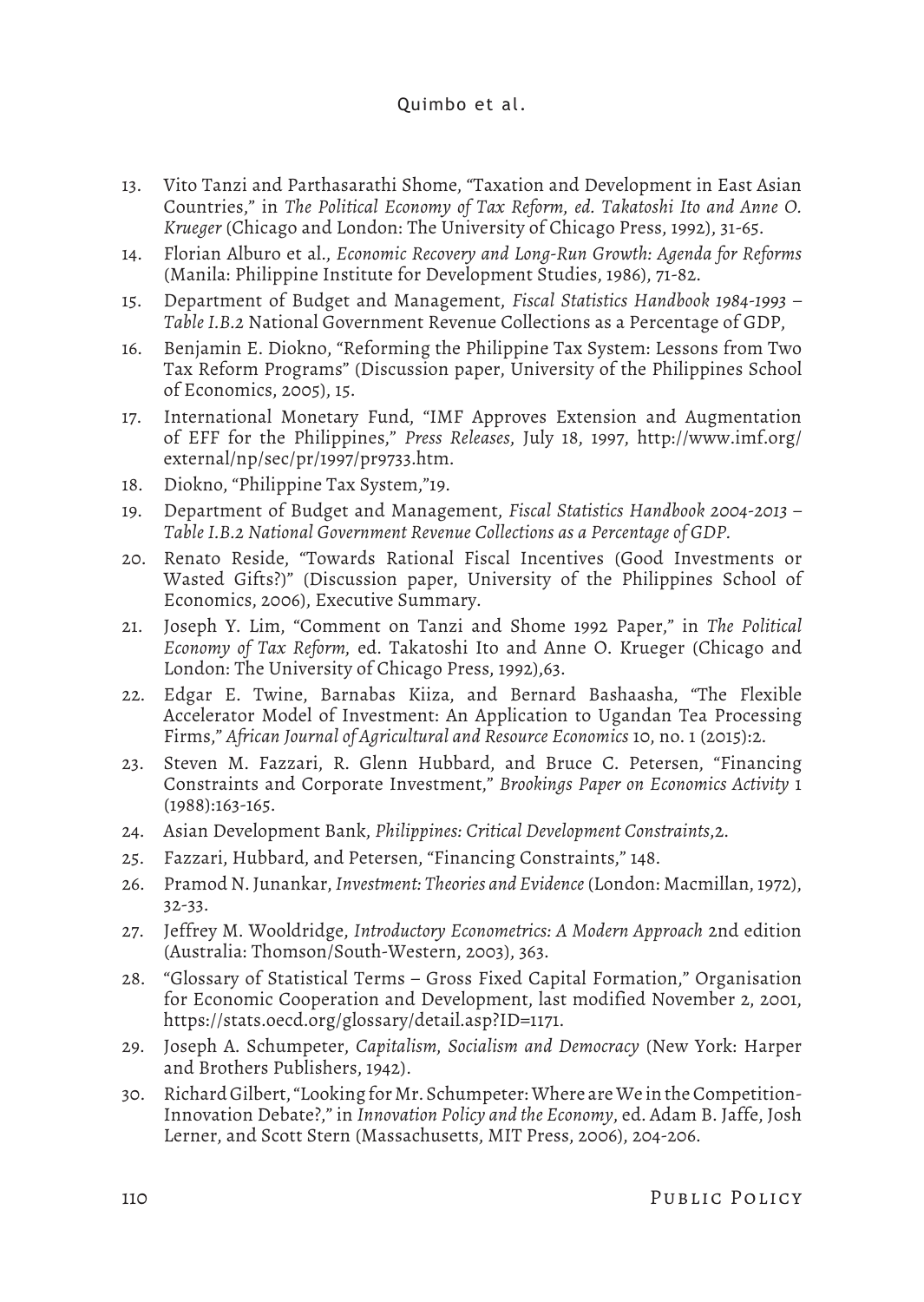- 31. Claudio Loderer and UrsWaelchli, "Firm Age and Performance" (Paper, University Library of Munich Germany, 2010), 26; Laarni T. Bulan and Zhipeng Yan, "Firm Maturity and the Pecking Order Theory" (Paper, Brandeis University and New Jersey Institute of Technology, 2010), 7.
- 32. Arthur L. Stinchcombe, "Social Structure and Organizations," in *Handbook of Organizations*, ed. James G. March (Chicago: Rand McNally and Company, 1965), 148.
- 33. Shuddhasattwa Rafiq, Ruhul Salim and Russell Smyth, "The Moderating Role of Firm Age in the Relationship between R&D Expenditure and Financial Performance: Evidence from Chinese and US Mining Firms" (Discussion paper, Monash Business School, 2015), 6-7.
- 34. Maud R. Kane, David Ubilava, and Pei Xu, "Effects of Firm-Specific Factors on R&D Expenditures of Agribusiness Companies" (Working Paper, Purdue University, 2007), 7.

### **Bibliography**

- Aiello, Francesco and Concetta Castiglione. "Firm Size, Market Concentration and R&D: An Empirical Analysis of the Italian Manufacturing Firms." Working paper, University of Calabria, 2013.
- Akdogu, Evrim and Peter MacKay. "Investment and Competition." *The Journal of Financial and Quantitative Analysis* 43, no. 2 (2008): 299-330.
- Alburo, Florian, Emmanuel S. De Dios, Felipe M. Medalla, Mario B. Lamberte, Ponciano S. Intal Jr., Romeo Bautista, Mahar Mangahas, Dante B. Canlas, Manuel F. Montes, Edita A. Tan, Rosalinda Tidalgo, Mario C. Feranil, Gabriel U. Iglesias, Raul V. Fabella, Ernesto M. Pernia, and Benjamin E. Diokno. *Economic Recovery and Long-Run Growth: Agenda for Reforms*. Manila: Philippine Institute for Development Studies, 1986.
- Asian Development Bank. *Philippines: Critical Development Constraints*. Manila: Asian Development Bank Country Diagnostic Studies, 2007.
- Asian Development Bank. *Key Indicators for Asia and the Pacific 2015*.Manila: Asian Development Bank, 2015.
- Asian Development Bank and World Bank. *Improving the Investment Climate in the Philippines*. Manila: Asian Development Bank and World Bank, 2005.
- Bangko Sentral ng Pilipinas. "Economic and Financial Statistics Selected Domestic Interest Rates." http://www.bsp.gov.ph/statistics/efs\_fsa1.asp.
- Blaine, Jonathan and Theeradaje Tansuwanrat. "Thailand Cuts Corporate Income Tax in Preparation for AEC Competition." *The Nation*, February 3, 2012. http:// www.nationmultimedia.com/opinion/Thailand-cuts-corporate-income-tax-inpreparation--30175039.html.
- Bond, Steve, Asli Leblebicioglu, and Fabio Schiantarelli. "Capital Accumulation and Growth: A New Look at the Empirical Evidence." *Journal of Applied Econometrics* 25, no. 7 (2010): 1073-1099.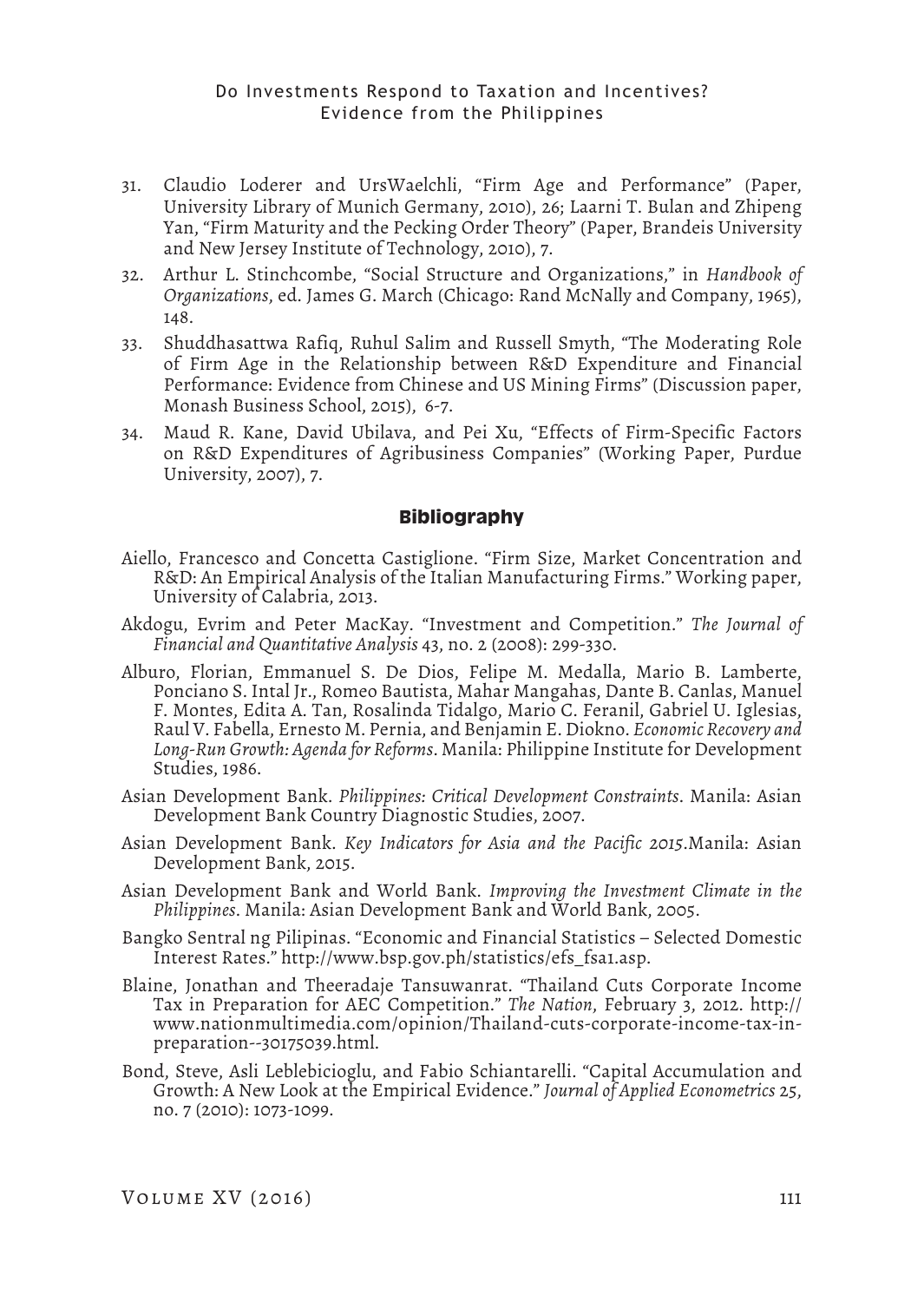- Bulan, Laarni T. and Zhipeng Yan. "Firm Maturity and the Pecking Order Theory." Paper, Brandeis University and New Jersey Institute of Technology, 2010.
- Bureau of Internal Revenue. *BIR Annual Reports*. Manila, 2009-2014.
- Bureau of Local Government Finance. *Statement of Receipts and Expenditures*. Manila, 2009-2013.
- Cohen, Wesley. "Fifty Years of Empirical Studies of Innovative Activity and Performance." In *Handbook of the Economics of Innovation Volume I*, edited by Bronwyn H. Hall and Nathan Rosenberg, 129-213. Oxford, UK: Elsevier, 2010.
- Department of Budget and Management. *Budget of Expenditures and Sources of Financing 2016 - Table K.1 Investment Tax Expenditures by Investment Promotion Agency 2013-2016*. http://www.dbm.gov.ph/wp- content/uploads/BESF/BESF2016/K1.pdf.
- Department of Budget and Management. *Fiscal Statistics Handbook 1984-1993 Table I.B.2 National Government Revenue Collections as a Percentage of GDP*.
- Department of Budget and Management. F*iscal Statistics Handbook 1994-2003 Table I.B.2 National Government Revenue Collections as a Percentage of GDP.*
- Department of Budget and Management. *Fiscal Statistics Handbook 2004-2013 Table I.B.2 National Government Revenue Collections as a Percentage of GDP,*
- Department of Finance. "DOF Statistical Bulletin Table 24. Bureau of Customs Collections 1999-2014." http://www.dof.gov.ph/index.php/data/ statistics-bulletin/.
- Diokno, Benjamin. "Reforming the Philippine Tax System: Lessons from Two Tax Reform Programs." Discussion paper, University of the Philippines School of Economics, 2005.
- Executive Order No. 37: Further Amending Certain Provisions of the National Internal Revenue Code, as amended. Republic of the Philippines, 1986.
- Executive Order No. 226: Omnibus Investments Code of 1987. Republic of the Philippines, 1987.
- Fazzari, Steven M., R. Glenn Hubbard, and Bruce C. Petersen. "Financing Constraints and Corporate Investment." Brookings Paper on Economics Activity 1 (1988): 141-206.
- Gilbert, Richard. "Looking for Mr. Schumpeter: Where are We in the Competition-Innovation Debate?" In *Innovation Policy and the Economy*, edited by Adam B. Jaffe, Josh Lerner, and Scott Stern, 159-215. Massachusetts, MIT Press, 2006.
- Heij, Gitte. "Who Pulled the Strings? A Comparative Study of Indonesian and Vietnamese Tax Reform." PhD diss., University of Groningen Netherlands, 2007.
- International Monetary Fund. "IMF Approves Extension and Augmentation of EFF for the Philippines." *Press Releases,* July 18, 1997. http://www.imf.org/external/np/ sec/pr/1997/pr9733.htm.
- International Monetary Fund. "Revenue Mobilization in Developing Countries." Policy paper, International Monetary Fund, 2011.
- Junankar, Pramod. *Investment: Theories and Evidence.* London: Macmillan, 1972. Kane, Maud R., David Ubilava, and Pei Xu. "Effects of Firm-Specific Factors on R&D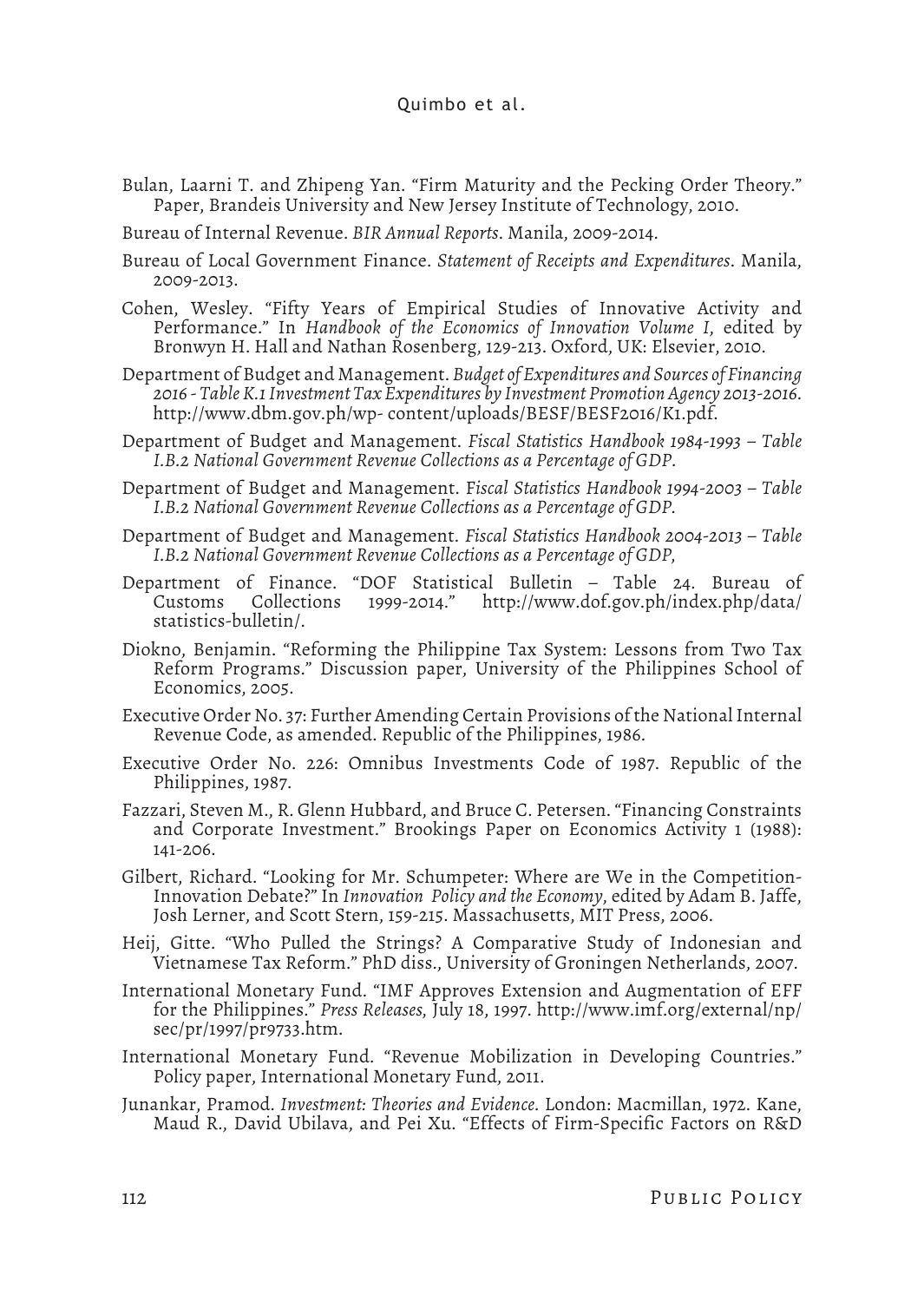Expenditures of Agribusiness Companies." Working Paper, Purdue University, 2007.

- Karras, Georgios. "Land and Population Growth in the Solow Growth Model: Some Empirical Evidence." Economics Letters 109 (2010): 67-68.
- Khan, Mohsin S. and Manmohan S. Kumar. "Public and Private Investment and the Growth Process in Developing Countries." *Oxford Bulletin of Economics and Statistics* 59, no. 1 (1997):69-88.
- Lim, Joseph. "Comment on Tanzi and Shome 1992 Paper." In *The Political Economy of Tax Reform*, edited by Takatoshi Ito and Anne O. Krueger, 62-65. Chicago and London: The University of Chicago Press, 1992.
- Loderer, Claudio and Urs Waelchli. "Firm Age and Performance." Paper, University Library of Munich Germany, 2010.
- Mankiw, N. Gregory, David Romer, and David N. Weil. "A Contribution to the Empirics of Economic Growth." *The Quarterly Journal of Economics* 107, no. 2 (1992): 407-437.
- Mines and Geosciences Bureau. "Mining Industry Statistics 1997-2013." Last modified February 20, 2015. http://mgb.gov.ph/attachments/article/162/ HistoricalMineralIndustrySt atistics.pdf.
- Mines and Geosciences Bureau. "Mining Industry Statistics 2011-2015." Last modified June 16, 2016. http://mgb.gov.ph/attachments/article/162/MIS(2015)%20(1)%20(1). pdf.
- Nguyen, Huu Cung. "Corporate Income Tax Burden and its Determinants: Evidence from Vietnam." *Advances in Management and Applied Economics* 5, no. 3 (2015): 103-120.
- Organisation for Economic Cooperation and Development. "Glossary of Statistical Terms – Gross Fixed Capital Formation." Last modified November 2, 2001. https:// stats.oecd.org/glossary/detail.asp?ID=1171.
- Philippine Congress. *Senate Bill No. 2163 filed by Senator Sonny Angara: An Act Reducing*  the Corporate Income Tax Rate, Amending Sections 27 and 28 of the National Internal *Revenue Code of 1997, as amended, and for other purposes.* Republic of the Philippines, 2014.
- Philippine Congress. *House Bill No. 4099 filed by Representative Magtanggol Gunigundo: An Act Amending Sections 24 and 27 of Republic Act 8424, as amended, otherwise known as the National Internal Revenue Code of 1997.* Republic of the Philippines, 2014.
- Philippine Congress. *House Bill No. 4829 filed by Representative Romero "Miro" Quimbo: An Act Restructuring the Income Taxes Imposed on Individuals and Corporations, Amending for the Purpose Sections 22; 24; 27(A) and (E)(1); 28(A)(1),(2) and (B)(1); and 34 all under the National Internal Revenue Code of 1997, as amended.* Republic of the Philippines, 2014.
- Philippine Congress. *House Bill No. 4941 filed by Representative Arthur Yap: An Act Reducing the Rates of Income Tax Imposed on Corporations in the Philippines, Amending for the Purpose Republic Act 8424, otherwise known as the National Internal Revenue Code of 1997, as amended, and for other purposes.* Republic of the Philippines, 2014.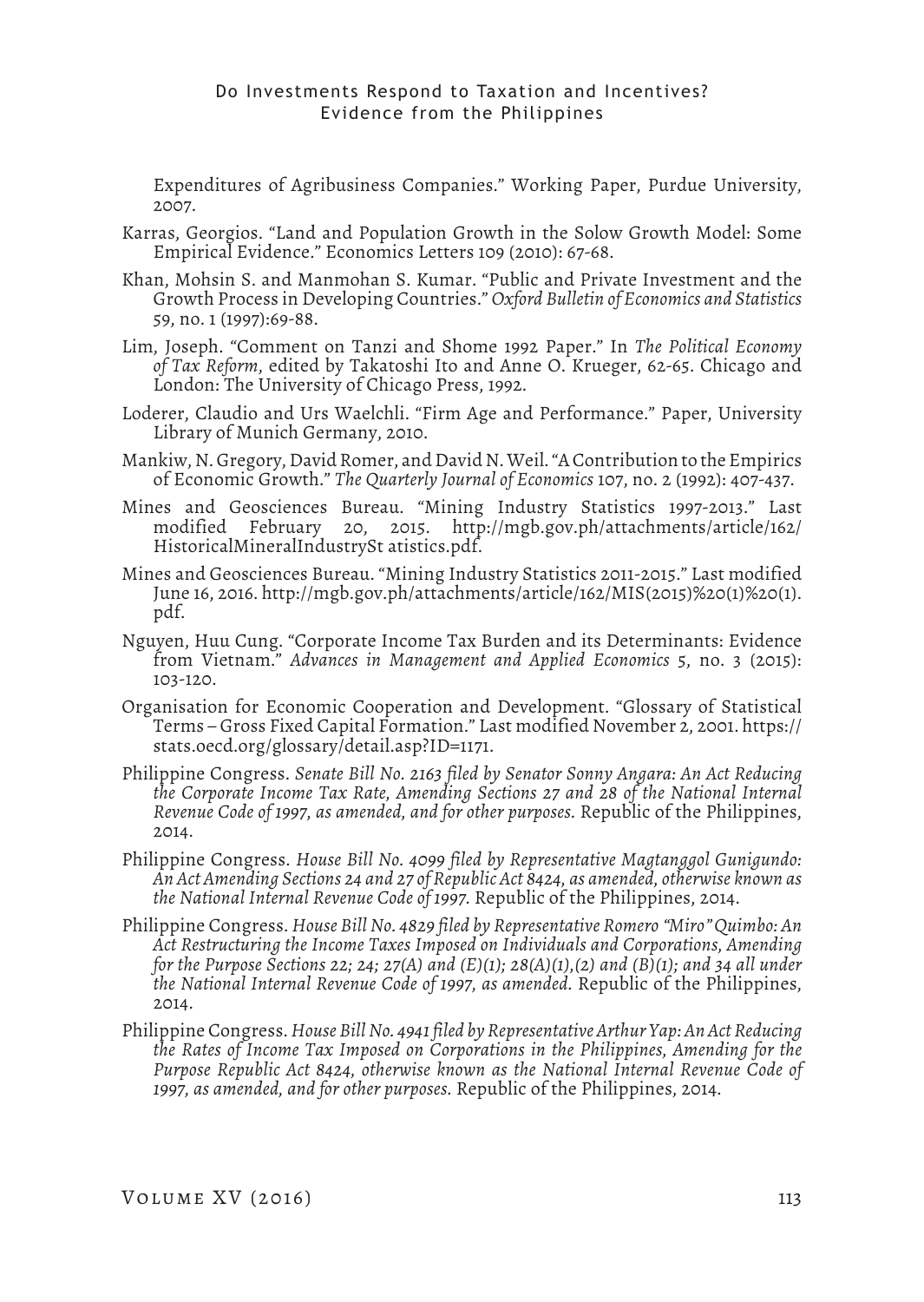- Philippines Congress. *House Bill No. 4925 filed by Representative Victoria Noel: An Act Amending Sections 24 and 27 of Republic Act 8424, as amended, otherwise known as the National Internal Revenue Code of 1997*. Republic of the Philippines, 2014.
- Philippine Congress. *House Bill No. 4996 filed by Representative Giorgidi Aggabao: An Act Reducing the Corporate Income Tax Rate, Amending Sections 27 and 28 of* the National *Internal Revenue Code of 1997, as amended, and for other purposes.* Republic of the Philippines, 2014.
- Philippine Congress. S*enate Bill No. 2974 filed by Senator Ralph Recto: An Act Instituting Income Tax Reform for Individual and Corporate Taxpayers, Amending for this Purpose Sections 24(A)(2), 27(A) and 35(A) of the National Internal Revenue Code of 1997, as amended, and for other purposes.* Republic of the Philippines, 2015.
- Philippine Economic Zone Authority. "Operating Economic Zones." Last modified May 31, 2015. http://www.peza.gov.ph/index.php/economic-zones/ list- of-economic-zones/operating-economic-zones.
- Philippine Statistics Authority. "National Accounts Revised/Rebased Annual National Accounts Linked Series 1946-2010." Last modified April 12, 2012.http:// psa.gov.ph/nap-press-release/data-charts.
- Philippine Statistics Authority. *2009 Annual Survey of Philippine Business and Industry*. Fifteen Volumes. Manila, 2012.
- Philippine Statistics Authority. *2010 Annual Survey of Philippine Business and Industry*. Eighteen Volumes. Manila, 2013.
- *Presidential Decree No. 1158-A: Amending Certain Sections of the National Internal Revenue Code of 1939 for Incorporation in the Consolidation and Codification of All Existing Revenue Laws under Presidential Decree No.1158.* Republic of the Philippines, 1977.
- Pricewaterhouse Coopers. *Worldwide Tax Summaries: Corporate Taxes 2015/16.* http:// www.pwc.com/gx/en/services/tax/corporate-tax/worldwide-tax- summaries/ downloads.html.
- Putra, Eureka. "A Study of the Indonesian's Income Tax Reforms and the Development of Income Tax Revenues." *Journal of East Asian Studies* 12, no. 3 (2014): 55-68.
- Rafiq, Shuddhasattwa, Ruhul Salim, and Russell Smyth. "The Moderating Role of Firm Age in the Relationship between R&D Expenditure and Financial Performance: Evidence from Chinese and US Mining Firms." Discussion paper, Monash Business School, 2015.
- Revenue Regulations No. 2.Republic of the Philippines, 1941.
- *Republic Act No. 1855: An Act to Place Life Insurance Companies on a New Income Tax Basis by Amending Sections 24 and 32 of Commonwealth Act No. 466, otherwise known as the National Internal Revenue Code, as amended.*Republic of the Philippines, 1957.
- *Republic Act No. 2343: An Act to Amend Certain Sections of Commonwealth Act No. 466, otherwise known as the National Internal Revenue Code, as amended, and for other purposes.* Republic of the Philippines, 1959.
- *Republic Act No. 5431: An Act Amending Sections 24, 26, 29, 32, 49, 53, 54 and 84(b) of the National Internal Revenue Code, as amended*. Republic of the Philippines, 1968.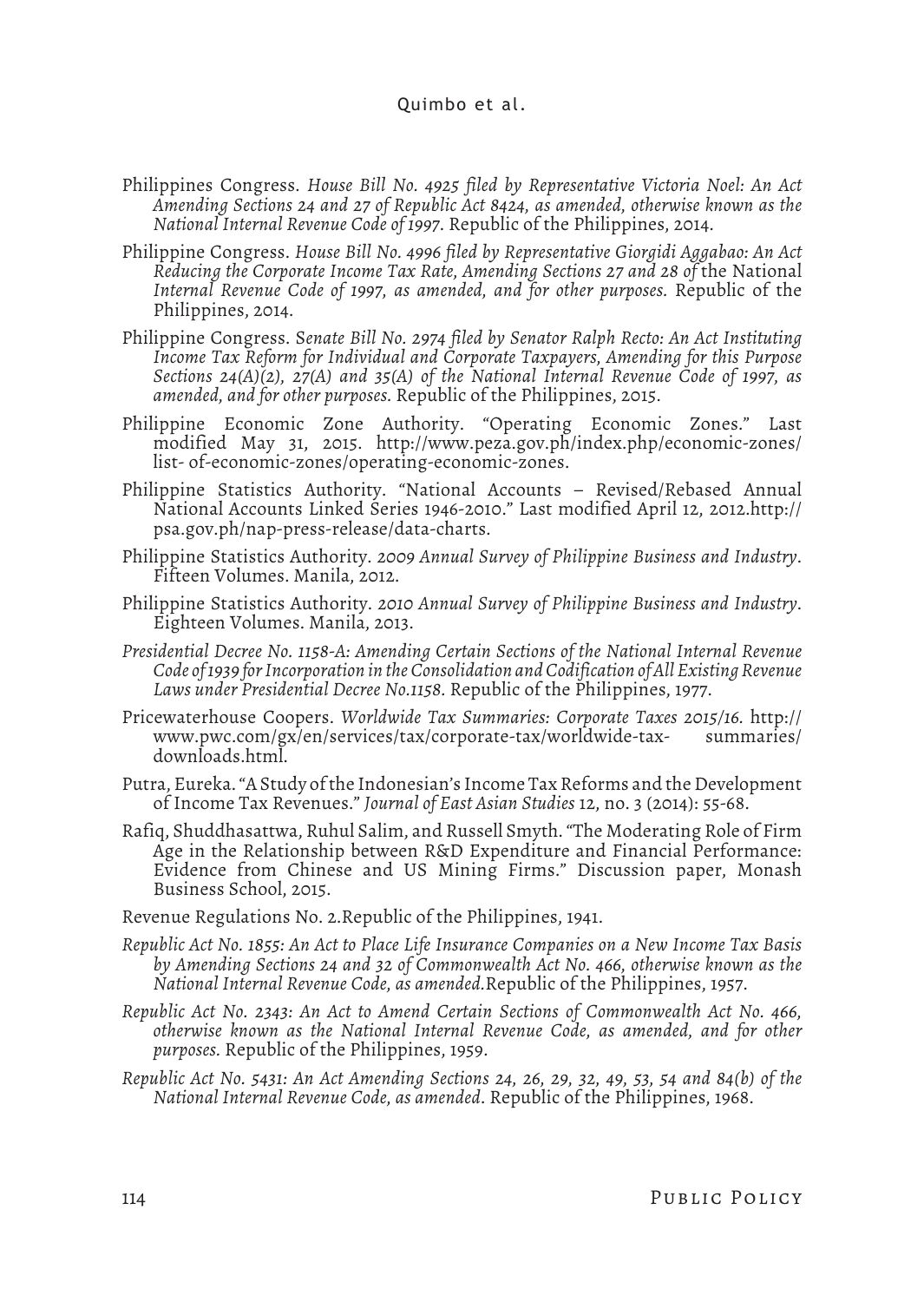- *Republic Act No. 7160: An Act Providing for a Local Government Code of 1991*. Republic of the Philippines, 1991.
- *Republic Act No. 7227: Bases Conversion and Development Act of 1992*. Republic of the Philippines, 1992.
- *Republic Act No. 7916: The Special Economic Zone Act of 1995*. Republic of the Philippines, 1995.
- *Republic Act No. 7922: Cagayan Special Economic Zone Act of 1995*. Republic of the Philippines, 1995.
- *Republic Act No. 8424: The Tax Reform Act of 1997*. Republic of the Philippines, 1997.
- *Republic Act No. 8756: Regional or Area Headquarters, Regional Operating Headquarters and Regional Warehouses Act.* Republic of the Philippines, 1999.
- *Republic Act No. 8748: An Act Amending Republic Act No. 7916, otherwise known as The Special Economic Zone Act of 1995.* Republic of the Philippines, 1999.
- *Republic Act No. 9224: An Act Rationalizing the Excise Tax on Automobiles, amending for the purpose the National Internal Revenue Code of 1997, and for other purposes.* Republic of the Philippines, 2003.
- *Republic Act No. 9337: An Act Amending Sections 27, 28, 34, 106, 107, 108, 109, 110, 111, 112, 113, 114, 116, 117, 119, 121, 148, 151, 236, 237 and 288 of the National Internal Revenue Code of 1997, as amended, and for other purposes.* Republic of the Philippines, 2005.
- *Republic Act No. 9400: An Act Amending Republic Act No. 7227, as amended, otherwise known as the Bases Conversion and Development Act of 1992, and for other purposes.* Republic of the Philippines, 2007.
- *Republic Act No. 9504: An Act Amending Section 22, 24, 34, 35, 51, and 79 of Republic Act No. 8424, as amended otherwise known as the National Internal Revenue of 1997.* Republic of the Philippines, 2008.
- *Republic Act No. 9728: Freeport Area of Bataan (FAB) Act of 2009.* Republic of the Philippines, 2009.
- *Republic Act No. 10351: The Sin Tax Reform Act of 2012.* Republic of the Philippines, 2012.
- *Republic Act No. 10653: An Act Adjusting The 13th Month Pay And Other Benefits Ceiling Excluded From The Computation Of Gross Income For Purposes Of Income Taxation, Amending For The Purpose Section 32(B), Chapter Vi Of The National Internal Revenue Code Of 1997, As Amended.* Republic of the Philippines, 2015.
- *Republic Act No. 10708: An Act Enhancing Transparency in the Management and Accounting of Tax Incentives Administered by Investment Promotion Agencies.* Republic of the Philippines, 2015.
- Reside, Renato. "Towards Rational Fiscal Incentives (Good Investments or Wasted Gifts?)." Discussion paper, University of the Philippines School of Economics, 2006.
- Robinson, Sherman. "Sources of Growth in Less Developed Countries: A Cross-Section Study." *The Quarterly Journal of Economics* 85, no. 3 (1971): 391-408.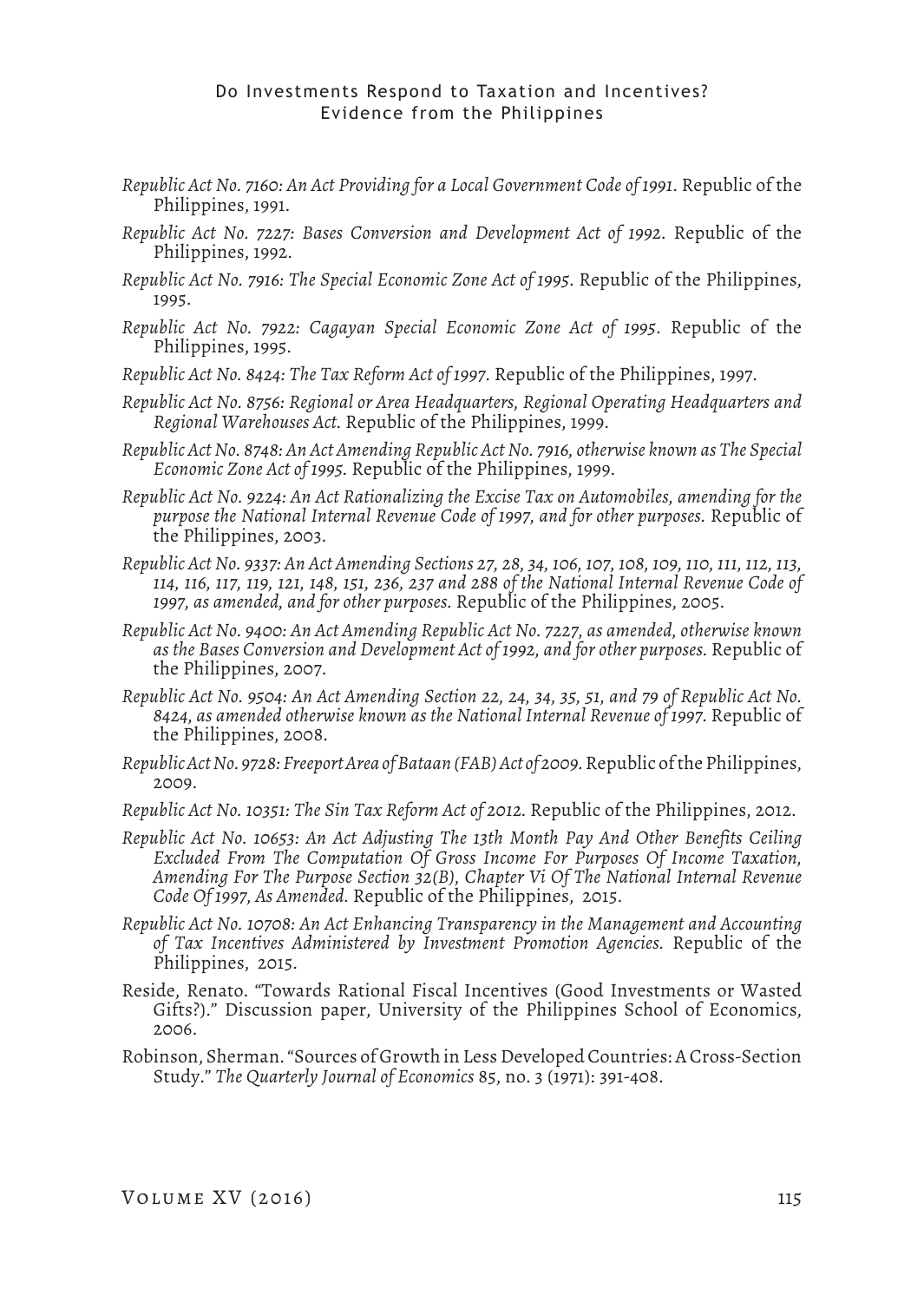- Ruiz-Porras, Antonio and Celina Lopez-Mateo. "Market Concentration Measures and Investment Decisions in Mexican Manufacturing Firms." *Accounting and Taxation*  2, no. 1 (2010): 59-69.
- Schumpeter, Joseph. *Capitalism, Socialism and Democracy*. New York: Harper and Brothers Publishers, 1942.
- Stinchcombe, Arthur. "Social Structure and Organizations." In *Handbook of Organizations*, edited by James G. March, 142-193. Chicago: Rand McNally and Company, 1965.
- Tanzi, Vito and Parthasarathi Shome. "Taxation and Development in East Asian Countries." In *The Political Economy of Tax Reform*, edited by Takatoshi Ito and Anne O. Krueger, 31-65. Chicago and London: The University of Chicago Press, 1992.
- Twine, Edgar E., Barnabas Kiiza, and Bernard Bashaasha. "The Flexible Accelerator Model of Investment: An Application to Ugandan Tea Processing Firms." *African Journal of Agricultural and Resource Economics* 10, no. 1 (2015): 1-15.
- Wooldridge, Jeffrey. *Introductory Econometrics: A Modern Approach* 2nd edition.Australia, Thomson/South-Western, 2003.
- World Bank."Data Gross Capital Formation (% of GDP)."Last modified June 14, 2016. http://data.worldbank.org/indicator/NE.GDI.TOTL.ZS.
- World Economic Forum. *The Global Competitiveness Report 2015-2016*. Geneva: World Economic Forum, 2015.
- Yui, Yuji. "FDI and Corporate Income Tax Reform in Vietnam." Working paper, Seijo University, n.d.

#### **Annexes**

#### **Annex Table 1. Distribution of Sample Firms, by Industry, 2010 ASPBI**

| 2009 ASPBI                                                                     | Sampled<br>Establishments | Total<br>Establishments | Sampled as a<br>percentage of<br>Total |
|--------------------------------------------------------------------------------|---------------------------|-------------------------|----------------------------------------|
| <b>ALL INDUSTRIES</b>                                                          | 29,298                    | 148,266                 | 19.76%                                 |
| <b>AGRICULTURE</b>                                                             | 811                       | 1,536                   | 52.80%                                 |
| Agriculture, Forestry and<br>Fishing                                           | 811                       | 1,536                   | 52.80%                                 |
| <b>INDUSTRY</b>                                                                | 7,049                     | 18,836                  | 37.42%                                 |
| Mining and Quarrying                                                           | 162                       | 110                     | 147.27%                                |
| Manufacturing                                                                  | 7,049                     | 18,836                  | 37.42%                                 |
| Electricity, Gas, Steam and<br>Air-conditioning Supply                         | 251                       | 231                     | 108.66%                                |
| Water Supply, Sewage,<br>Waste Management and<br><b>Remediation Activities</b> | 238                       | 762                     | 31.23%                                 |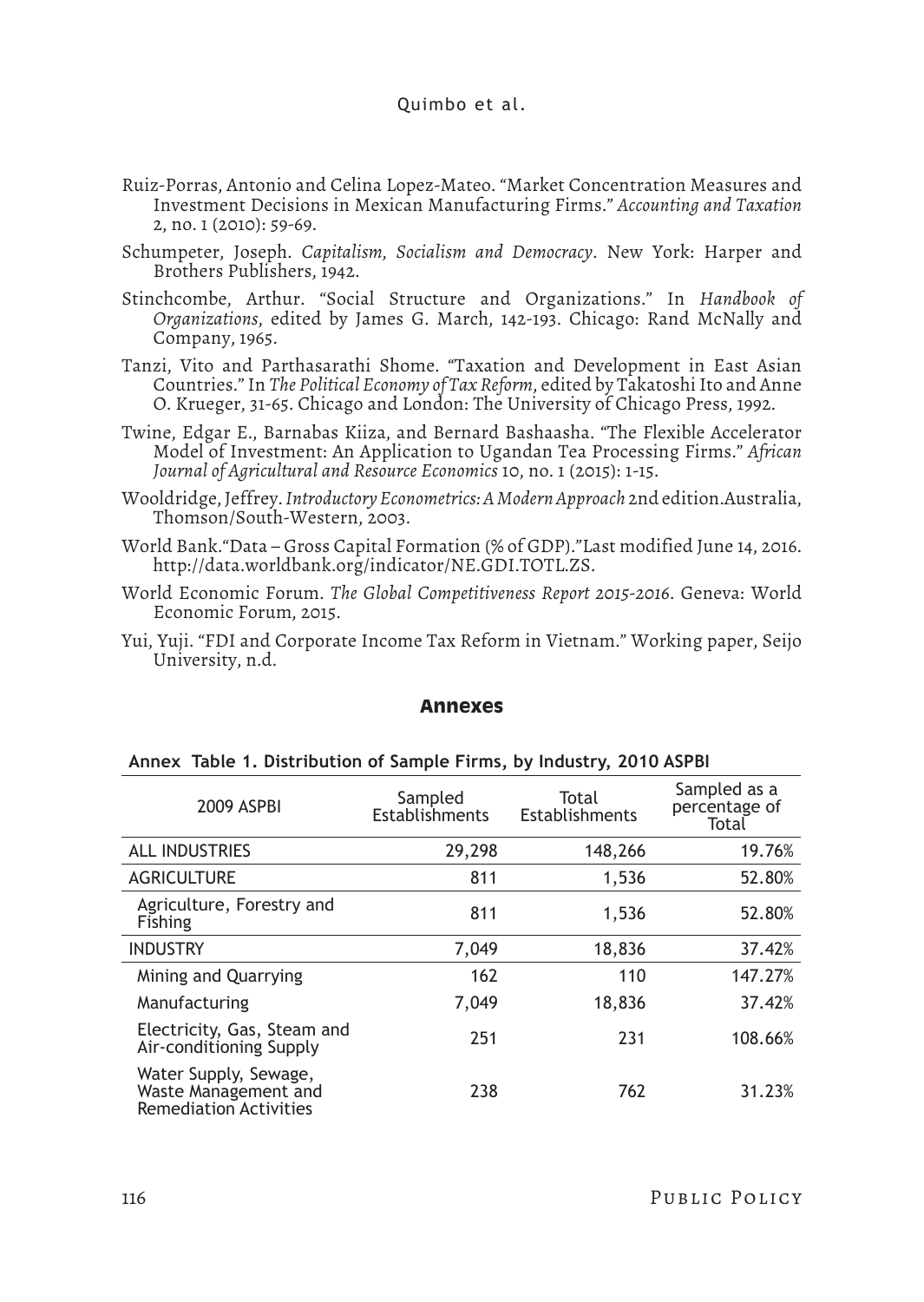| Construction                                                                                                        | 624    | 1,464   | 42.62%  |
|---------------------------------------------------------------------------------------------------------------------|--------|---------|---------|
| <b>SERVICES</b>                                                                                                     | 21,438 | 127,894 | 16.76%  |
| Wholesale and Retail Trade;<br>Repair of Motor Vehicles,<br>Motorcycles, and Personal and<br><b>Household Goods</b> | 8,159  | 57,908  | 14.09%  |
| Transportation and Storage                                                                                          | 922    | 2,891   | 31.89%  |
| Accommodation and Food<br>Service Activities                                                                        | 1,904  | 14,937  | 12.75%  |
| Information and<br>Communication                                                                                    | 2,082  | 1,736   | 119.93% |
| Financial and Insurance<br>Activities                                                                               | 1,427  | 14,213  | 10.04%  |
| <b>Real Estate Activities</b>                                                                                       | 444    | 2,873   | 15.45%  |
| Professional, Scientific and<br><b>Technical Activities</b>                                                         | 977    | 6,251   | 15.63%  |
| Administrative and<br><b>Support Service Activities</b>                                                             | 1,597  | 6,272   | 25.46%  |
| Education                                                                                                           | 1,835  | 9,949   | 18.44%  |
| Human Health and Social<br><b>Work Activities</b>                                                                   | 835    | 4,451   | 18.76%  |
| Arts, Entertainment and<br>Recreation                                                                               | 384    | 1,861   | 20.63%  |
| <b>Other Service Activities</b>                                                                                     | 872    | 4,552   | 19.16%  |

### **Annex Table 1. Distribution of Sample Firms, by Industry, 2010 ASPBI**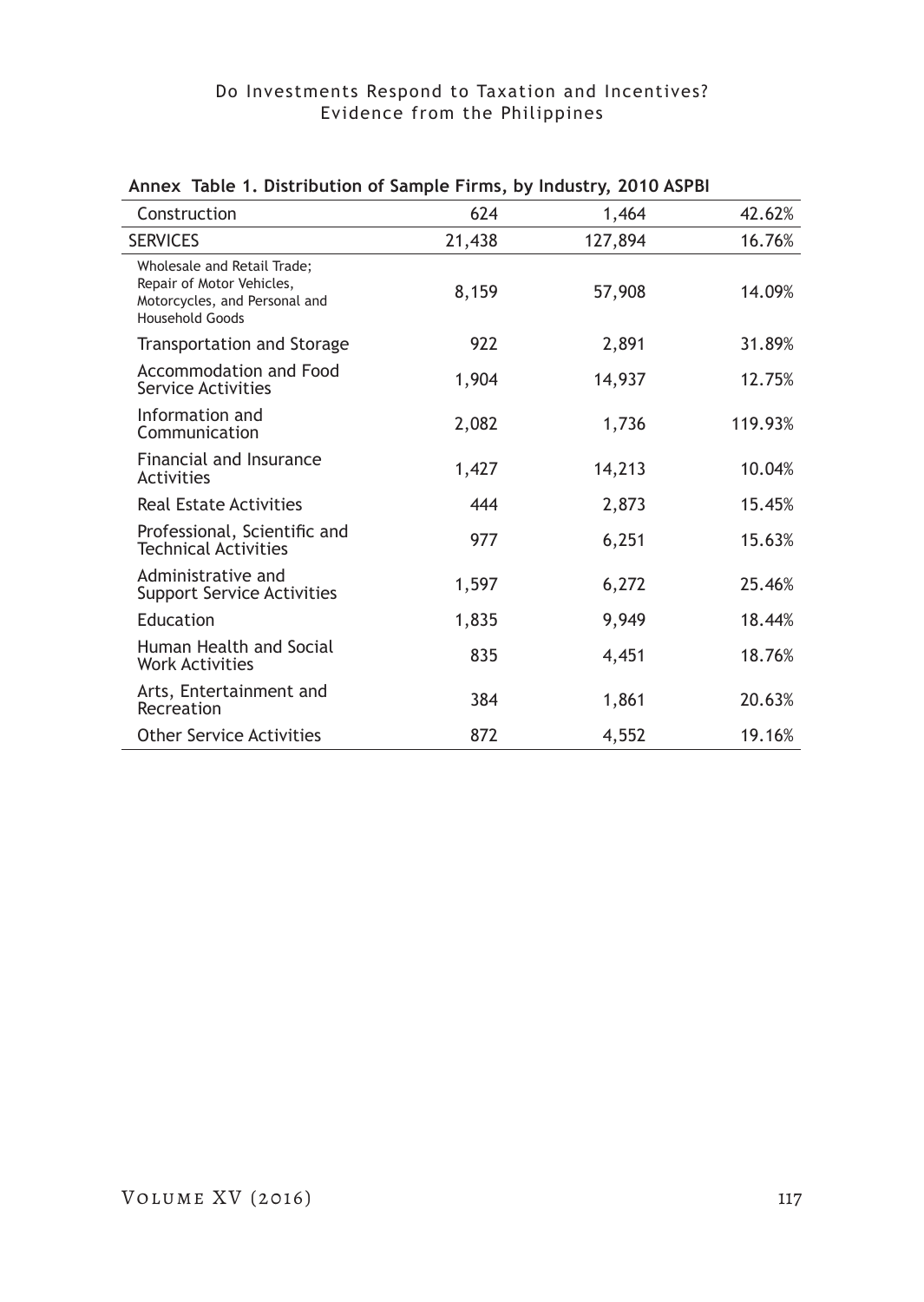# Quimbo et al.

| 2009 ASPBI                                                                                                                 | Sampled<br>Establishments | Total<br>Establishments | Sampled as a<br>percentage of<br>Total |
|----------------------------------------------------------------------------------------------------------------------------|---------------------------|-------------------------|----------------------------------------|
| <b>ALL INDUSTRIES</b>                                                                                                      | 27,575                    | 150,196                 | 18%                                    |
| <b>AGRICULTURE</b>                                                                                                         | 1,268                     | 1,567                   | 80.92%                                 |
| Agriculture, Hunting and<br>Forestry                                                                                       | 898                       | 1,280                   | 70%                                    |
| <b>Fishing</b>                                                                                                             | 370                       | 287                     | 129%                                   |
| <b>INDUSTRY</b>                                                                                                            | 7,454                     | 20,368                  | 36.60%                                 |
| Mining and Quarrying                                                                                                       | 171                       | 100                     | 171%                                   |
| Manufacturing                                                                                                              | 5,894                     | 17,904                  | 33%                                    |
| Electricity, Gas and Water<br>Supply                                                                                       | 473                       | 908                     | 52%                                    |
| Construction                                                                                                               | 916                       | 1,456                   | 63%                                    |
| <b>SERVICES</b>                                                                                                            | 18,853                    | 128,261                 | 14.70                                  |
| <b>Wholesale and Retail Trade;</b><br>Repair of Motor Vehicles,<br>Motorcycles, and Personal and<br><b>Household Goods</b> | 6,100                     | 59,398                  | 10%                                    |
| <b>Hotels and Restaurants</b>                                                                                              | 3,066                     | 14,998                  | 20%                                    |
| Transportation, Storage<br>and Communications                                                                              | 1,816                     | 4,181                   | 43%                                    |
| <b>Financial Intermediation</b>                                                                                            | 1,281                     | 14,078                  | 9%                                     |
| Real Estate, Renting and<br><b>Business Activities</b>                                                                     | 3,238                     | 15,118                  | 21%                                    |
| Education                                                                                                                  | 1,346                     | 9,908                   | 14%                                    |
| <b>Health and Social Work</b>                                                                                              | 631                       | 4,480                   | 14%                                    |
| Other Community, Social<br>and Personal Service<br>Activities                                                              | 1,375                     | 6,100                   | 23%                                    |

# **Annex Table 2. Distribution of Sample Firms, by Industry, 2009 ASPBI**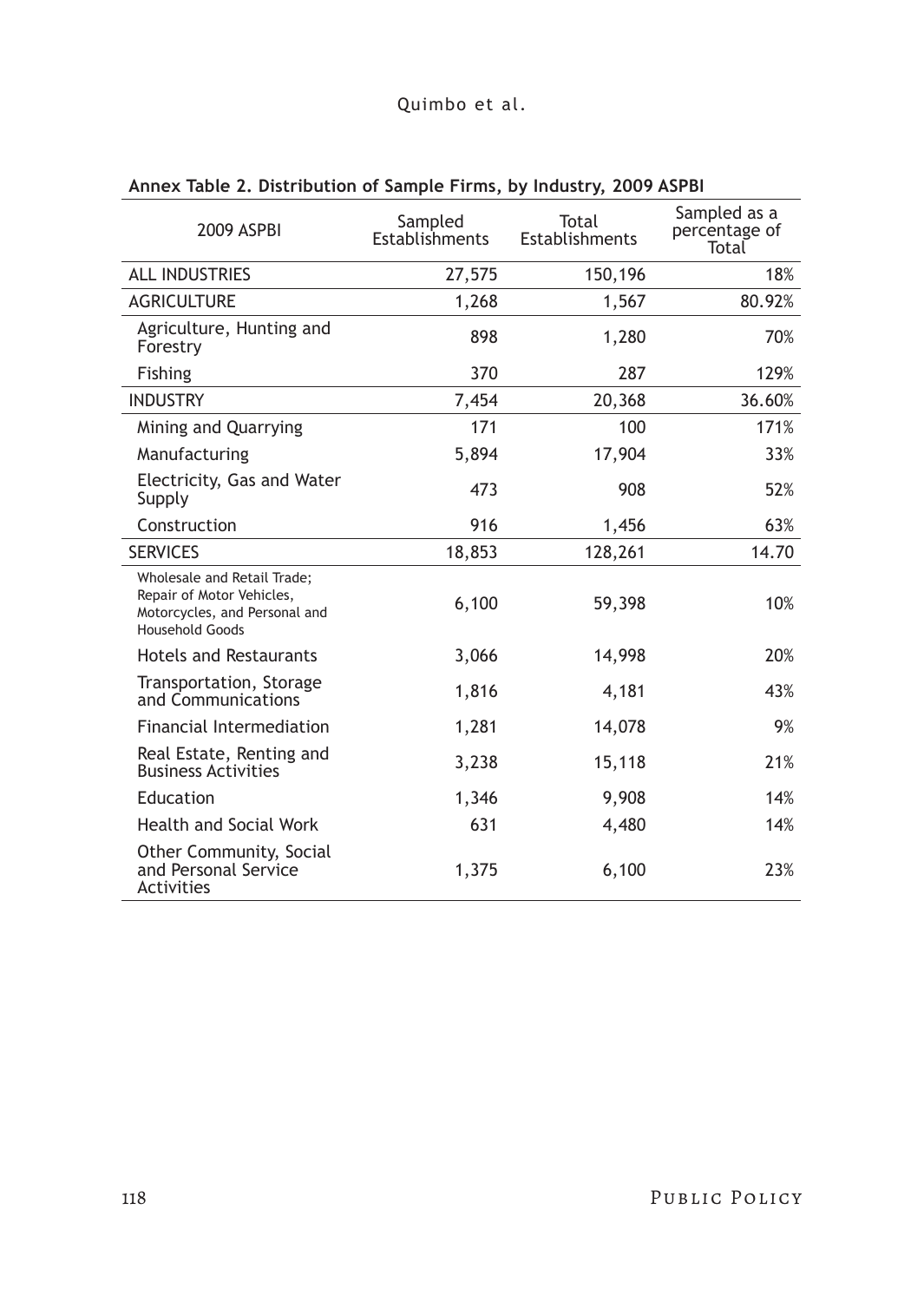| Variable                          | <b>Definition</b>                                                                   | Mean         | <b>SD</b>    |
|-----------------------------------|-------------------------------------------------------------------------------------|--------------|--------------|
| GDP                               | PH Gross domestic product<br>(in constant 2000 prices, in<br>million PHP)           | 3,394,411.00 | 1,483,776.00 |
| log(GDP)                          | Natural logarithm of PH GDP                                                         | 14.95        | 0.41         |
| $\Delta$ log(GDP <sub>+</sub> )   | First difference of log (GDP)                                                       | 0.04         | 0.03         |
| $\Delta$ log(GDP <sub>t-1</sub> ) | Lagged first difference of log<br>(GDP)                                             | 0.04         | 0.03         |
| $\Delta$ log(GDP <sub>1-2</sub> ) | Twice lagged first difference<br>of log (GDP)                                       | 0.04         | 0.03         |
| GCF                               | PH Gross domestic capital<br>formation (in constant 2000<br>prices, in million PHP) | 742,716.70   | 282,374.30   |
| $GCF_{t \cdot 1}$                 | First lag of GCF                                                                    | 723,912.00   | 257,886.40   |
| $\triangle GCF$                   | First difference of GCF                                                             | 29,084.44    | 110,937.40   |
| $\Delta GCF_{t-1}$                | Lagged first difference of GCF                                                      | 29,388.18    | 112,333.40   |
| <b>Tax Rates</b>                  | PH Corporate income tax<br>rates                                                    | 30.76        | 4.26         |
| ∆Tax Rates.                       | First difference of PH<br>corporate income tax rates                                | 0.12         | 1.85         |
| $\Delta$ Tax Rates <sub>t-1</sub> | Lagged first difference of PH<br>corporate income tax rates                         | 0.13         | 1.87         |
| Interest Rates                    | PH Average bank lending rates<br>(BSP)                                              | 13.74        | 5.50         |
| ∆Interest Rates.                  | First difference of PH average<br>bank lending rates                                | $-0.16$      | 3.01         |
| ∆Interest Rates <sub>t-1</sub>    | Lagged first difference of PH<br>average bank lending rates                         | $-0.16$      | 3.05         |

### **Annex Table 3. Time Series Regressions (1973-2014): Descriptive Statistics**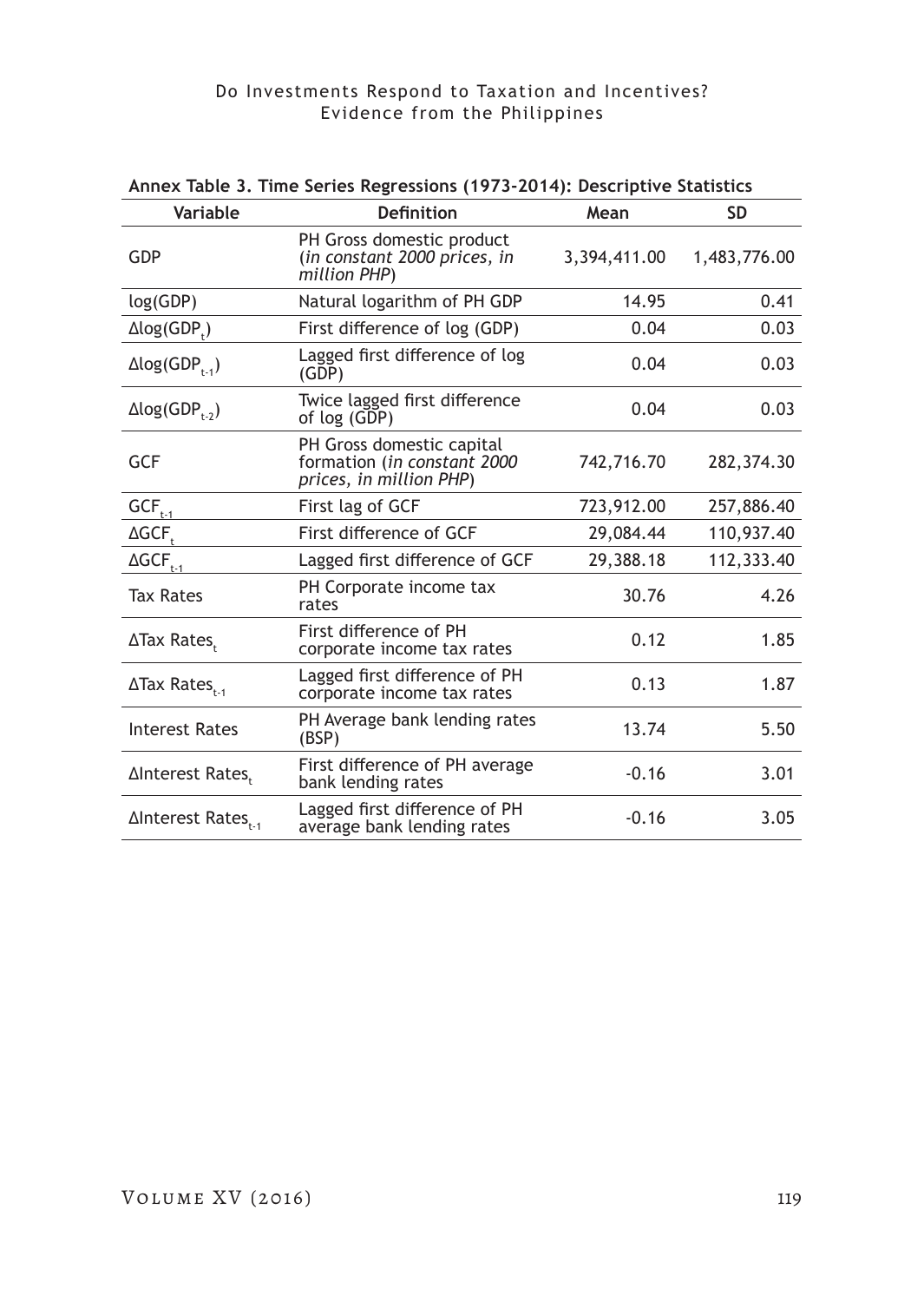|                                                                                                                      | Annex Table 4. Time |                                                            |                |                     |                |                     | Series Regression Results (1973-2014): Dependent Variable is Annual Change in PH GCF |                     |                |                     |
|----------------------------------------------------------------------------------------------------------------------|---------------------|------------------------------------------------------------|----------------|---------------------|----------------|---------------------|--------------------------------------------------------------------------------------|---------------------|----------------|---------------------|
|                                                                                                                      | <b>Model</b>        | (Robust)<br>Model 1                                        | Model 2        | (Robust)<br>Model 2 | Model 3        | (Robust)<br>Model 3 | Model 4                                                                              | (Robust)<br>Model 4 | Model 5        | Model 5<br>(Robust) |
| Alog(GDP <sub>r</sub> )                                                                                              | ****1004011         | ****1104661                                                | 1772670****    | 1772670****         | 1643188****    | 1643188***          | 1521127***                                                                           | 1521127***          | 1622360****    | 1622360***          |
| $\Delta$ log(GDP $_{t_{t+1}}$ )                                                                                      |                     |                                                            |                |                     | 1059979*       | 1059979*            | 1568509**                                                                            | 1568509*            | 1381249*       | 1381249             |
| $\Delta$ log(GDP $_{\rm t\text{-}2}$ )                                                                               |                     |                                                            |                |                     | $-1831640***$  | $-1831640***$       | -1914191***                                                                          | -1914191****        | $-2078215***$  | $-2078215***$       |
| $\Delta GCF_{_{\rm t\!f}}$                                                                                           |                     |                                                            |                |                     |                |                     | $-0.197644$                                                                          | $-0.197644$         | $-0.161066$    | $-0.161066$         |
| <b>ATax Rates,</b>                                                                                                   | 4888.803            | 4888.803                                                   |                |                     |                |                     |                                                                                      |                     |                |                     |
| <b>AInterest</b><br>Rates,                                                                                           | 927.1375            | 927.1375                                                   |                |                     |                |                     |                                                                                      |                     |                |                     |
| $\Delta$ Tax Rates <sub>t-1</sub>                                                                                    |                     |                                                            | $-13513.39*$   | $-13513.39$         | $-21985.94***$ | $-21985.94***$      | $-21913.89***$                                                                       | $-21913.89***$      | $-22059.21***$ | $-22059.21***$      |
| <b>AInterest</b><br>RateS <sub>et1</sub>                                                                             |                     |                                                            | -5949.173      | $-5949.173$         | 2933.140       | 2933.140            | 3033.409                                                                             | 3033.409            | 4463.374       | 4463.374            |
| ATax Rates,*<br>$\Delta GCF_{_{\rm t\!f}}$                                                                           |                     |                                                            |                |                     |                |                     |                                                                                      |                     | 0.046234       | 0.046234            |
| Constant                                                                                                             | 45697.22            | -45697.22                                                  | $-37233.08$    | $-37233.08$         | $-4047.081$    | $-4047.081$         | $-9645.922$                                                                          | -9645.922           | 1365.662       | 1365.662            |
| R squared                                                                                                            | 0.352980            | 0.352980                                                   | 0.388402       | 0.388402            | 0.477948       | 0.477948            | 0.502275                                                                             | 0.502275            | 0.510577       | 0.510577            |
| Adjusted R<br>squared                                                                                                |                     | 0.300519                                                   |                | 0.337435            |                | 0.398849            |                                                                                      | 0.408951            |                | 0.400062            |
| observations<br>No of                                                                                                | $\frac{4}{5}$       | 4                                                          | $\overline{a}$ | $\overline{a}$      | 39             | 39                  | 39                                                                                   | 39                  | 39             | 39                  |
| Residual Diagnostics                                                                                                 |                     |                                                            |                |                     |                |                     |                                                                                      |                     |                |                     |
| Zero Mean?                                                                                                           |                     | $6.92e-12$                                                 |                | $-9.09e-12$         |                | $1.12e-12$          |                                                                                      | 5.55e-12            |                | $9.65e-12$          |
| Distributed?<br>Normally                                                                                             |                     | Yes                                                        |                | Yes                 |                | Yes                 |                                                                                      | Yes                 |                | Yes                 |
| Uncorrelated?<br>Serially                                                                                            |                     | ş                                                          |                | Yes                 |                | Yes                 |                                                                                      | Yes                 |                | Yes                 |
| Homoskedastic?                                                                                                       |                     | Yes                                                        |                | Yes                 |                | Yes                 |                                                                                      | Yes                 |                | Yes                 |
| * 15% significance level For<br>**** 1% significance level<br>** 10% significance level<br>*** 5% significance level |                     | the residual diagnostics, significance level is set at 5%. |                |                     |                |                     |                                                                                      |                     |                |                     |

Quimbo et al.

120 Public Policy